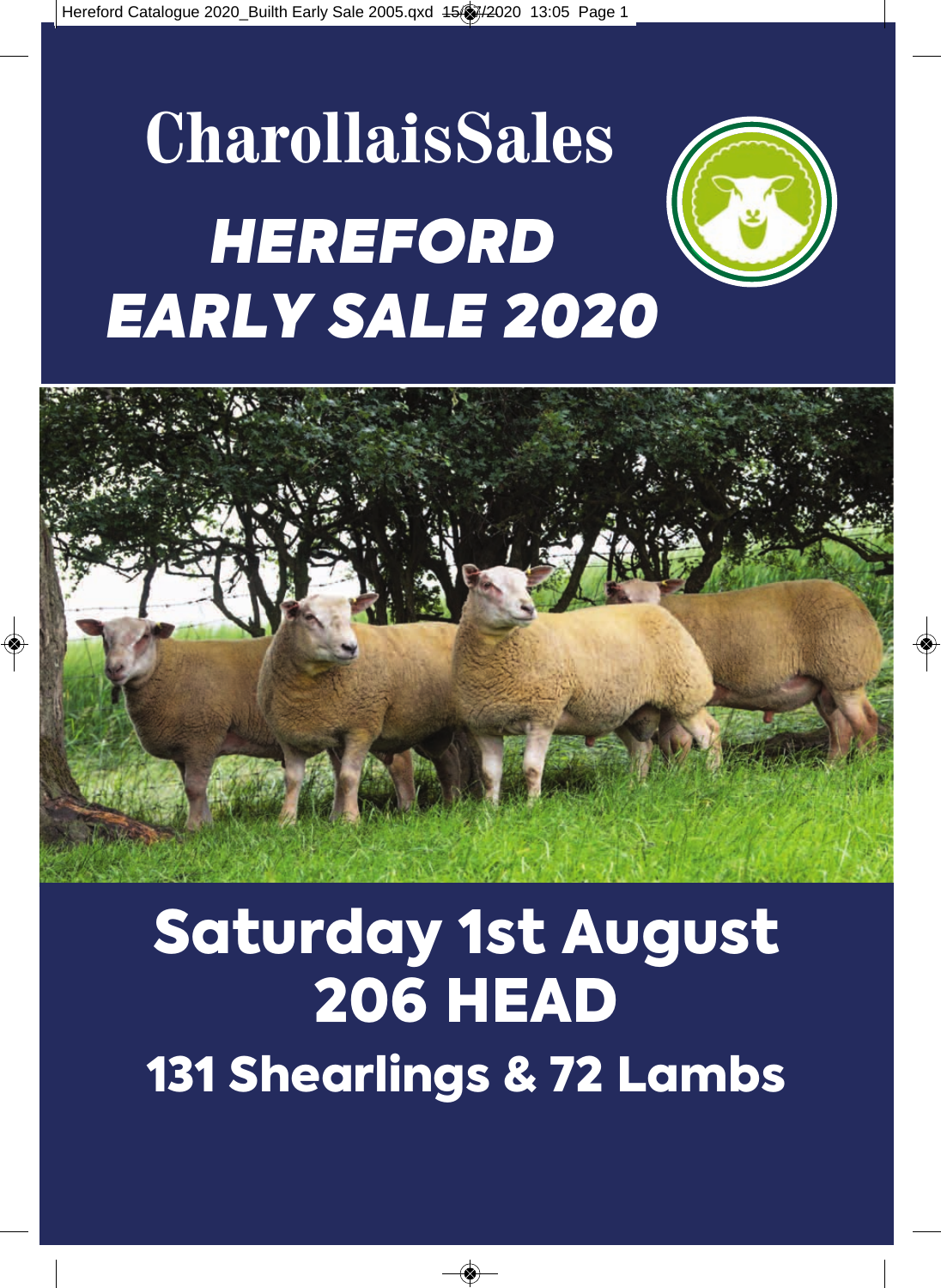## **HEREFORD EARLY RAM SALE**

## **Catalogue for CHAROLLAIS**

**Held under the Auspices of the British Charollais Sheep Society Ltd**

## **SATURDAY 1ST AUGUST 2020**

206 - Head

**3 - Adult Rams 131 - Shearling Rams & 72 - Ram Lambs All from MV Accredited flocks**

**SALE TIME - 11.00am**



**Auctioneers: Robert Meadmore Hereford Market Auctioneers Ltd The Livestock Market Roman Road, Hereford HR4 7AN Tel: 01432 761882**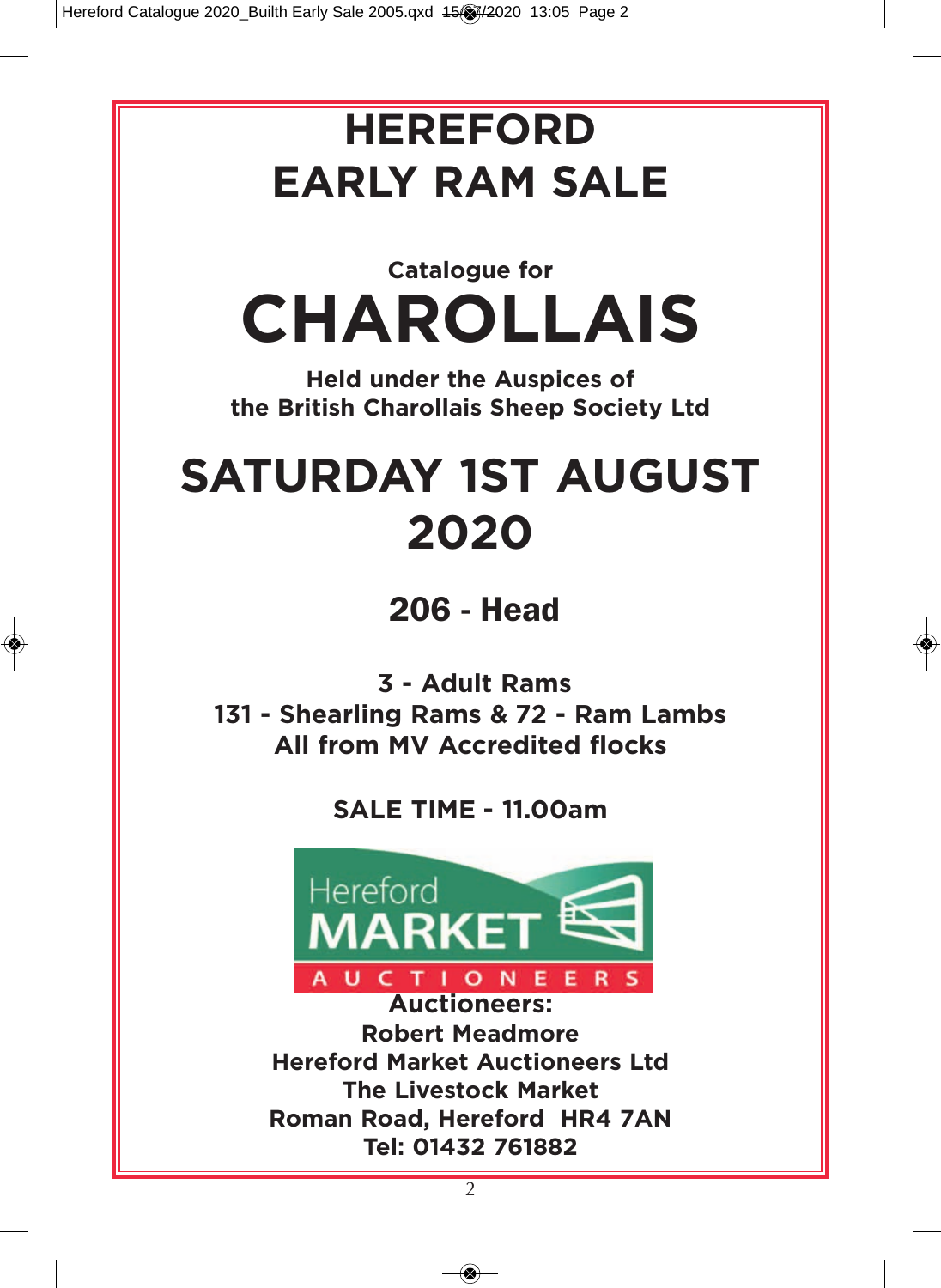## *General Information & Sale Notes*

#### ARRIVAL

All sheep should arrive from Friday evening.

#### **BIOSECURITY**

Intending purchasers are requested to have livestock vehicles cleansed and disinfected.

#### LICENCES

Vendors are responsible for completing the Standard Movement Document prior to the sale. The Holding Number for Hereford Market is 17 093 8000.

#### MAEDI VISNA

All vendors must ensure that a fully completed MV certificate accompanies their sheep to the sale.

METHOD OF SALE All sheep will be sold in guineas.

#### CONDITIONS OF SALE

All sheep will be sold subject to the Conditions of Sale of the British Charollais Sheep Society and to the Auctioneer's General Conditions of Sale, which are available in the Auctioneer's office.

#### PEDIGREE CERTIFICATES

Pedigree certificates relating to the sale will be available from the Auctioneer's office on the day of the sale. See note below with regard to Notified Males.

#### PEDIGREE STATUS FOR MALES

Would purchasers please note that there are two different status of registration for Charollais rams, Full Pedigree and Birth Notified. All full pedigree rams are marked as such in the catalogue and have been upgraded by the breeder, all other rams have notified status only.

No pedigree certificates are issued for notified rams and these rams are not eligible for use within a pedigree flock until they are upgraded to full pedigree status. If full pedigree status is required then a fee of £20.00 plus VAT is payable to the Society.

#### SCRAPIE GENOTYPE RESULTS

The Scrapie Genotype results listed in this catalogue are guaranteed to be correct by the person whose name appears as the Vendor in the catalogue. Whilst the Society will make all possible effort to provide purchasers with the correct information, they can in no way be held responsible for any error or omission of information.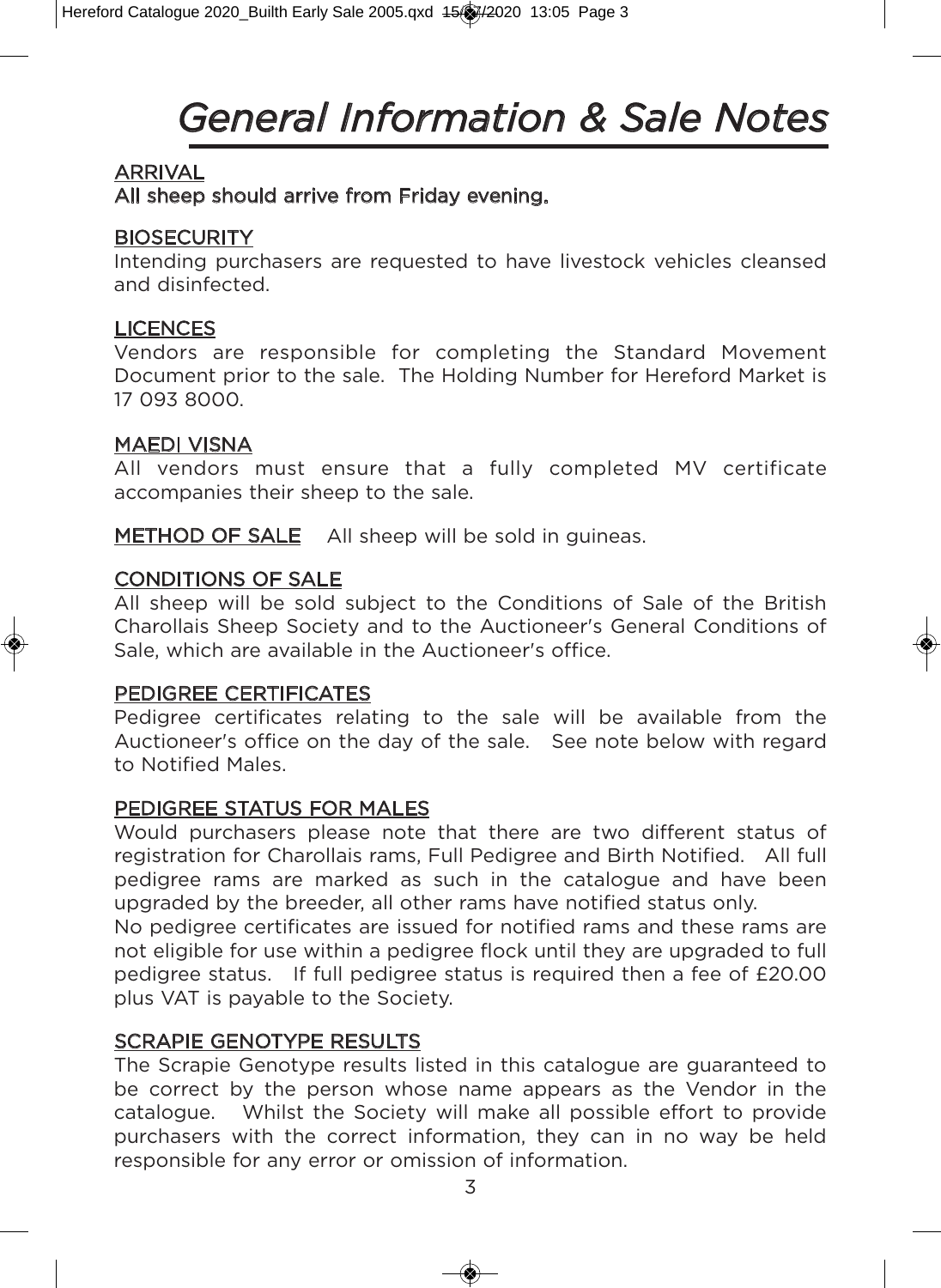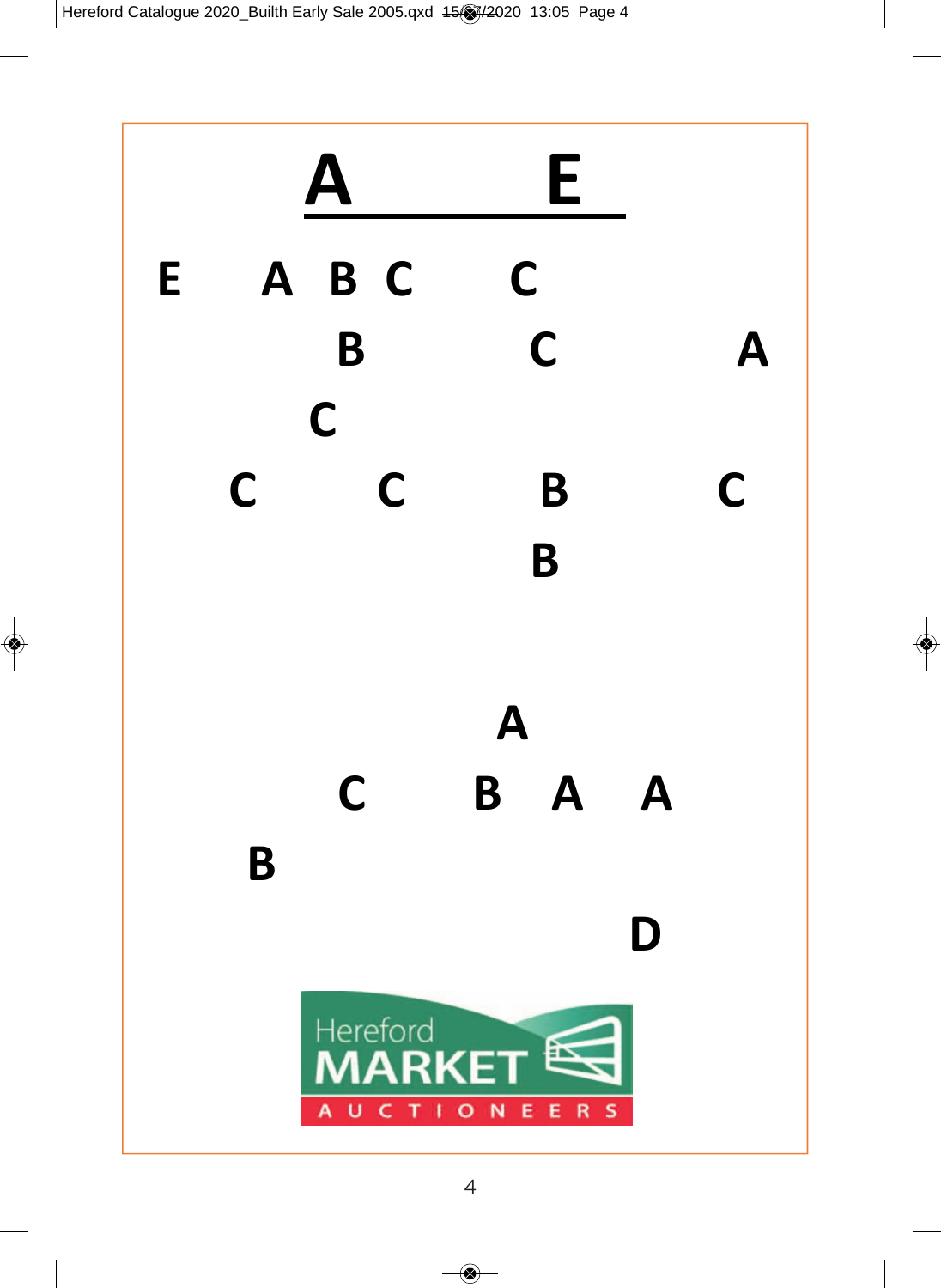## **Special instructions for 2020**

- **• Potential purchasers must register with Hereford Market prior to the sale and again upon entry to the market. Registrations Form is available at the back of this catalogue.**
- Please remember that purchaser spaces will be limited, so we ask for one person / purchasing farm to attend.
- 2m social distancing must be maintained at ALL times
- Wear gloves and face coverings.
- Please follow instructions from market staff
- There will be no show classes this year
- There will be no inspection of stock this year. So we ask purchasers to check all animals carefully before purchase. Any problems must be reported to the auctioneers before leaving the market.

For further information on the breed and membership contact:- THE CHAROLLAIS SHEEP SOCIETY Youngman's Road, Wymondham, Norfolk. NR18 0RR Tel: 01953 603335 Fax: 01953 607626 Email: office@charollaissheep.com or visit our web site www.charollaissheep.com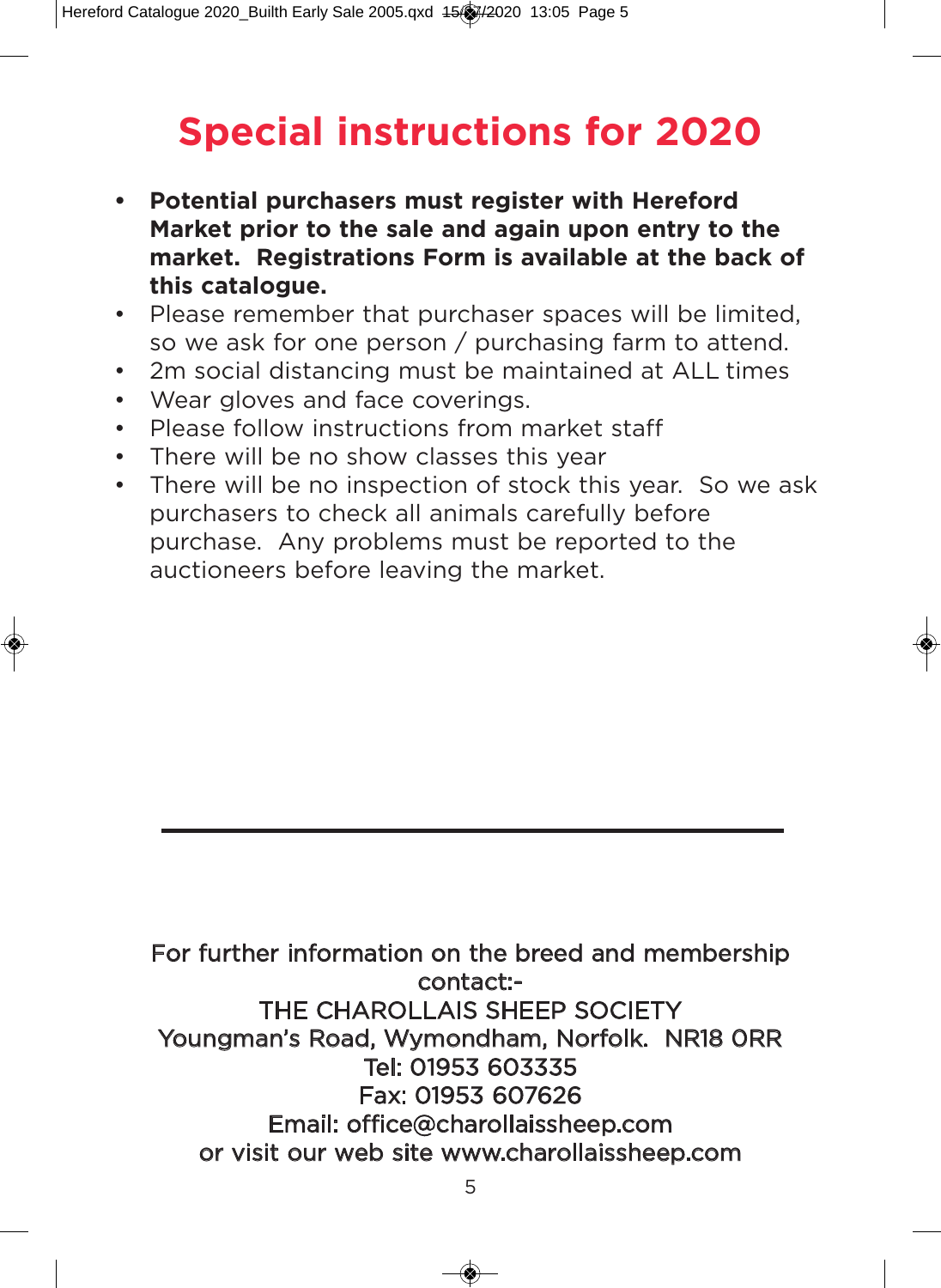## **INDEX TO CONSIGNORS**

|            | <b>Adult Rams</b>                                                                                                                                                                                                                | Ram Lambs  |
|------------|----------------------------------------------------------------------------------------------------------------------------------------------------------------------------------------------------------------------------------|------------|
| <b>WAK</b> | 17 - 19                                                                                                                                                                                                                          | 170 - 171  |
| <b>XPR</b> | $20 - 36$                                                                                                                                                                                                                        |            |
| <b>XNR</b> | $10 - 16$                                                                                                                                                                                                                        | 155 - 157  |
| <b>XEV</b> | 1<br>$45 - 51$                                                                                                                                                                                                                   | 152 - 154  |
| DQ         | $53 - 54$                                                                                                                                                                                                                        | 172 - 174  |
| <b>VEH</b> | $43 - 44$                                                                                                                                                                                                                        | 198 - 199  |
| <b>WZY</b> | 2<br>126 - 134                                                                                                                                                                                                                   |            |
| <b>WAJ</b> | 52                                                                                                                                                                                                                               | 162 - 165  |
| <b>WLV</b> |                                                                                                                                                                                                                                  | 140 - 148  |
| <b>WRZ</b> | $55 - 56$                                                                                                                                                                                                                        | 175 - 177  |
| <b>ZGB</b> | 100 - 109                                                                                                                                                                                                                        |            |
|            | All these flocks have performance<br>figures available in this catalogue.<br>Gwyndy, Llandeloy, Haverfordwest, Pembrokeshire<br>Sheldon Grange, Dunkeswell, Honiton, Devon<br>Springfield Bungalow, Newchurch West, Nr. Chepstow | Shearlings |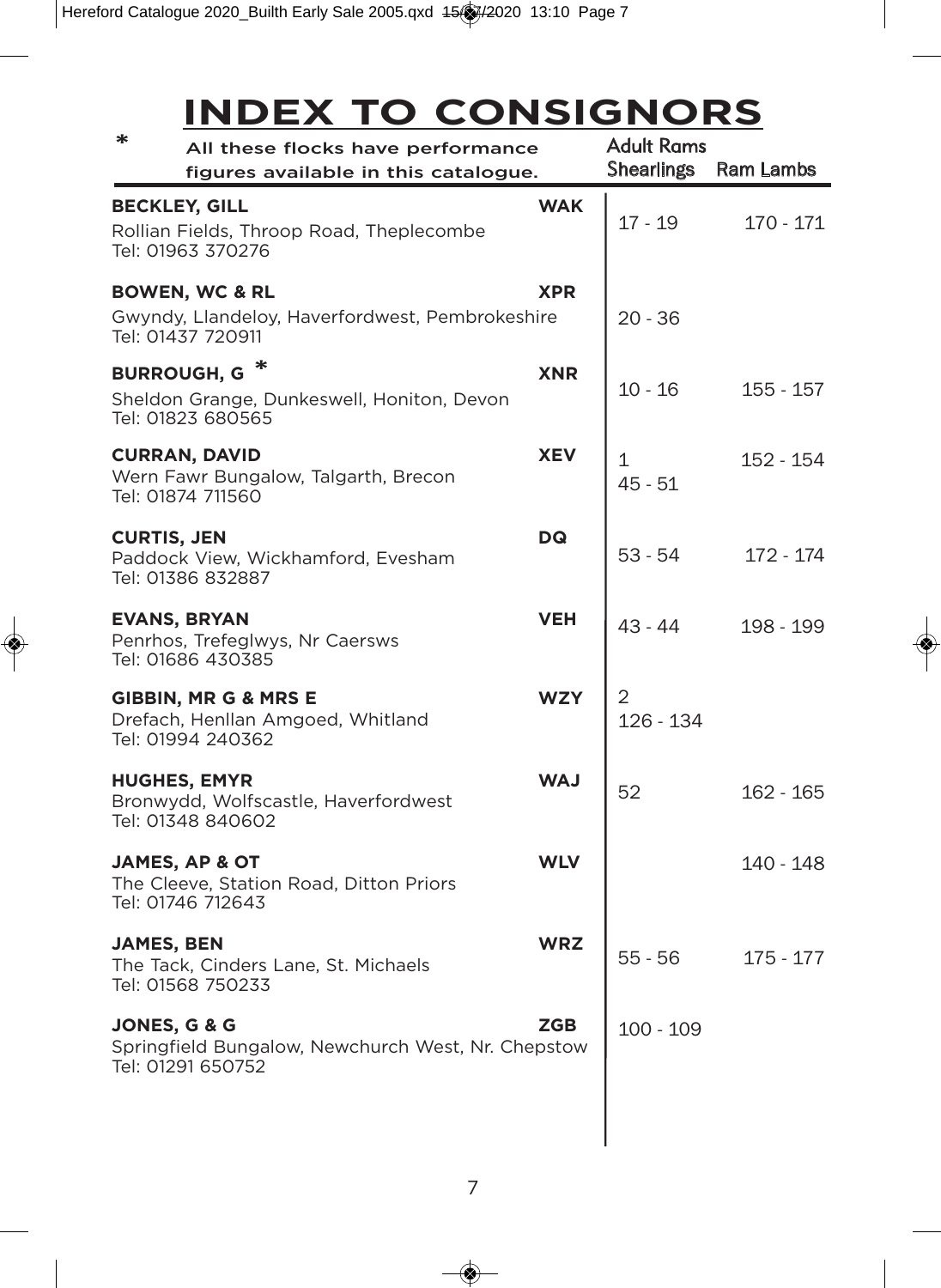| MARWOOD, CW & Son <sup>*</sup><br>Foulrice, Whenby, Nr. York<br>Tel: 01347 878529          | DG         | 79 - 99      | 135 - 139   |
|--------------------------------------------------------------------------------------------|------------|--------------|-------------|
| <b>NEWTH, T</b><br>3 West Park, Castle Cary, Somerset<br>Tel: 07402 919827                 | <b>WSG</b> | 72           | 184 - 188   |
| <b>PRICE, JEREMY</b><br>Oakchurch Farm, Staunton On Wye,<br>Tel: 01981 500707              | <b>WKW</b> | $110 - 125$  |             |
| <b>PRICHARD, T</b><br>Castellau Fawr Farm, Llantrisant, Mid Glamorgan<br>Tel: 01443 224253 | ΤZ         | 73           | 178 - 183   |
| <b>RUSHBROOKE, M</b><br>Brettles Farm, Shatterford, Bewdley<br>Tel: 01299 861200           | <b>WF</b>  | $37 - 38$    | 149 - 151   |
| TAIT, DI<br>Broughton Manor, Mill Lane, Broughton Hackett<br>Tel: 01905 381144             | YXR        | $39 - 42$    |             |
| THOMAS, ARWYN<br>Fferm Bryngwyn, Llanboidy Road, Whitland<br>Tel: 01994 240261             | <b>WRF</b> |              | 158 - 161   |
| <b>THOMAS &amp; JONES-THOMAS</b><br>Tyddyn Gyrfar, Tyn Lon, Caergybi<br>Tel: 01248 723110  | <b>VAJ</b> |              | 166 - 169   |
| <b>WHITCHER, DEBORAH</b><br>Manor Cottage, Skewsby, York.<br>Tel: 07813 050163             | <b>ZKT</b> | $57 - 71$    | $200 - 206$ |
| <b>WHITTAKER, ROBERT</b><br>Hundalee House, Jedburgh, Roxburghshire<br>Tel: 01896 848544   | <b>XRH</b> | 74 - 78      |             |
| <b>WILLIAMS, GJ &amp; J E</b><br>Cwmpadest, Crai, Brecon, Powys.<br>Tel: 01874 636285      | XRH        | 3<br>$4 - 9$ | 189 - 197   |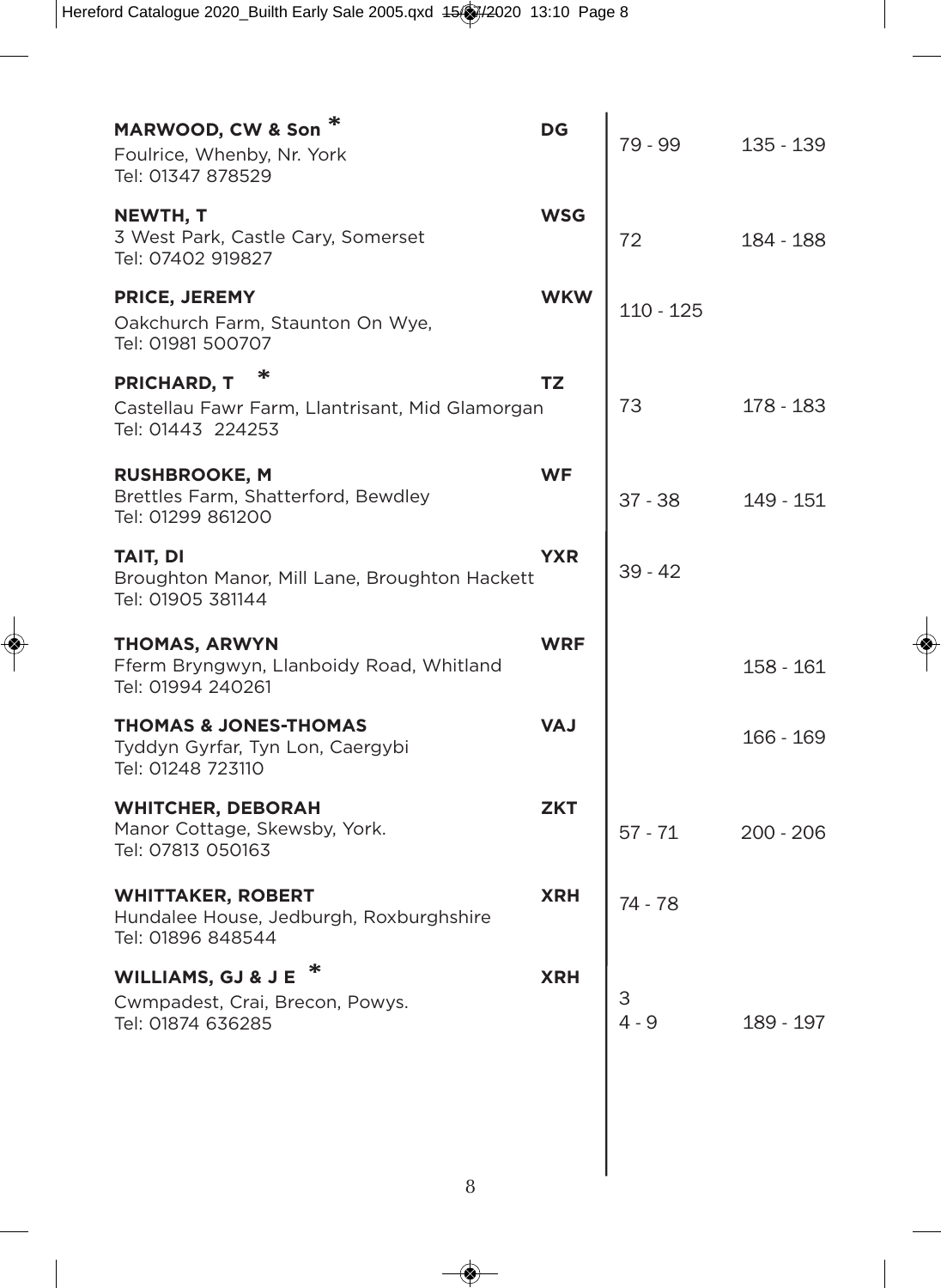### *Signet Performance Recording New Charollais Benchmark for 2020*

*Rebasing -* EBVs and indexes have been rebased and are expressed relative to the average animal in 2010.

**Weight Adjusted Traits - Please note that all traits marked \* are now** weight adjusted. This means that EBVs are a better prediction of carcase composition at a fixed weight. Example A ram with a muscle depth EBV of +2mm is estimated to produce lambs with loin depths 1mm deeper at a fixed weight than a ram with an EBV of 0.

|                                      | 5%      | 10%     | <b>Bottom Bottom Bottom</b><br>25% | Avg     | <b>Top</b><br>25% | $\overline{\text{Top}}$<br>10% | Top<br>5% |
|--------------------------------------|---------|---------|------------------------------------|---------|-------------------|--------------------------------|-----------|
| <b>Maternal Ability</b><br>EBV (kg)  | $-0.64$ | $-0.40$ | $-0.01$                            | 0.43    | 0.87              | 1.26                           | 1.50      |
| Litter Size Born<br>EBV (%)          | $-0.08$ | $-0.06$ | $-0.03$                            | 0.00    | 0.03              | 0.06                           | 0.08      |
| Eight Week Weight<br>EBV (kg)        | $-0.58$ | $-0.20$ | 0.43                               | 1.13    | 1.83              | 2.46                           | 2.84      |
| Scan Weight EBV<br>(kg)              | $-1.55$ | $-0.56$ | 1.11                               | 2.97    | 4.83              | 6.50                           | 7.49      |
| Muscle Depth EBV<br>(mm)             | $-0.78$ | $-0.43$ | 0.15                               | 0.80    | 1.45              | 2.03                           | 2.38      |
| Fat Depth EBV<br>(mm)                | $-0.74$ | $-0.60$ | $-0.35$                            | $-0.07$ | 0.21              | 0.46                           | 0.60      |
| Lean Weight EBV<br>(kg)              | $-0.22$ | $-0.13$ | 0.04                               | 0.22    | 0.40              | 0.57                           | 0.66      |
| Fat Weight EBV<br>(kg)               | $-0.67$ | $-0.55$ | $-0.36$                            | $-0.14$ | 0.08              | 0.27                           | 0.39      |
| <b>Gigot Muscularity</b><br>EBV (mm) | $-2.70$ | $-2.08$ | $-1.05$                            | 0.10    | 1.25              | 2.28                           | 2.90      |
| Maternal Index                       | 56      | 79      | 119                                | 162     | 206               | 245                            | 269       |
| <b>Terminal Sire</b><br><b>Index</b> | 68      | 93      | 135                                | 182     | 229               | 271                            | 296       |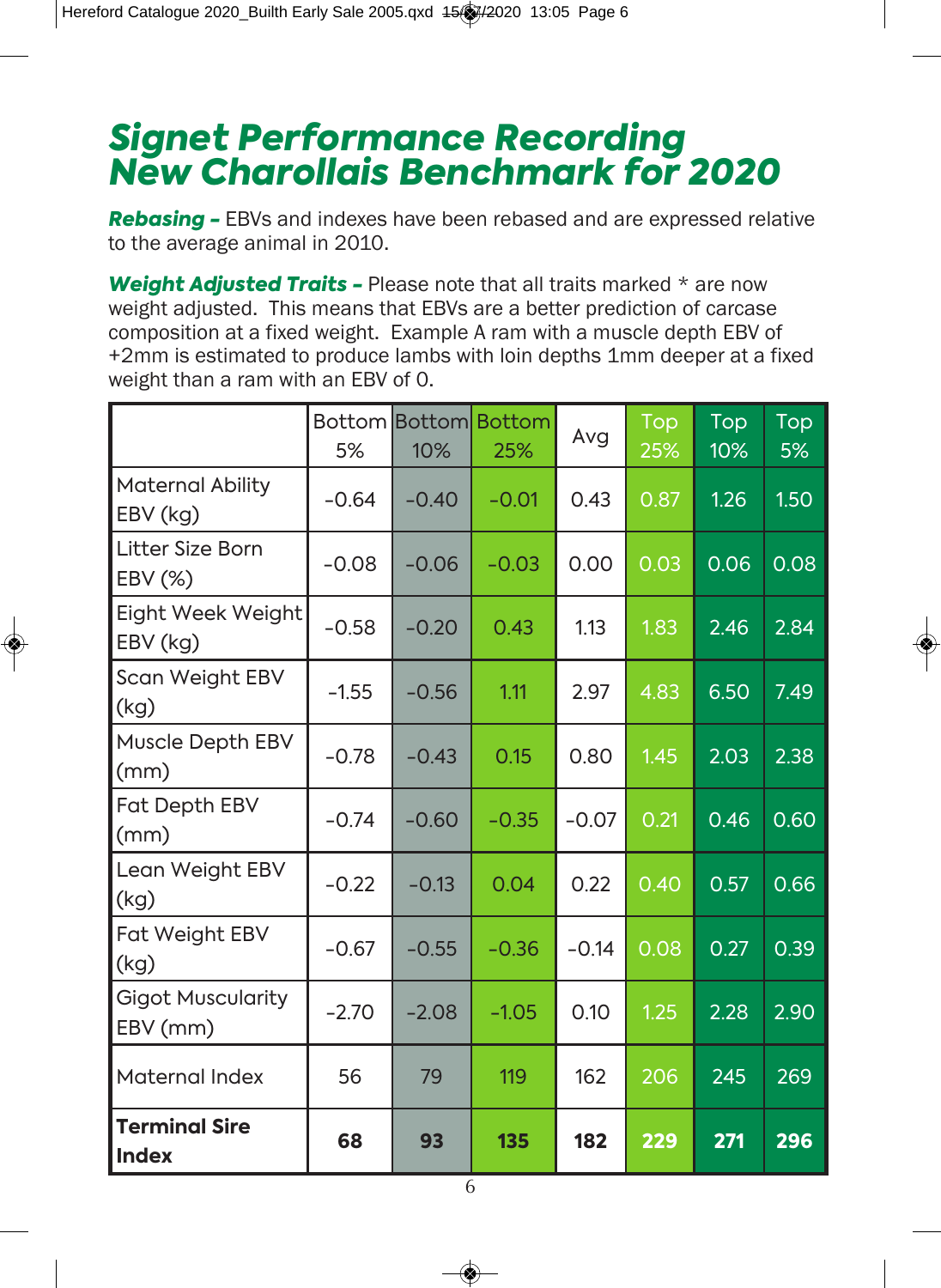### **Rams**

#### **D J CURRAN (WERNFAWR)**

#### **LOT 1 WERNFAWR THUNDER 18XEV01360 (Full Pedigree) (UK0720768/01360) ARR/ARR** SINGLE-ET 09/12/2017

**Sire:** Foulrice Rachamin (16DG06107) **SS:** Dalby Mount Aloe (12PE01524) **Dam:** Edstaston (12TG00124) **DS:** Arjane Jumanji (0ZRF9038)

| Adj Wgt | Age | Scan<br>Wat | <b>Mscle</b><br>Dep | $=$ at<br>Dep | 8 Wk<br><b>EBV</b> | Scan<br><b>EBV</b> | Mscl<br>EBV<br>Dpt | Fat<br>Dpt<br>EBV                 | Gigot<br>EB <sub>V</sub> | <b>INDEX</b><br><b>EBV</b> |
|---------|-----|-------------|---------------------|---------------|--------------------|--------------------|--------------------|-----------------------------------|--------------------------|----------------------------|
| 32.10   | 153 | 69          | 35.77               | 5.63          | .58                | 4.30               | 2.16               | $\overline{\phantom{a}}$<br>-0.4. | 0.80                     | 223.28                     |

#### **MR GETHIN & MRS ELERI GIBBIN (LLANGAN)**

**LOT 2 CASTELLAU TALENT 18TZ02130 (Full Pedigree) (UK0726270/02130) ARR/ARR** *Breeder : Mr T L Prichard* TWIN 06/12/2017 **Sire:** Wernfawr Spartacus (17XEV01125) **SS:** Wernfawr Nijinsky (13XEV00525) **Dam:** Castellau (16TZ01280) **DS:** Logie Durno Officer (14ZNN09810) Champion and top price at Builth I 2018 at 1900gns. Selling due to a large number of daughters retained in the flock.

| Adi Wat | Age | Scan<br>Wat | Mscle<br>Dep | $at$<br>Dep          | 8 Wk<br>EB\                      | Scan<br><b>EBV</b> | Mscl<br>EBV<br>Dpt | $=$ at<br>Dpt<br>EBV | Gigot<br>EBV | <b>INDEX</b><br>EBV |
|---------|-----|-------------|--------------|----------------------|----------------------------------|--------------------|--------------------|----------------------|--------------|---------------------|
| 26.70   | 139 | 58.50       | 31.81        | $\overline{a}$<br>д. | $\Delta$ $\Omega$<br>$\ldots$ io | $\sim$<br>ے۔ ت     | 0.86               | 0.25                 | $-0.24$      | 174.58              |

#### **MR G J & MRS J E WILLIAMS (PADEST)**

**LOT 3 LOANHEAD SAXON 17WNC18334 (Full Pedigree) (UK0521509/18334) ARR/ARR** *Breeder : Messrs Gregor & Bruce Ingram* TWIN-ET 08/12/201 **Sire:** Wernfawr Red Bull (16XEV00947) **SS:** Wernfawr Nijinsky (13XEV00525) **Dam:** Loanhead (12WNC04374) **DS:** Crogham Hannibal II (0AB7003) He was the champion yearling ram at Worcester Premier sale 2018 purchased for 2,000gns. He has tremendous gigots and skin. He has bred well, but we have many of his females in the flock.

### **Shearling Rams**

#### **MR G J & MRS J E WILLIAMS (PADEST)**

#### **LOT 4 PADEST 19XRH02456 (UK0724486/02456)**

TRIPLET 02/03/2019

**Sire:** Loanhead Saxon (17WNC18334) **SS:** Wernfawr Red Bull (16XEV00947) **Dam:** Padest (14XRH01410) **DS:** Padest Night Rider (13XRH00899) Loanhead Saxon is in the sale Lot 3

#### **LOT 5 PADEST 19XRH02399 (UK0724486/02399)**

**Sire:** Loanhead Saxon (17WNC18334) **SS:** Wernfawr Red Bull (16XEV00947) **Dam:** Padest (16XRH01936) **DS:** Parkgate One & Only (14ZCA01074)

SINGLE 03/12/2018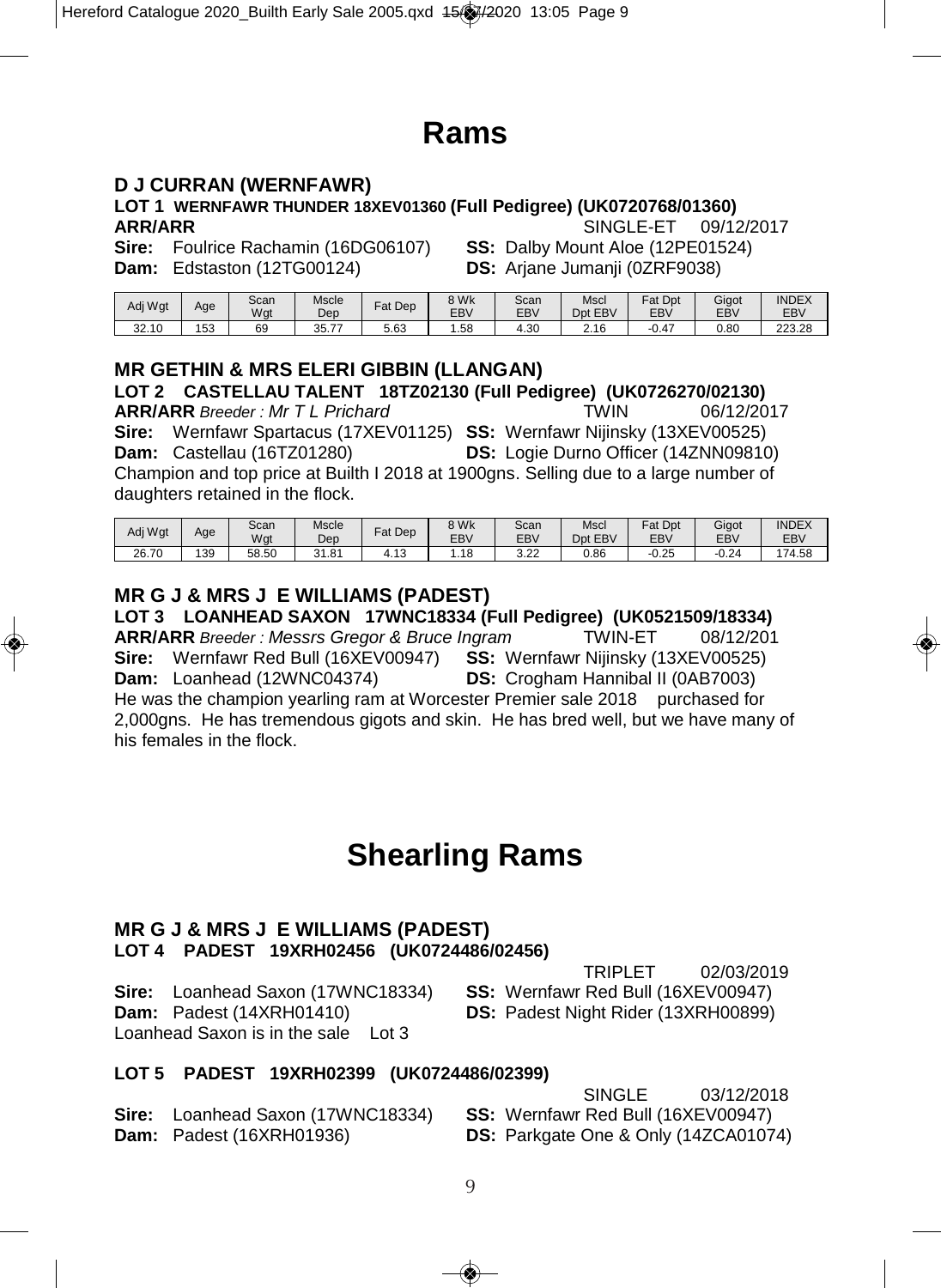#### **LOT 6 PADEST 19XRH02404 (UK0724486/02404)**

|                                          | 04/12/2018<br>SINGLE                        |
|------------------------------------------|---------------------------------------------|
| <b>Sire:</b> Loanhead Saxon (17WNC18334) | <b>SS:</b> Wernfawr Red Bull (16XEV00947)   |
| <b>Dam:</b> Padest (16XRH01931)          | <b>DS:</b> Parkgate One & Only (14ZCA01074) |

#### **LOT 7 PADEST 19XRH02457 (UK0724486/02457)**

|                                          |  | TWIN                                      | 20/03/2019                                   |
|------------------------------------------|--|-------------------------------------------|----------------------------------------------|
| <b>Sire:</b> Loanhead Saxon (17WNC18334) |  | <b>SS:</b> Wernfawr Red Bull (16XEV00947) |                                              |
| <b>Dam:</b> Padest (17XRH02169)          |  |                                           | <b>DS:</b> Bronwydd Raging Bull (16WAJ00461) |

#### **LOT 8 PADEST 19XRH02437 (UK0724486/02437)**

|                                          | SINGLE                                      | 23/12/2018 |
|------------------------------------------|---------------------------------------------|------------|
| <b>Sire:</b> Loanhead Saxon (17WNC18334) | <b>SS:</b> Wernfawr Red Bull (16XEV00947)   |            |
| <b>Dam:</b> Padest (16XRH01963)          | <b>DS:</b> Parkgate One & Only (14ZCA01074) |            |

#### **LOT 9 PADEST 19XRH02460 (UK0724486/02460)**

|                                          | TWIN                                         | 20/03/2019 |
|------------------------------------------|----------------------------------------------|------------|
| <b>Sire:</b> Loanhead Saxon (17WNC18334) | <b>SS:</b> Wernfawr Red Bull (16XEV00947)    |            |
| <b>Dam:</b> Padest (17XRH02169)          | <b>DS:</b> Bronwydd Raging Bull (16WAJ00461) |            |

#### **MR G F BURROUGH (SHELDON)**

#### **LOT 10 SHELDON UNIQUE 19XNR01021 (Pedigree Registered)**

| (UK0363280/01021) ARR/ARR |  |
|---------------------------|--|
|---------------------------|--|

**(UK0363280/01021) ARR/ARR** TWIN 20/12/2018

**Sire :** Foulrice Shimon (17DG07358) **SS:** Foulrice Osprey (14DG04650)

- 
- 
- **Dam :** Sheldon (13XNR00310) **DS:** Rhaeadr Lord Jim (11XXK00222)

| Adj Wgt | Age | Scan<br>Wat | Mscle<br>Dep | Fat.<br>Dep | 8 Wk<br><b>EBV</b> | Scan<br><b>EBV</b> | Mscl<br>EBV<br>Dot | $E_{21}$<br>Dpt<br>∙aι<br>EBV | Gigot<br>EBV | <b>INDEX</b><br>EBV |
|---------|-----|-------------|--------------|-------------|--------------------|--------------------|--------------------|-------------------------------|--------------|---------------------|
| 29.60   |     |             |              |             | $\Omega$<br>ے ۔۔   | 5.63               | 0.09               |                               | $-0.10$      | 208.79              |

#### **LOT 11 SHELDON 19XNR01022 (Notified) (UK0363280/01022) ARR/ARR** TWIN

**Sire :** Foulrice Shimon (17DG07358) **Dam :** Sheldon (13XNR00310) **DS:** Rhaeadr Lord Jim (11XXK00222)

20/12/2018<br>**SS:** Foulrice Osprey (14DG04650)

| Adj Wgt | Age | Scan<br>Wgt | Mscle<br>Dep | Fat Dep | 8 Wk<br><b>EBV</b> | Scan<br>EBV | Mscl<br>Dpt EBV | Dpt<br>Fat<br>EBV | Gigot<br>EBV | <b>INDEX</b><br>EBV |
|---------|-----|-------------|--------------|---------|--------------------|-------------|-----------------|-------------------|--------------|---------------------|
| 30.50   |     |             |              |         | 2.27<br>، ت        | 5.98        | 0.09            |                   | $-0.10$      | 215.08              |

#### **LOT 12 SHELDON UTOPIA 19XNR01025 (Pedigree Registered) (UK0363280/01025) ARR/ARR** TWIN 21/12/2018

**Sire :** Foulrice Shimon (17DG07358) **SS:** Foulrice Osprey (14DG04650) **Dam :** Sheldon (14XNR00386) **DS:** Eastbach Laser (11WEA00445)

- 
- 

| Adi Wat | Age | Scan<br>Wgt | Mscle<br>Dep | $at$ Dep | 8 Wk<br><b>EBV</b> | Scan<br><b>EBV</b> | Mscl<br>EBV<br>Dot | Fat Dpt<br><b>EBV</b> | Gigot<br><b>EBV</b> | <b>INDEX</b><br>EBV |
|---------|-----|-------------|--------------|----------|--------------------|--------------------|--------------------|-----------------------|---------------------|---------------------|
| 28.20   |     |             |              |          | . 69               | 3.97               | . . 48             |                       | 09،،                | 228.83              |

#### **LOT 13 SHELDON 19XNR01041 (Notified) (UK0363280/01041)** TWIN

05/01/2019

**Sire :** Sheldon tinker (18XNR00905) **SS:** Foulrice Rechab (16DG06467)

**Dam :** Sheldon (17XNR00817) **DS:** Foulrice Roderick (16DG05959)

| Adj Wgt | Age | Scan<br>Wat | Mscle<br>Dep | $F_{at}$<br>Dep | 3 Wk<br><b>EBV</b> | Scan<br>EBV | Mscl<br>EBV<br>Dot | Fat<br>Dpt<br>EBV | Gigot<br>EBV | <b>INDEX</b><br>EBV |
|---------|-----|-------------|--------------|-----------------|--------------------|-------------|--------------------|-------------------|--------------|---------------------|
| 22.90   |     |             |              |                 | 0.25               | 14          | 2.07               | <b>v.iv</b>       | 0.41         | 193.11              |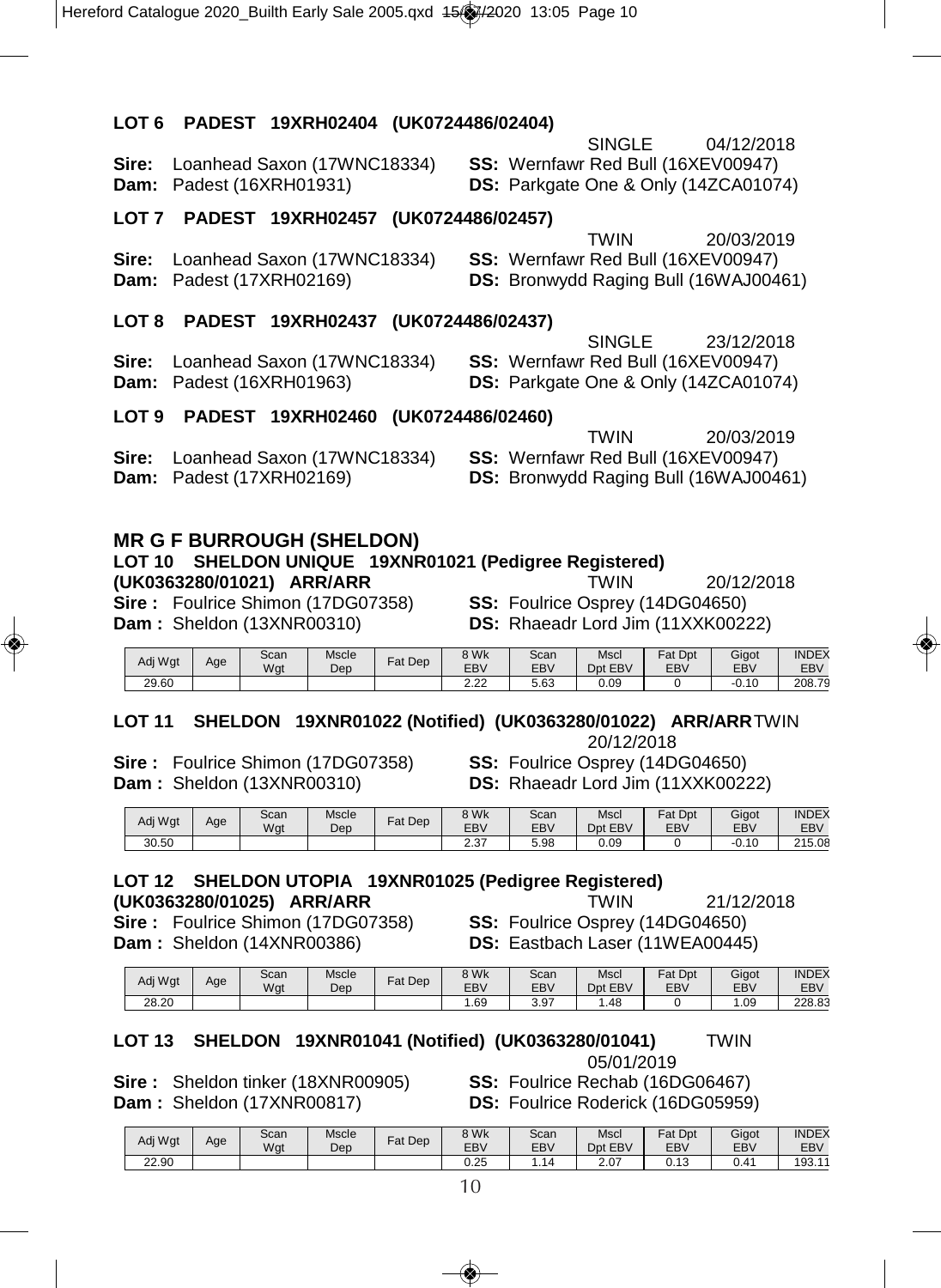#### **LOT 14 SHELDON 19XNR00981 (Notified) (UK0363280/00981)** SINGLE 01/12/2018

**Sire :** Foulrice Shimon (17DG07358) **SS:** Foulrice Osprey (14DG04650)

**Dam :** Sheldon (17XNR00834) **DS:** Foulrice Rechab (16DG06467)

| Adj Wgt | Aqe | Scan<br>Wgt | Mscle<br>Dep | $F$ at Dep | 8 Wk<br>EBV | Scan<br><b>EBV</b> | Mscl<br>Dpt EBV | Fat Dpt<br>EBV | Gigot<br><b>EBV</b> | <b>INDEX</b><br>EBV |
|---------|-----|-------------|--------------|------------|-------------|--------------------|-----------------|----------------|---------------------|---------------------|
| 21.90   |     |             |              |            | .79         | 4.34               | 0.23            | $-0.24$        | 0.78                | 190.29              |

#### **LOT 15 SHELDON 19XNR01045 (Notified) (UK0363280/01045)** TWIN

07/01/2019

**Sire :** Sheldon tinker (18XNR00905) **SS:** Foulrice Rechab (16DG06467) **Dam :** Sheldon (15XNR00567) **DS:** Foulrice Omar (14DG04331)

**DS:** Foulrice Omar (14DG04331)

| Adj Wgt | Age | Scan<br>Wat | Mscle<br>Dep | Fat<br>Dep | 8 Wk<br>EBV            | Scan<br>EBV | <b>Mscl</b><br><b>EBV</b><br>Dot | Fat<br>Dpt<br>EBV | Gigot<br>EBV | <b>INDEX</b><br>EBV |
|---------|-----|-------------|--------------|------------|------------------------|-------------|----------------------------------|-------------------|--------------|---------------------|
| 23.80   |     |             |              |            | 5 <sup>2</sup><br>u.oz | 2.01        | ົດຕ<br>دے.                       | 0.06              | ר ה<br>-U.ZZ | 175.22<br>∠د.ס      |

#### **LOT 16 SHELDON 19XNR01039 (Notified) (UK0363280/01039)** QUAD

04/01/2019

**Sire :** Sheldon tinker (18XNR00905) **SS:** Foulrice Rechab (16DG06467)

**Dam :** Sheldon (15XNR00545) **DS:** Foulrice Omar (14DG04331)

| Adj Wgt | Age | Scan<br>Wgt | Mscle<br>Dep | $Fat$ Dep | 8 Wk<br>EBV | Scan<br>EBV | Mscl<br>Dpt EBV | Fat<br>Dpt<br>EBV | Gigot<br>EBV | <b>INDEX</b><br><b>EBV</b> |
|---------|-----|-------------|--------------|-----------|-------------|-------------|-----------------|-------------------|--------------|----------------------------|
| 18.80   |     |             |              |           | $-0.50$     | $-0.59$     | $\Omega$<br>.   | $-0.24$           | $-0.20$      | 118.40                     |

#### **MR A L BROWN & MRS G C BECKLEY (ABBASCOMBE)**

*All on the Heptavac P System. South West Region Small Flock winner 2019 and overall Reserve Champion.* 

#### **LOT 17 ABBASCOMBE 19WAK01047 (UK0345020/01047) ARR/ARR** TWIN 29/12/2018

**Sire:** Hollylodge Storm (17XWZ00414) **SS:** Rhaeadr Prospect (15XXK01129) **Dam:** Abbascombe (13WAK00459) **DS:** Elmwick Knock Out (1DQ0043)

#### **LOT 18 ABBASCOMBE 19WAK01044 (UK0345020/01044) ARR/ARR** TWIN 29/12/2018

**Sire:** Hollylodge Storm (17XWZ00414) **SS:** Rhaeadr Prospect (15XXK01129) **Dam:** Abbascombe (13WAK00451) **DS:** Elmwick Knock Out (1DQ0043)

#### **LOT 19 ABBASCOMBE 19WAK01048 (UK0345020/01048) ARR/ARR** SINGLE 31/12/2018

**Sire:** Hollylodge Storm (17XWZ00414) **SS:** Rhaeadr Prospect (15XXK01129) **Dam:** Abbascombe (14WAK00522) **DS:** Elmwick Knock Out (1DQ0043)

#### **MESSRS W C & R L BOWEN (GWYNDY)**

#### **LOT 20 GWYNDY 19XPR07272 (UK0745485/07272) ARR/ARR** SINGLE 25/12/2018

**Sire:** Wedderburn Rogue (16WNY02657) **SS:** Rhaeadr Popeye (15XXK01122) **Dam:** Gwyndy (15XPR03258) **DS:** Castellau Night Rider (13TZ00711)

- 
- 

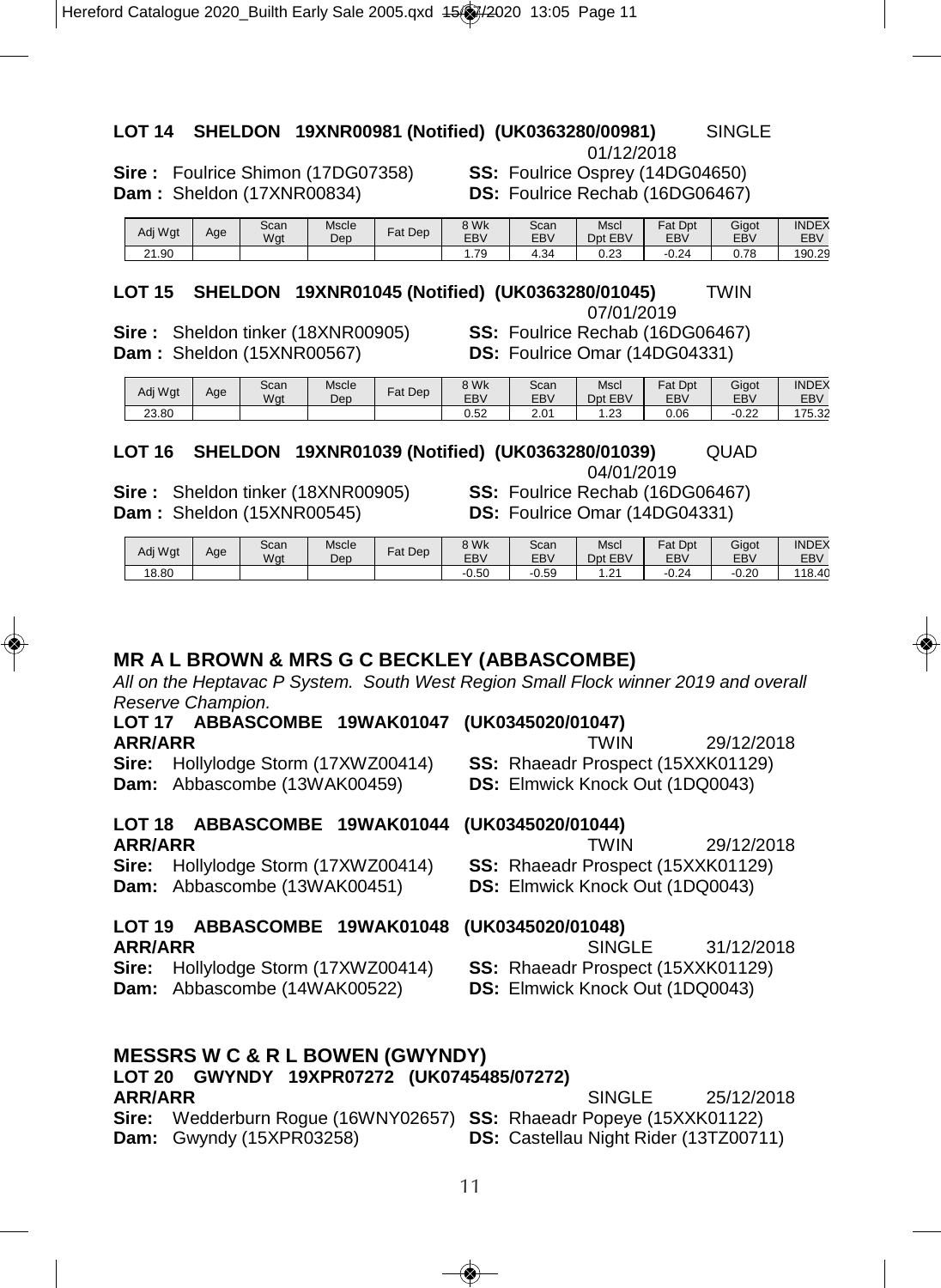| <b>LOT 21</b>                   |                     | GWYNDY 19XPR07285 (UK0745485/07285)                           |                                                                                             |               |            |
|---------------------------------|---------------------|---------------------------------------------------------------|---------------------------------------------------------------------------------------------|---------------|------------|
| Sire:<br>Dam:                   | Gwyndy (15XPR03277) | Wedderburn Rogue (16WNY02657) SS: Rhaeadr Popeye (15XXK01122) | <b>TWIN</b><br>DS: Edstaston Kwik Fix (1TG0013)                                             |               | 28/12/2018 |
| <b>LOT 22</b>                   |                     | GWYNDY 19XPR07314 (UK0745485/07314)                           |                                                                                             |               |            |
| Sire:<br>Dam:                   | Gwyndy (16XPR04230) | Gwyndy Telstar (18XPR06424)                                   | TWIN<br>SS: Edstaston Sotogrande (17TG00661)<br>DS: Banwy Picasso (15XXS00509)              |               | 10/02/2019 |
| <b>LOT 23</b>                   |                     | GWYNDY 19XPR07316 (UK0745485/07316)                           |                                                                                             |               |            |
| Sire:<br>Dam:                   | Gwyndy (16XPR04248) | Wedderburn Rogue (16WNY02657) SS: Rhaeadr Popeye (15XXK01122) | TWIN<br>DS: Gwyndy Kadinsky (1XPR0032)                                                      |               | 10/02/2019 |
| <b>LOT 24</b>                   |                     | GWYNDY 19XPR07311 (UK0745485/07311)                           |                                                                                             |               |            |
| Sire:<br>Dam:                   |                     | Padest Sir Lancelot (17XRH02140)<br>Wedderburn (15WNY02083)   | <b>TWIN</b><br>SS: Bronwydd Raging Bull (16WAJ00461)<br>DS: Elmwick Mr McGregor (12DQ00529) |               | 14/01/2019 |
| <b>LOT 25</b>                   |                     | GWYNDY 19XPR07231 (UK0745485/07231)                           |                                                                                             |               |            |
| Sire:<br>Dam:                   | Gwyndy (17XPR05482) | Gwyndy Kadinsky (1XPR0032)                                    | SS: Foulrice Informer (0DG8758)<br>DS: Wernfawr Rokocoko (16XEV00971)                       | <b>SINGLE</b> | 05/12/2018 |
|                                 |                     |                                                               |                                                                                             |               |            |
| LOT 26                          |                     | GWYNDY 19XPR07215 (UK0745485/07215)                           |                                                                                             |               |            |
| <b>ARR/ARR</b><br>Sire:<br>Dam: | Gwyndy (17XPR05299) | Gwyndy Telstar (18XPR06424)                                   | <b>TWIN</b><br>SS: Edstaston Sotogrande (17TG00661)<br>DS: Wernfawr Rokocoko (16XEV00971)   |               | 03/12/2018 |
| <b>LOT 27</b>                   |                     | GWYNDY 19XPR07193 (UK0745485/07193)                           |                                                                                             |               |            |
| Sire:<br>Dam:                   | Maerdy (13WLS00444) | Padest Sir Lancelot (17XRH02140)                              | <b>TWIN</b><br>SS: Bronwydd Raging Bull (16WAJ00461)<br>DS: Rhaeadr Minder (12XXK00357)     |               | 01/12/2018 |
| <b>LOT 28</b>                   |                     | GWYNDY 19XPR07318 (UK0745485/07318)                           |                                                                                             |               |            |
| Sire:<br>Dam:                   | Gwyndy (17XPR05341) | Wedderburn Rogue (16WNY02657) SS: Rhaeadr Popeye (15XXK01122) | <b>TWIN</b><br>DS: Wernfawr Rokocoko (16XEV00971)                                           |               | 21/02/2019 |
| LOT 29                          |                     | GWYNDY 19XPR07306 (UK0745485/07306)                           |                                                                                             |               |            |
| Sire:<br>Dam:                   | Gwyndy (16XPR04233) | Padest Sir Lancelot (17XRH02140)                              | SS: Bronwydd Raging Bull (16WAJ00461)<br>DS: Gwyndy Llewellyn (11XPR00988)                  | <b>SINGLE</b> | 04/01/2019 |
| <b>LOT 30</b>                   |                     | GWYNDY 19XPR07313 (UK0745485/07313)                           | <b>TWIN</b>                                                                                 |               | 10/02/2019 |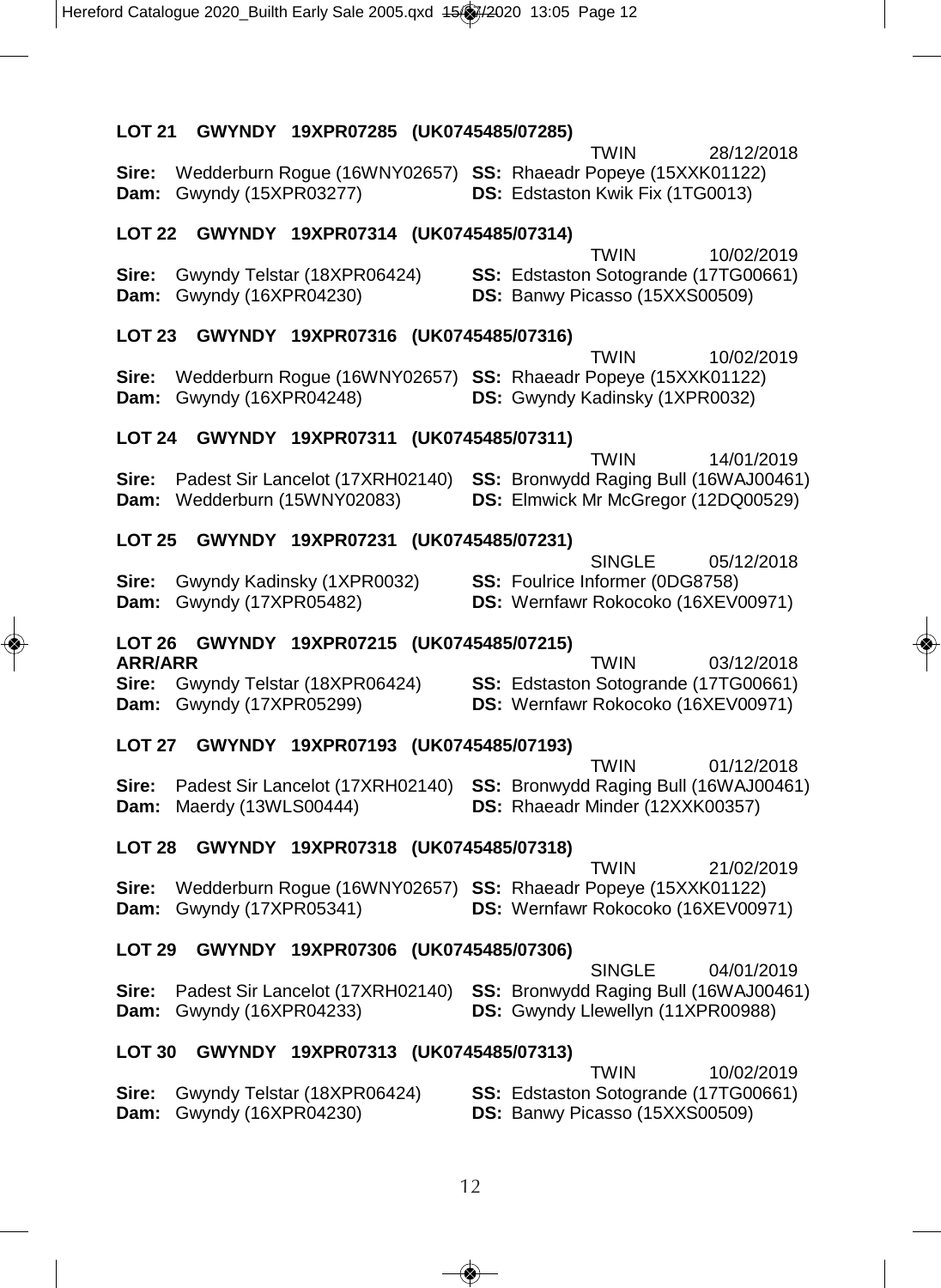| Sire:<br>Dam:     |                     | Wedderburn Rogue (16WNY02657) SS: Rhaeadr Popeye (15XXK01122)<br>Gwyndy (16XPR04250) |  | <b>TWIN</b><br><b>DS:</b> Gwyndy Kadinsky (1XPR0032)                                                 | 07/12/2018 |
|-------------------|---------------------|--------------------------------------------------------------------------------------|--|------------------------------------------------------------------------------------------------------|------------|
| LOT 32            |                     | GWYNDY 19XPR07211 (UK0745485/07211)                                                  |  |                                                                                                      |            |
| Sire:<br>Dam:     | Gwyndy (17XPR05287) | Gwyndy Telstar (18XPR06424)                                                          |  | <b>TWIN</b><br><b>SS:</b> Edstaston Sotogrande (17TG00661)<br>DS: Wernfawr Rokocoko (16XEV00971)     | 03/12/2018 |
| LOT <sub>33</sub> |                     | GWYNDY 19XPR07307 (UK0745485/07307)                                                  |  |                                                                                                      |            |
| Sire:<br>Dam:     | Gwyndy (15XPR03259) | Gwyndy Telstar (18XPR06424)                                                          |  | SINGLE<br><b>SS:</b> Edstaston Sotogrande (17TG00661)<br><b>DS:</b> Edstaston Kwik Fix (1TG0013)     | 07/01/2019 |
| LOT 34            |                     | GWYNDY 19XPR07289 (UK0745485/07289)                                                  |  |                                                                                                      |            |
| Sire:<br>Dam:     |                     | Wedderburn Rogue (16WNY02657) SS: Rhaeadr Popeye (15XXK01122)<br>Gwyndy (16XPR04269) |  | <b>TWIN</b><br>DS: Banwy Picasso (15XXS00509)                                                        | 30/12/2018 |
| <b>LOT 35</b>     |                     | GWYNDY 19XPR07271 (UK0745485/07271)                                                  |  |                                                                                                      |            |
| Sire:<br>Dam:     | Gwyndy (14XPR02738) | Padest Sir Lancelot (17XRH02140)                                                     |  | <b>TWIN</b><br><b>SS:</b> Bronwydd Raging Bull (16WAJ00461)<br><b>DS:</b> Gwyndy Kadinsky (1XPR0032) | 23/12/2018 |
| LOT36             |                     | GWYNDY 19XPR07203 (UK0745485/07203)                                                  |  |                                                                                                      |            |
| Sire:             |                     | Gwyndy Telstar (18XPR06424)                                                          |  | <b>SINGLE</b><br><b>SS:</b> Edstaston Sotogrande (17TG00661)                                         | 02/12/2018 |

**Dam:** Gwyndy (17XPR05295) **DS:** Wernfawr Rokocoko (16XEV00971)

#### **MR & MRS M RUSHBROOKE (BRETTLES) LOT 37 BRETTLES 19WF03028 (UK0302256/03028)**

**LOT 31 GWYNDY 19XPR07238 (UK0745485/07238)** 

**Dam:** Brettles (15WF01414) **DS:** Brettles Ottawa (14WF01148) Top 25% Growth Rate EBV

SINGLE 19/12/2018 **Sire:** Dalby Rumpole (16PE04909) **SS:** Micklehills Odyssey (14ZWA03356)

| Adj Wat | Age | Scan<br>Wat | Mscle<br>Dep | Fat Dep | 9 Wk<br>EBV | Scan<br>EBV                       | Mscl<br>EBV<br>Dpt | <b>Fat Dpt</b><br><b>EBV</b> | Gigot<br><b>EBV</b> | <b>INDEX</b><br>EBV |
|---------|-----|-------------|--------------|---------|-------------|-----------------------------------|--------------------|------------------------------|---------------------|---------------------|
| 29.90   | 98  | EO.<br>ు∠   | 26.33        | 3.93    | 2.36        | $\overline{4}$<br>$\sim$<br>ັບ. . | 0.10               | $\sim$<br>U.J1               | U.15<br>-1          | 205.90              |

#### **LOT 38 BRETTLES 19WF02985 (UK0302256/02985)**

TWIN 04/12/2018 **Sire:** Brettles Patriot (15WF01487) **SS:** Loanhead Odds On (14WNC10006) **Dam:** Brettles (16WF01888) **DS:** Brettles Peter Rabbit (15WF01438)

| Adj Wgt | Age     | Scan<br>Wat | Mscle<br>Dep | Dep<br>็at | 8 Wk<br>EB\ | Scan<br>EBV | Mscl<br><b>EBV</b><br>Dpt | $=$ at<br>D <sub>pt</sub><br>EBV | Gigot<br>EB <sub>V</sub> | <b>INDEX</b><br>EBV |
|---------|---------|-------------|--------------|------------|-------------|-------------|---------------------------|----------------------------------|--------------------------|---------------------|
| 26.90   | 10<br>N | 45          | 30.01        | פפי<br>ں س | . 69        | 3.47        | ں ا                       | $-0.34$                          | .62                      | 169.01              |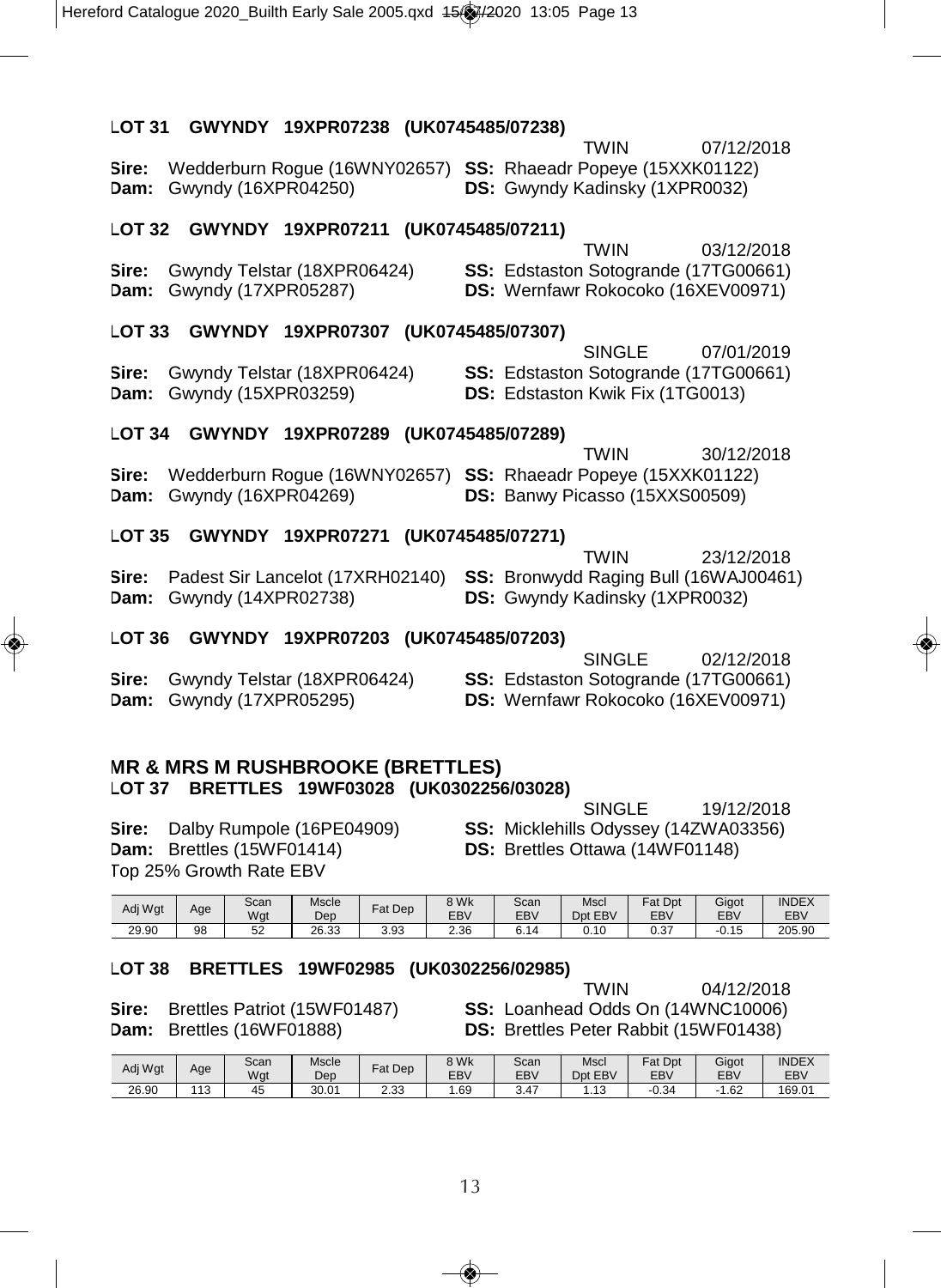#### **MRS DI TAIT (KNIGHTON) LOT 39 KNIGHTON 19YXR01516 (UK0308191/01516)**

TWIN 01/01/2019

**Sire:** Honddu (16YSS03047) **SS:** Sheldon Nelson (13XNR00265)

**Dam:** Knighton (15YXR00894) **DS:** Knighton (14YXR00785)

### **LOT 40 KNIGHTON 19YXR01531 (UK0308191/01531)**

|                                   | TWIN                                   | 03/01/2019 |
|-----------------------------------|----------------------------------------|------------|
| Sire: Honddu (16YSS03047)         | <b>SS:</b> Sheldon Nelson (13XNR00265) |            |
| <b>Dam:</b> Knighton (17YXR01278) | <b>DS:</b> Kelby Rob Roy (16XLY00662)  |            |

#### **LOT 41 KNIGHTON 19YXR01505 (UK0308191/01505)**

**Sire:** Knighton Triumph (18YXR01355) **SS:** Honddu (16YSS03047) **Dam:** Knighton (17YXR01299) **DS:** Crogham Prospero (15AB00856)

TRIPLET 11/12/2018

#### **LOT 42 KNIGHTON 19YXR01517 (UK0308191/01517)**

#### TWIN 01/01/2019 **Sire:** Honddu (16YSS03047) **SS:** Sheldon Nelson (13XNR00265) **Dam:** Knighton (15YXR00894) **DS:** Knighton (14YXR00785)

#### **MR BRYAN EVANS (JANOS)**

*Shearling used for 2 years running as my stock rams.* 

**LOT 43 BOYO UNCLE PERKIN 19XHE00538 (Full Pedigree) (UK0310443/00538) ARR/ARR** *Breeder : Mr D B Roberts* SINGLE-ET 04/01/2019 **Sire:** Ffrwd Top Notch (18YET01819) **SS:** Edstaston Sotogrande (17TG00661) **Dam:** Skelton Whin (14NN00781) **DS:** Boyo Monkey (12XHE00112)

| Adi Wat | Age       | Scan<br>Wat | Mscle<br>Dep | Fat Dep        | 3 Wk<br>EBV      | Scan<br><b>EBV</b> | Mscl<br>EBV<br>Dpt | Fat<br>Dpt<br>EBV | Gigot<br><b>EBV</b> | <b>INDEX</b><br>EBV |
|---------|-----------|-------------|--------------|----------------|------------------|--------------------|--------------------|-------------------|---------------------|---------------------|
|         | 10<br>. L | 68.20       | 30.90        | $\sim$<br>4.25 | <b>EE</b><br>ں ن | 6.67               | $-0.78$            | $-0.51$           | $\sim$<br>.92       | 1777<br>$\cdot$     |

#### **LOT 44 BOYO UNCLE GRAHAM 19XHE00529 (Full Pedigree) (UK0310443/00529)**

**ARR/ARR** *Breeder : Mr D B Roberts* SINGLE-ET 03/01/2019 **Dam:** Skelton Whin (14NN00781) **DS:** Boyo Monkey (12XHE00112)

**Sire:** Ffrwd Top Notch (18YET01819) **SS:** Edstaston Sotogrande (17TG00661)

| Adj Wat          | Age             | Scan<br>Wat | Mscle<br>Dep | Fat Dep | 8 Wk<br>EBV | Scan<br>EBV | Mscl<br>EBV<br>Dpt | Fat<br>Dpt<br>EBV | Gigot<br><b>EBV</b> | <b>INDEX</b><br>EBV |
|------------------|-----------------|-------------|--------------|---------|-------------|-------------|--------------------|-------------------|---------------------|---------------------|
| .30<br>77<br>، ب | $\Delta$<br>ن ا | .80<br>67   | 29.30        | 5.80    | 98.         | 5.23        |                    | 0.19              | $\Omega$<br>دد.     | 147.74              |

#### **D J CURRAN (WERNFAWR)**

#### **LOT 45 WERNFAWR UPTOWN BOY 19XEV01514 (Full Pedigree) (UK0720768/01514) ARR/ARR** SINGLE 05/12/2018

**Sire:** Wernfawr Stormer (17XEV01199) **SS:** Wernfawr Nijinsky (13XEV00525)

**Dam:** Wernfawr (17XEV01168) **DS:** Shamrock Northern Star (13XRL00159)

#### **LOT 46 WERNFAWR 19XEV01479 (Notified) (UK0720768/01479)**

**Sire :** Arbryn SamJay (17WRF00479) **SS:** Shamrock Northern Star (13XRL00159) **Dam :** Wernfawr (11XEV00039) **DS:** Logie Durno J R (0ZNN9030)

- TWIN 03/12/2018
-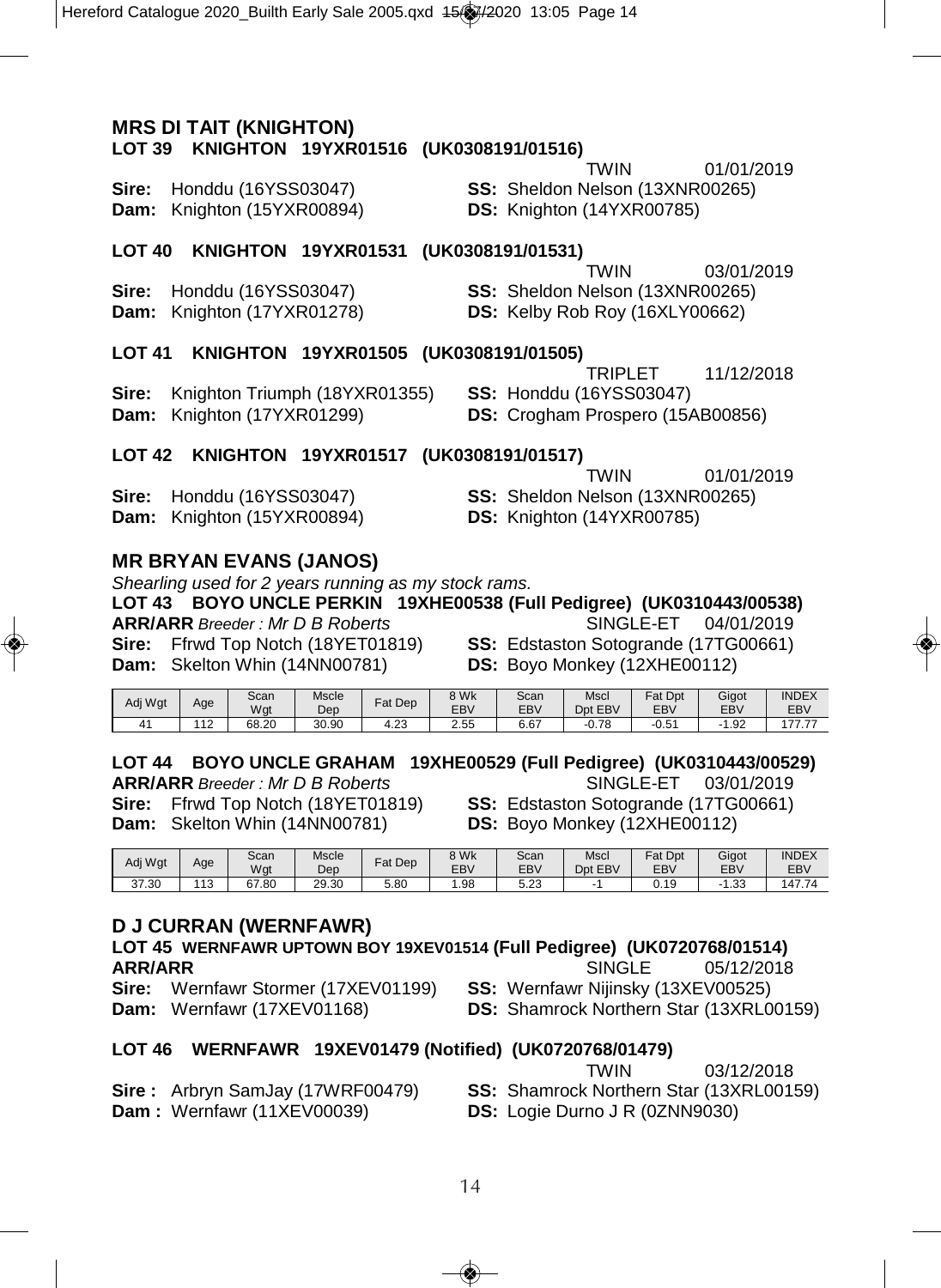### **Dam:** Wernfawr (16XEV00996) **DS:** Glyn Coch Night To Remember (13XCA00357) **LOT 48 WERNFAWR UPLOAD 19XEV01439 (Full Pedigree) (UK0720768/01439) ARR/ARR** SINGLE 02/12/2018 **Sire:** Ffrwd Tyrone (18YET01833) **SS:** Edstaston Sotogrande (17TG00661)

**Dam:** Wernfawr (14XEV00705) **DS:** Logie Durno Magnum (12ZNN04424)

#### **LOT 49 WERNFAWR ULTRA 19XEV01500 (Full Pedigree) (UK0720768/01500) ARR/ARR** SINGLE-ET 04/12/2018

**Sire:** Ffrwd Tyrone (18YET01833) **SS:** Edstaston Sotogrande (17TG00661) **Dam:** Wedderburn (15WNY02181) **DS:** Wrenvale Mad 4 Ewe (12XGY00118)

#### **LOT 50 WERNFAWR 19XEV01456 (UK0720768/01456)**

**Sire:** Wernfawr Thunder (18XEV01360) **Dam:** Wernfawr (15XEV00822) **DS:** Wraycastle Dai Hard (0DW3198)

TWIN 03/12/2018<br>**SS:** Foulrice Rachamin (16DG06107)

|                | LOT 51 WERNFAWR 19XEV01426 (UK0720768/01426) |                                                     |  |  |  |  |
|----------------|----------------------------------------------|-----------------------------------------------------|--|--|--|--|
| <b>ARR/ARR</b> |                                              | SINGLE-ET 02/12/2018                                |  |  |  |  |
|                | <b>Sire:</b> Ffrwd Tyrone (18YET01833)       | <b>SS: Edstaston Sotogrande (17TG00661)</b>         |  |  |  |  |
|                | <b>Dam:</b> Wernfawr (16XEV00996)            | <b>DS:</b> Glyn Coch Night To Remember (13XCA00357) |  |  |  |  |

#### **MR EMYR HUGHES (BRONWYDD)**

#### **LOT 52 BRONWYDD UNDER ARMOUR 19WAJ00650 (Full Pedigree) (UK0745433/00650) ARR/ARR** TWIN 30/11/2018 **Sire:** Logie Durno J R (0ZNN9030) **SS:** Foulrice Eurostar (0DG4774) **Dam:** Bronwydd (14WAJ00325) **DS:** Edstaston Lambarda (11TG00024) Smart, eye catching ram out of our most consistent breeding ewe. Fully fertility tested, with small number of late lambs on the ground last season.

#### **MRS J CURTIS (ELMWICK)**

#### **LOT 53 ELMWICK 19DQ02053 (UK0307616/02053) ARR/ARR** TWIN 05/12/2018

**Sire:** Boyo Theinval (18XHE00400) **SS:** Foulrice Rachamin (16DG06107) **Dam:** Elmwick (16DQ01328) **DS:** Elmwick Pembroke (15DQ01125)

A well-fleshed some of Boyo Theinval, who sired Elmwick Upfront reserve champion at Builth II last year and made 3,000gns.

| Adj Wgt | Age            | Scan<br>Wat | Mscle<br>Dep | Fat Dep | 3 Wk<br>EBV | Scan<br>EBV | Mscl<br>EBV<br>Dpt | Fat Dpt<br>EBV         | Gigot<br>EB\   | <b>INDEX</b><br>EBV |
|---------|----------------|-------------|--------------|---------|-------------|-------------|--------------------|------------------------|----------------|---------------------|
| 36      | $\overline{A}$ | 54          | 30.62        | 5.07    | 0.92        | 2.89        | $\sim$<br>ے۔       | $\overline{a}$<br>U.15 | $\sim$<br>ے. ا | 195.14              |

#### **LOT 47 WERNFAWR 19XEV01470 (UK0720768/01470) ARR/ARR** TWIN-ET 03/12/2018

**Sire:** Ffrwd Tyrone (18YET01833) **SS:** Edstaston Sotogrande (17TG00661)

- 
- 
-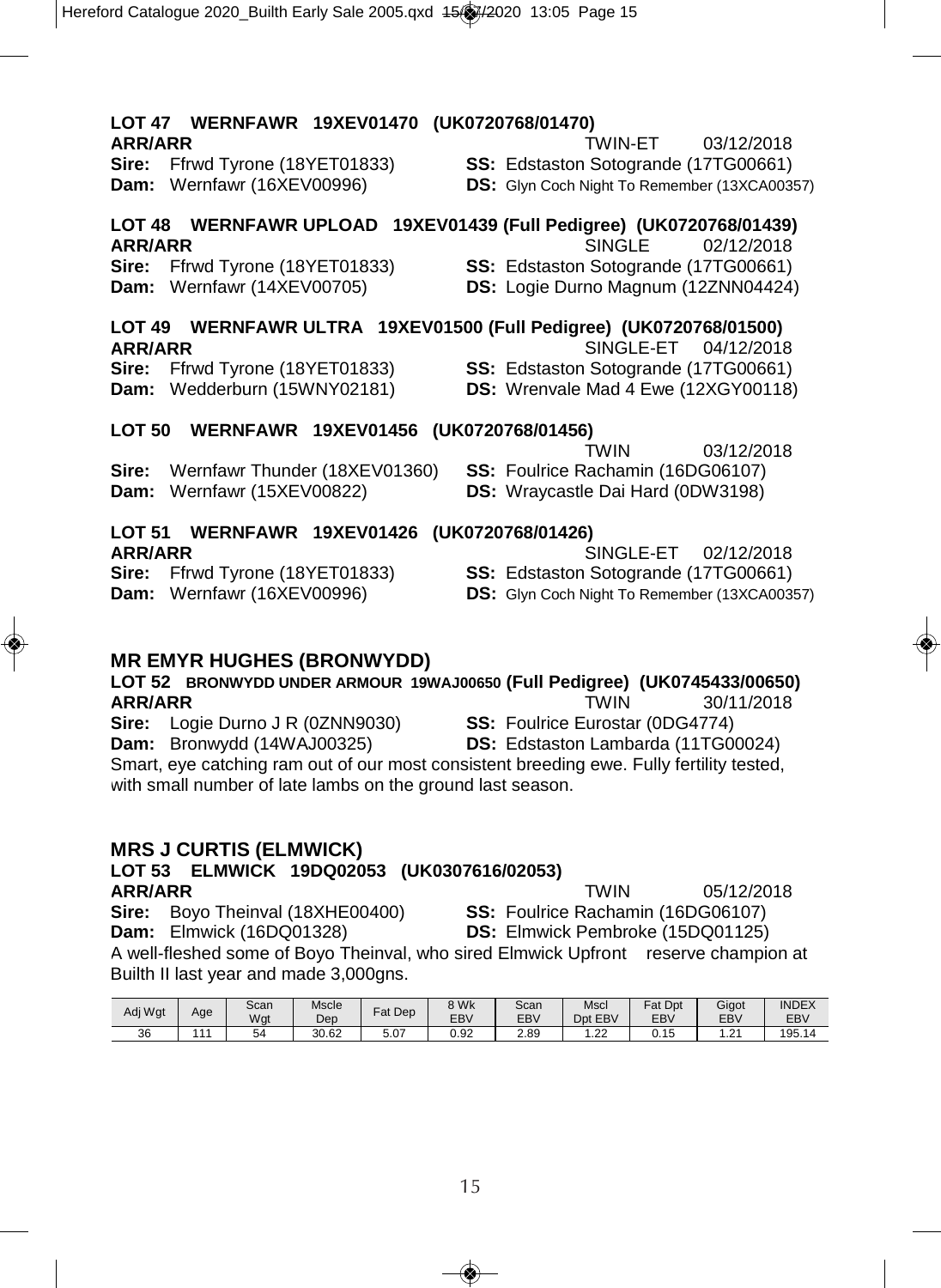#### **LOT 54 ELMWICK 19DQ02046 (UK0307616/02046)**

TWIN 04/12/2018 **Sire:** Boyo Theinval (18XHE00400) **SS:** Foulrice Rachamin (16DG06107) **Dam:** Elmwick (17DQ01632) **DS:** Rhaeadr Real Deal (16XXK01418)

 $SINCI E$  08/01/2019

| Adi Wat | Age             | Scan<br>Wat | Mscle<br>Dep | $at$<br>Dep       | <b>9 Wk</b><br>EBV | Scan<br><b>EBV</b> | Mscl<br><b>EBV</b><br>Dpt | Fat Dpt<br>EBV | Gigot<br>EBV | <b>INDEX</b><br>EBV |
|---------|-----------------|-------------|--------------|-------------------|--------------------|--------------------|---------------------------|----------------|--------------|---------------------|
| 28.30   | $\sqrt{2}$<br>▵ | 48          | 29.06        | 70<br>Δ<br>1. I J | .02                | 70<br><u>.</u>     | 0.39                      | 0.61           | 0.81         | '75.51              |

#### **MR BEN JAMES (CINDERS)**

**LOT 55 CINDERS 19WRZ00797 (UK0314800/00797)** 

TWIN 05/12/2018 **Sire:** Mortimer Power Ranger (15HH03438) **SS:**Foulrice Notorious (13DG03290) **Dam:** Cinders (16WRZ00163) **DS:** Cinders Panache (15WRZ00089)

#### **LOT 56 CINDERS 19WRZ00799 (UK0314800/00799)**

TWIN 06/12/2018 **Sire:** Mortimer Power Ranger (15HH03438) **SS:**Foulrice Notorious (13DG03290) **Dam:** Banwy (15XXS00552) **DS:** Aberkinsey (1YBJ0116)

#### **MRS DEBORAH WHITCHER (GALTRES)**

#### **LOT 57 GALTRES 19ZKT03031 (UK0129994/03031)**

|                                             | <b>SIINGLE</b><br><b>UO/UT/ZUTY</b>    |  |
|---------------------------------------------|----------------------------------------|--|
| <b>Sire:</b> Galtres Rockforce (16ZKT01853) | <b>SS:</b> Wotton Onyx (14ZVT00486)    |  |
| <b>Dam:</b> Galtres (16ZKT01774)            | <b>DS:</b> Mountsted Jethro (0XHL9100) |  |

#### **LOT 58 GALTRES 19ZKT03019 (UK0129994/03019)**

|                                        | TWIN                                             | 29/12/2018 |
|----------------------------------------|--------------------------------------------------|------------|
| <b>Sire:</b> Banc Pioneer (15XXB01124) | <b>SS:</b> Aberkinsey Nuclear Power (13YBJ00517) |            |
| <b>Dam:</b> Galtres (15ZKT01391)       | <b>DS:</b> Mountsted Jethro (0XHL9100)           |            |

#### **LOT 59 GALTRES 19ZKT02917 (UK0129994/02917)**

TWIN 20/12/2018 **Sire:** Inglis Cymro (0CN2151) **SS:** Rutland Archie (0ZFY0137) **Dam:** Galtres (15ZKT01513) **DS:** Mountsted Jethro (0XHL9100)

#### **LOT 60 GALTRES 19ZKT02969 (UK0129994/02969)**

| 21/12/2018                            |
|---------------------------------------|
|                                       |
|                                       |
| <b>DS:</b> Wern Maverick (12XZT00039) |
|                                       |

#### **LOT 61 GALTRES 19ZKT03015 (UK0129994/03015)**

|                                         | TWIN                                     | 28/12/2018 |
|-----------------------------------------|------------------------------------------|------------|
| <b>Sire:</b> Galtres Storm (17ZKT02071) | <b>SS:</b> Foulrice Osprey (14DG04650)   |            |
| <b>Dam:</b> Burnhope (17WED00017)       | <b>DS:</b> Galtres Reformer (16ZKT01722) |            |

#### **LOT 62 GALTRES 19ZKT03046 (UK0129994/03046)**

**Sire:** Banc Pioneer (15XXB01124) **SS:** Aberkinsey Nuclear Power (13YBJ00517) **Dam:** Galtres (15ZKT01532) **DS:** Moss Side Nero (13ZRN00225)

- TWIN 01/03/2019
-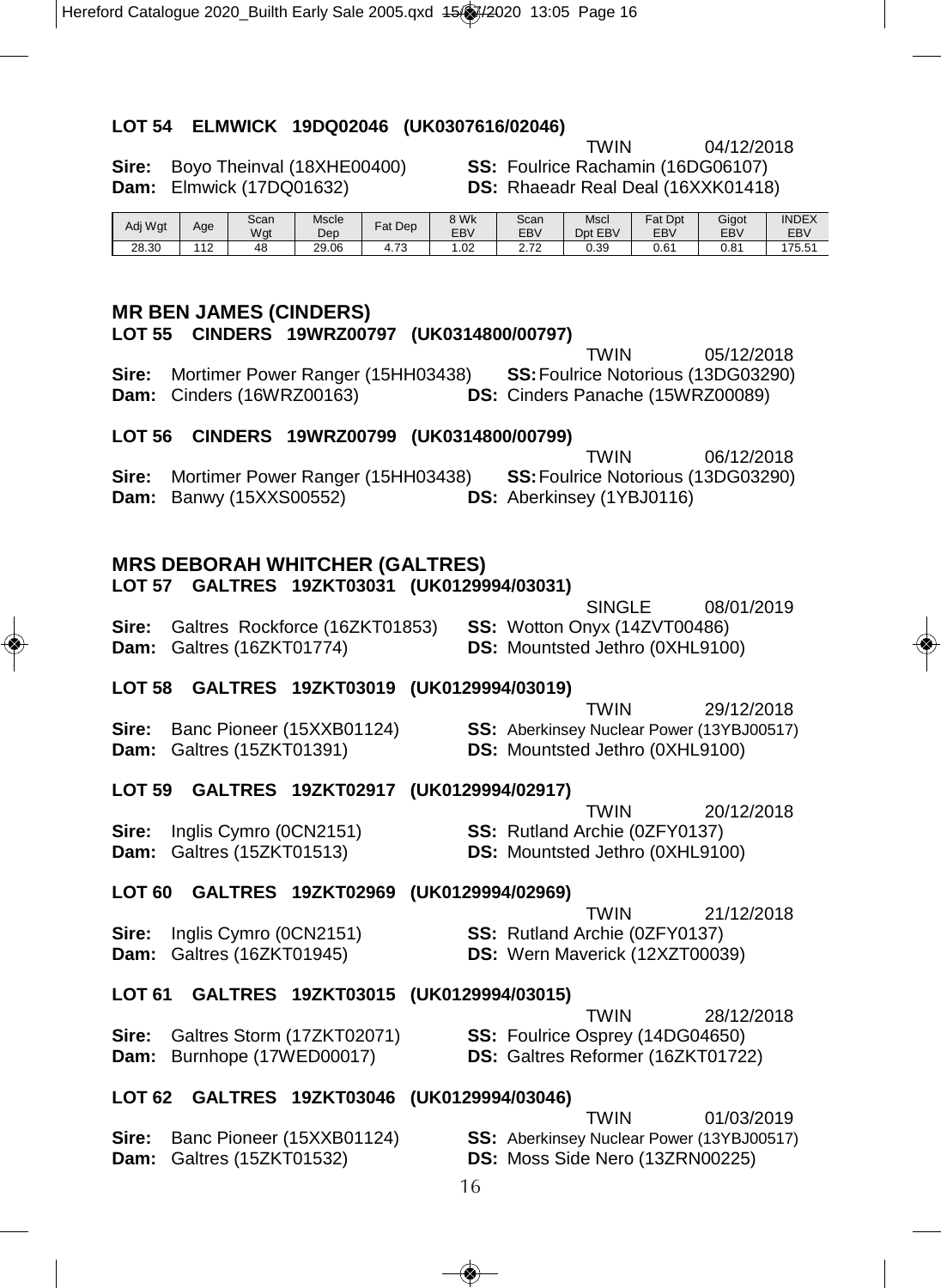| <b>LOT 63</b><br>GALTRES 19ZKT03006 (Notified) (UK0129994/03006)       | <b>TRIPLET</b><br>27/12/2018                                                                          |
|------------------------------------------------------------------------|-------------------------------------------------------------------------------------------------------|
| Sire: Galtres Storm (17ZKT02071)                                       | SS: Foulrice Osprey (14DG04650)                                                                       |
| <b>Dam: Galtres (14ZKT01131)</b>                                       | DS: Mountsted Jethro (0XHL9100)                                                                       |
| <b>LOT 64</b>                                                          | GALTRES 19ZKT03071 (Notified) (UK0129994/03071) ARR/ARR TWIN<br>15/03/2019                            |
| Sire: Hundalee Sandor (17XMP04086)<br><b>Dam: Galtres (18ZKT02402)</b> | SS: Logie Durno Perfection (15ZNN12369)<br>DS: Galtres Rockforce (16ZKT01853)                         |
| <b>LOT 65</b>                                                          | GALTRES 19ZKT03059 (Notified) (UK0129994/03059) ARR/ARR TWIN<br>14/03/2019                            |
| Sire: Hundalee Sandor (17XMP04086)<br><b>Dam: Galtres (18ZKT02428)</b> | SS: Logie Durno Perfection (15ZNN12369)<br>DS: Banc Pioneer (15XXB01124)                              |
| <b>LOT 66</b>                                                          | GALTRES 19ZKT03066 (Notified) (UK0129994/03066) ARR/ARR TWIN<br>15/03/2019                            |
| Sire: Hundalee Sandor (17XMP04086)<br><b>Dam: Galtres (18ZKT02440)</b> | SS: Logie Durno Perfection (15ZNN12369)<br>DS: Banc Pioneer (15XXB01124)                              |
| <b>LOT 67</b><br>GALTRES 19ZKT02915 (UK0129994/02915)                  | TWIN<br>19/12/2018                                                                                    |
| Banc Pioneer (15XXB01124)<br>Sire:<br>Galtres (17ZKT02239)<br>Dam:     | SS: Aberkinsey Nuclear Power (13YBJ00517)<br>DS: Moss Side Nero (13ZRN00225)                          |
| <b>LOT 68</b><br>GALTRES 19ZKT02942 (UK0129994/02942)                  |                                                                                                       |
| Sire:<br>Galtres Storm (17ZKT02071)<br>Galtres (15ZKT01546)<br>Dam:    | TWIN<br>20/12/2018<br>SS: Foulrice Osprey (14DG04650)<br>DS: Moss Side Nero (13ZRN00225)              |
| GALTRES 19ZKT02889 (UK0129994/02889)<br>LOT 69                         |                                                                                                       |
| Galtres Storm (17ZKT02071)<br>Sire:<br>Galtres (17ZKT02151)<br>Dam:    | <b>SINGLE</b><br>18/12/2018<br>SS: Foulrice Osprey (14DG04650)<br>DS: Moss Side Nero (13ZRN00225)     |
| <b>LOT 70</b><br>GALTRES 19ZKT02858 (UK0129994/02858)                  |                                                                                                       |
| Banc Pioneer (15XXB01124)<br>Sire:<br>Galtres (14ZKT01162)<br>Dam:     | TRIPLET-ET 12/12/2018<br>SS: Aberkinsey Nuclear Power (13YBJ00517)<br>DS: Mountsted Jethro (0XHL9100) |
| LOT 71 GALTRES 19ZKT03048 (UK0129994/03048)                            |                                                                                                       |
| Galtres Storm (17ZKT02071)<br>Sire:<br>Galtres (17ZKT02121)<br>Dam:    | <b>SINGLE</b><br>01/03/2019<br>SS: Foulrice Osprey (14DG04650)<br>DS: Wern Maverick (12XZT00039)      |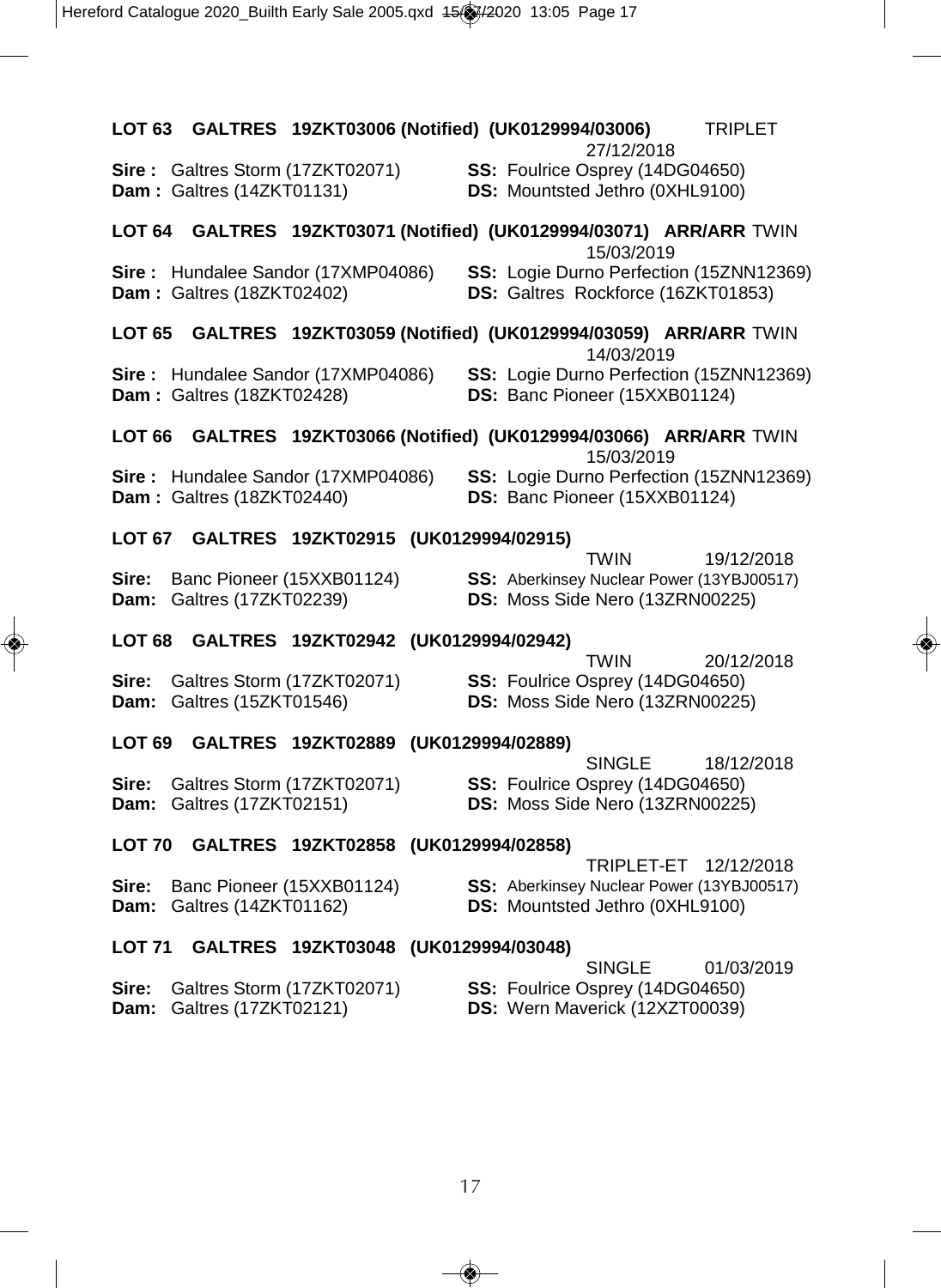#### **MR TOM NEWTH (PRESTLEIGH)**

**LOT 72 BOYO UNTOUCHABLE 19XHE00534 (Full Pedigree) (UK0310443/00534)** 

**ARR/ARR** *Breeder : Mr D B Roberts* SINGLE 03/01/2019

**Sire:** Ffrwd Top Notch (18YET01819) **SS:** Edstaston Sotogrande (17TG00661) **Dam:** Boyo (14XHE00140) **DS:** Bachymbyd Logan (11YMH00483)

|         |                       |             |              |         |                    |                    |                                   |                   | .                   |                     |
|---------|-----------------------|-------------|--------------|---------|--------------------|--------------------|-----------------------------------|-------------------|---------------------|---------------------|
| Adj Wgt | Age                   | Scan<br>Wat | Mscle<br>Dep | Fat Dep | 3 Wk<br><b>EBV</b> | Scan<br><b>EBV</b> | Mscl<br>EBV<br>Dpt                | Dpt<br>Fat<br>EBV | Gigot<br><b>EBV</b> | <b>INDEX</b><br>EBV |
| 37.50   | $\overline{A}$<br>ن ا | 66.40       | 31.10        | 4.10    | . 88               | 4.97               | $\overline{\phantom{a}}$<br>-v. 1 | $-0.58$           | 0.44                | 147.99              |

#### **MR T L PRICHARD (CASTELLAU)**

#### **LOT 73 CASTELLAU 19TZ02677 (UK0726270/02677) ARR/ARR** TWIN 10/01/2019 **Sire:** Sheldon Top Notch (18XNR00921) **SS:** Foulrice Rechab (16DG06467)

**Dam:** Castellau (16TZ01322) **DS:** Castellau Powerhouse (15TZ01115)

Dam was 4<sup>th</sup> prize yearling Royal Welsh 2017. She produced U Beauty, sold for 2,200gns last year and also ram lamb retained this year.

| Adi Wat | Age | Scan<br>Wat | Mscle<br>Dep | Fat<br>Dep        | 3 Wk<br><b>EBV</b> | Scan<br><b>EBV</b> | Mscl<br>EBV<br>Dpt | Fat<br>Dpt<br>EBV | Gigot<br><b>EBV</b> | <b>INDEX</b><br>EBV |
|---------|-----|-------------|--------------|-------------------|--------------------|--------------------|--------------------|-------------------|---------------------|---------------------|
| 32.10   | 105 | 52          | 27.29        | 70<br><b>4.15</b> | 2.80               | 152<br>.ບວ         | ה ה<br>-u.sz       | 0.48              | 0.04                | 220.96              |

#### **MR ROBERT WHITTAKER (HUNDALEE) LOT 74 HUNDALEE 19XMP04262 (UK0561914/04262)**

**Sire:** Logie Durno Perfection (15ZNN12369) **SS:** Logie Durno Officer (14ZNN09810) **Dam:** Hundalee (12XMP00343) **DS:** Arjane Galimoto (0ZRF6064)

SINGLE 15/03/2019

| Adi Wat | Age | Scan<br>Wat   | Mscle<br>Dep | Fat<br>Dep | 8 Wk<br><b>EBV</b> | Scan<br>EBV | Mscl<br>EB\<br>Dpt | Dpt<br>Fat<br>EBV | Gigot<br><b>EBV</b> | <b>INDEX</b><br>EBV |
|---------|-----|---------------|--------------|------------|--------------------|-------------|--------------------|-------------------|---------------------|---------------------|
| 29.30   | 74  | $\sim$<br>ו ס | 30.83<br>20  | 4.70       | .80                | 4.16        | 0.09               | 0.37              | 0.24                | 186.37              |

#### **LOT 75 HUNDALEE 19XMP04263 (UK0561914/04263)**

**Sire:** Bronwydd Torpedo (18WAJ00584) **SS:** Wernfawr Spartacus (17XEV01125) **Dam:** Hundalee (17XMP04074) **DS:** Knockin Russian Roulette (16XXJ00277)

TWIN 15/03/2019

| Adj Wgt | Age        | Scan<br>Wat | Mscle<br>Dep    | Fat<br>Dep | ९ Wk<br><b>EBV</b> | Scan<br>EBV | Mscl<br><b>EBV</b><br>Dpt | $F$ at Dpt<br>EBV        | Gigot<br>EBV | <b>INDEX</b><br><b>EBV</b> |
|---------|------------|-------------|-----------------|------------|--------------------|-------------|---------------------------|--------------------------|--------------|----------------------------|
| 23.80   | 172<br>ن ، | 65          | 31.98<br>$\sim$ | 5.25       | .38                | 3.95        | 0.15                      | $\sim$ 4 $\sim$<br>U. 13 | 0.05<br>-    | 184.08                     |

#### **LOT 76 HUNDALEE 19XMP04287 (UK0561914/04287)**

SINGLE 21/03/2019 **Sire:** Knockin Russian Roulette (16XXJ00277) **SS:**Rainbow Lindisfarne (11XPU00684) **Dam:** Hundalee (16XMP03653) **DS:** Logie Durno Perfection (15ZNN12369)

| Adj Wgt | Age | Scan<br>Wat | Mscle<br>Dep | $-a+$<br>Dep<br>άι | 8 Wk<br><b>EBV</b> | Scan<br>EBV | Mscl<br>EBV<br><b>D</b> pt | $at$ Dpt<br><b>EBV</b> | Gigot<br>EBV | <b>INDEX</b><br>EBV |
|---------|-----|-------------|--------------|--------------------|--------------------|-------------|----------------------------|------------------------|--------------|---------------------|
|         | 167 | 57          | 33.02        | 4.46               | 0.08               | $-0.66$     | 1.70                       | 0.49                   | . .30        | 168.29              |

#### **LOT 77 HUNDALEE 19XMP04314 (UK0561914/04314)**

**Sire:** Bronwydd Torpedo (18WAJ00584) **SS:** Wernfawr Spartacus (17XEV01125)

TWIN 05/04/2019

**Dam:** Hundalee (18XMP04190) **DS:** Logie Durno Perfection (15ZNN12369)

| Adi Wat | Age | Scan<br>Wat | Mscle<br>Dep | Fat Dep | 3 Wk<br><b>EBV</b> | Scan<br><b>EBV</b> | Mscl<br>Dpt EBV | Fat Dpt<br>EBV | Gigot<br><b>EBV</b> | <b>INDEX</b><br>EBV |
|---------|-----|-------------|--------------|---------|--------------------|--------------------|-----------------|----------------|---------------------|---------------------|
| 26.90   | 152 | 60          | 30.10        | 5.40    | 2.19               | 5.85               | 0.29            | 0.46           | $-0.07$             | 222.74<br>220.1     |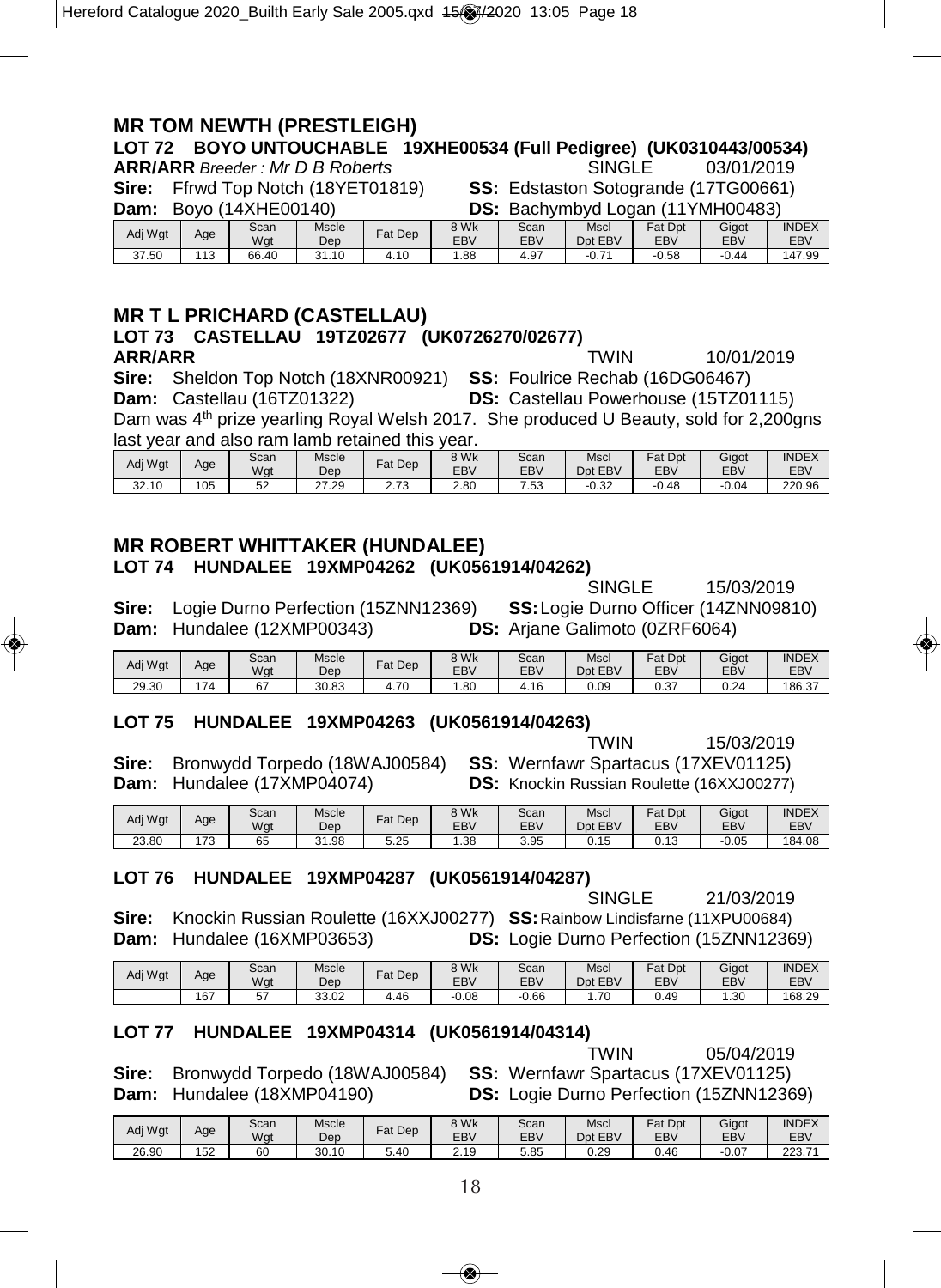#### **LOT 78 HUNDALEE 19XMP04260 (UK0561914/04260)**

**Sire:** Logie Durno Perfection (15ZNN12369) **SS:** Logie Durno Officer (14ZNN09810) **Dam:** Hundalee (13XMP01222) **DS:** Rhaeadr Midas (12XXK00365)

SINGLE 14/03/2019

| Adi Wat | Age | Scan<br>Wat  | Mscle<br>Dep    | Fat Dep       | 3 Wk<br>EBV | Scan<br><b>EBV</b> | Mscl<br>EBV<br>Dpt | $E^{\sim +}$<br>Dpt<br>άι<br>EBV | Gigot<br><b>EBV</b> | <b>INDEX</b><br>EBV |
|---------|-----|--------------|-----------------|---------------|-------------|--------------------|--------------------|----------------------------------|---------------------|---------------------|
| 27.90   | 74  | $\sim$<br>οz | $\sim$<br>32.80 | $\sim$<br>O.C | 0.84        | .84                | 0.96               | 0.42                             | J.24                | 172.08              |

#### **MR C W MARWOOD & SON (FOULRICE) LOT 79 FOULRICE 19DG09207 (UK0122123/09207)**

**Sire:** Dalby Sherman (17PE05855) **Dam:** Foulrice (16DG06543)

SINGLE 11/12/2018<br>**SS:** Dalby Ranieri (16PE04907)

| <b>DS:</b> Foulrice Osprey (14DG04650) |  |
|----------------------------------------|--|
|                                        |  |

| Adi Wat | Age | Scan<br>Wgt | Mscle<br>Dep | $Fat$ Dep      | <b>9 Wk</b><br><b>EBV</b> | Scan<br><b>EBV</b> | Mscl<br>EBV<br>Dpt | Fat Dpt<br>EBV | Gigot<br><b>EBV</b> | <b>INDEX</b><br><b>EBV</b> |
|---------|-----|-------------|--------------|----------------|---------------------------|--------------------|--------------------|----------------|---------------------|----------------------------|
| 27.40   | 119 | 51.50       | 31.88        | $\sim$<br>د.∠. | 2.03                      | 5.29               | $2.6^{\circ}$      | $-0.57$        | . .93               | 293.69                     |

#### **LOT 80 FOULRICE 19DG09003 (UK0122123/09003)**

**Sire:** Dalby Sherman (17PE05855) **SS:** Dalby Ranieri (16PE04907) **Dam:** Foulrice (15DG05452) **DS:** Dalby Mount Aloe (12PE01524)

TWIN 08/12/2018

| Adj Wgt | Age        | Scan<br>Wat | Mscle<br>Dep | Fat.<br>Dep | 8 Wk<br>EBV | Scan<br>EBV         | Mscl<br>Dot<br>EBV | $F$ at Dpt<br>EBV | Gigot<br>EB١   | <b>INDEX</b><br><b>EBV</b> |
|---------|------------|-------------|--------------|-------------|-------------|---------------------|--------------------|-------------------|----------------|----------------------------|
| 24.30   | ר ר<br>ے ا | E O<br>52   | 29.59        | 5.53        | . 97        | $\overline{ }$<br>ັ |                    | 4<br>∪.¬          | $\sim$<br>⁄ ∠… | 298.92                     |

#### **LOT 81 FOULRICE 19DG09433 (Full Pedigree) (UK0122123/09433)**

**ARR/ARR** SINGLE 14/03/2019 **Sire:** Foulrice (18DG08441) **SS:** Dalby Sherman (17PE05855) **Dam:** Foulrice (18DG07973) **DS:** Foulrice Osprey (14DG04650)

| Adj Wat | Age | Scan<br>Wat    | <b>Mscle</b><br>Dep | Dep<br>⊺at | 8 Wk<br><b>EBV</b> | Scan<br>EBV | Mscl<br>Dpt<br>EBV | Fat Dpt<br>EBV | Gigot<br>EB\ | <b>INDEX</b><br><b>EBV</b> |
|---------|-----|----------------|---------------------|------------|--------------------|-------------|--------------------|----------------|--------------|----------------------------|
| 28.50   | 165 | $\mathbf{o}$ . | 34.57               | 3.40       | 2.38               | 6.45        | . 93. ،            | $-0.32$        | .83،         | 283.12                     |

#### **LOT 82 FOULRICE 19DG09401 (UK0122123/09401)**

SINGLE 12/03/2019 **Sire:** Foulrice (18DG08441) **SS:** Dalby Sherman (17PE05855) **Dam:** Foulrice (18DG08199) **DS:** Dalby Mount Aloe (12PE01524)

| Adi Wat | Age | Scan<br>Wat | Mscle<br>Dep | $F$ at Dep                       | 3 Wk<br>EBV             | Scan<br><b>EBV</b>  | Mscl<br>EBV<br>Dpt | Fat<br>Dpt<br><b>EBV</b> | Gigot<br><b>EBV</b> | <b>INDEX</b><br>EBV |
|---------|-----|-------------|--------------|----------------------------------|-------------------------|---------------------|--------------------|--------------------------|---------------------|---------------------|
| 26.10   | 167 | $-$         | 30.55<br>20  | $\overline{\phantom{a}}$<br>$-1$ | $\overline{A}$<br>ے ، ے | $\rightarrow$<br>◡. | $\sim$<br>، O      | $-0.62$                  | . 19.               | 274.89              |

#### **LOT 83 FOULRICE 19DG08858 (UK0122123/08858)**

**Sire:** Dalby Sherman (17PE05855) **SS:** Dalby Ranieri (16PE04907) **Dam:** Foulrice (11DG01496) **DS:** Ash Charollais Filibuster (0YFD5002)

| Adj Wgt | Aqe | Scan<br>Wgt | Mscle<br>Dep | Dec<br>-at | 8 Wk<br><b>EBV</b> | Scan<br>EBV | Mscl<br>Dpt<br><b>EBV</b> | <b>Fat Dpt</b><br>EBV | Gigot<br><b>EBV</b> | <b>INDEX</b><br><b>EBV</b> |
|---------|-----|-------------|--------------|------------|--------------------|-------------|---------------------------|-----------------------|---------------------|----------------------------|
| 26.40   | 23  | 45.50       | 26.37        | 3.63       | 0.39               | 25<br>. ن ب | .08                       | $-0.06$               | . .35               | 181.09                     |

TWIN 07/12/2018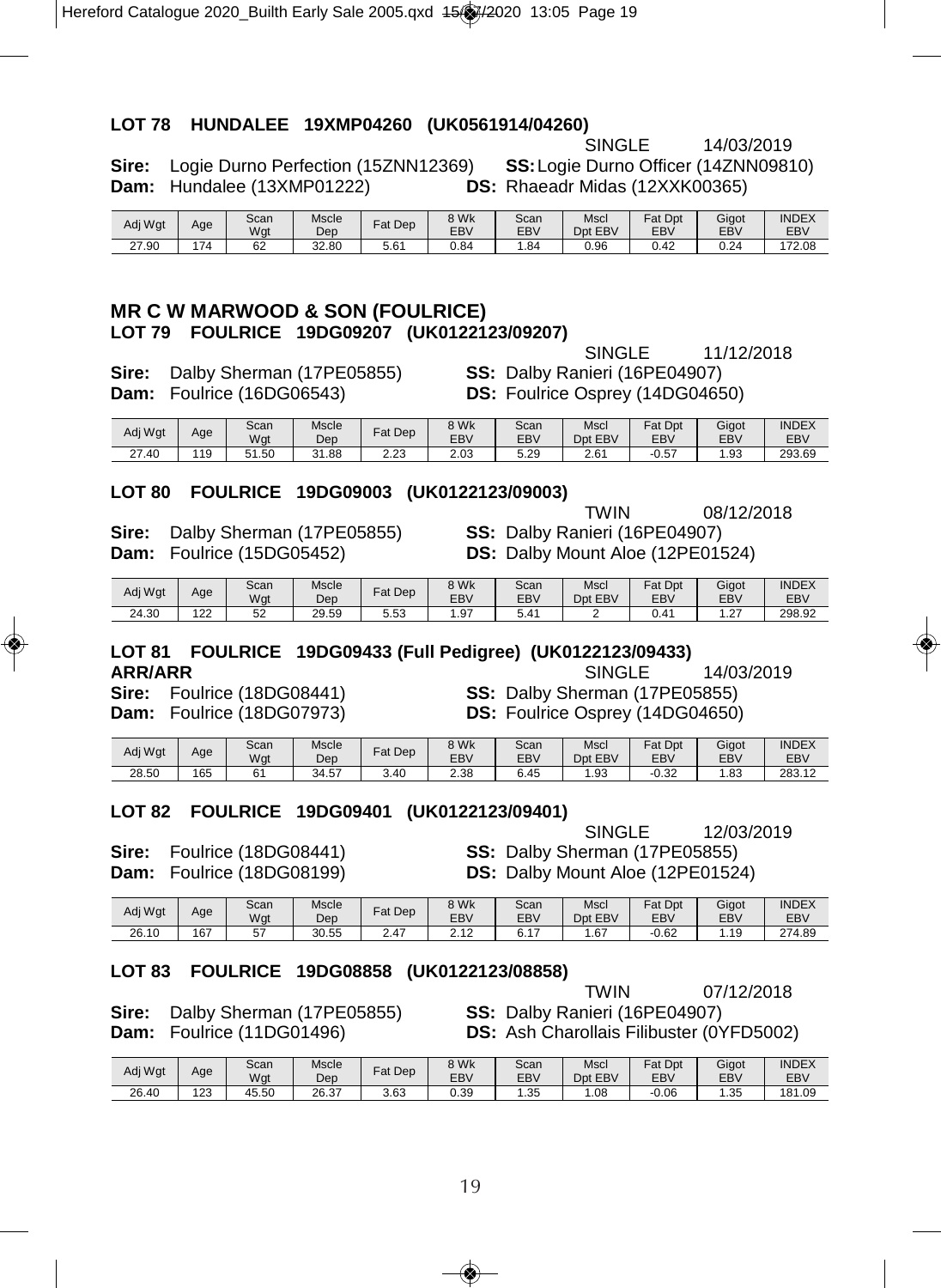#### **LOT 84 FOULRICE 19DG09478 (UK0122123/09478)**

**Sire:** Foulrice (18DG08131) **SS:** Dalby Sherman (17PE05855) **Dam:** Foulrice (17DG07084) **DS:** Foulrice Osprey (14DG04650)

| <b>Dam:</b> |     | FOUINCE (17DGU7084) |              | :כט<br>FOUINCE OSDIEV (14DG04650) |             |                    |                 |                |              |                            |  |  |
|-------------|-----|---------------------|--------------|-----------------------------------|-------------|--------------------|-----------------|----------------|--------------|----------------------------|--|--|
| Adj Wgt     | Age | Scan<br>Wat         | Mscle<br>Dep | $F$ at Dep                        | 8 Wk<br>EBV | Scan<br><b>EBV</b> | Mscl<br>Dot EBV | Fat Dpt<br>EBV | Gigot<br>EBV | <b>INDEX</b><br><b>EBV</b> |  |  |
| 28.40       | 162 | 56                  | 28.69        | 2.50                              | 2.14        | 5.22               | .48             | $-0.42$        | 1.22<br>دد.  | 242.68                     |  |  |

#### **LOT 85 FOULRICE 19DG09040 (UK0122123/09040)**

TRIPLET 09/12/2018

TWIN 10/12/2018

SINGLE 17/03/2019

**Sire:** Dalby Sherman (17PE05855) **SS:** Dalby Ranieri (16PE04907)

| Dam:    |     | Foulrice (17DG07308) |              | DS:<br>Foulrice Osprey (14DG04650) |             |                    |                 |                              |                     |                     |  |
|---------|-----|----------------------|--------------|------------------------------------|-------------|--------------------|-----------------|------------------------------|---------------------|---------------------|--|
| Adj Wgt | Age | Scan<br>Wat          | Mscle<br>Dep | Fat Dep                            | 8 Wk<br>EBV | Scan<br><b>EBV</b> | Mscl<br>Dpt EBV | <b>Fat Dpt</b><br><b>EBV</b> | Gigot<br><b>EBV</b> | <b>INDEX</b><br>EBV |  |
| 25.10   | 121 | 46.50                | 29.17        | 3.97                               | 1.19        | 3.02               | 2.03            | 0.31                         | . 70                | 247.93              |  |

#### **LOT 86 FOULRICE 19DG09142 (UK0122123/09142)**

**Sire:** Sheldon Supreme (17XNR00843)

|     |  |  | <b>SS:</b> Foulrice Rechab (16DG06467) |                            |
|-----|--|--|----------------------------------------|----------------------------|
| - - |  |  |                                        | $\cdots$ $\cdots$ $\cdots$ |

| Dam:    |     | Foulrice (17DG07124) |              |         |                    |                    |                        | <b>DS:</b> Lowerve Neil's Favourite (13ZVY00661) |                     |                     |
|---------|-----|----------------------|--------------|---------|--------------------|--------------------|------------------------|--------------------------------------------------|---------------------|---------------------|
| Adj Wat | Age | Scan<br>Wat          | Mscle<br>Dep | Fat Dep | 8 Wk<br><b>EBV</b> | Scan<br><b>EBV</b> | <b>Mscl</b><br>Dot EBV | Fat Dpt<br>EBV                                   | Gigot<br><b>EBV</b> | <b>INDEX</b><br>EBV |
| 22      | 120 | 46.50                | 28.16        | 2.10    | .54                | 4.26               | 1.19                   | $-0.89$                                          | 1.34                | 217.65              |

#### **LOT 87 FOULRICE 19DG08885 (UK0122123/08885)**

|         |     |                                  |                                 |         |                    |                    | 1 V V I I V            |                                      | VIIIZZUIO           |                     |
|---------|-----|----------------------------------|---------------------------------|---------|--------------------|--------------------|------------------------|--------------------------------------|---------------------|---------------------|
|         |     |                                  | Sire: Dalby Sherman (17PE05855) |         |                    |                    |                        | <b>SS: Dalby Ranieri (16PE04907)</b> |                     |                     |
|         |     | <b>Dam:</b> Foulrice (16DG06503) |                                 |         |                    |                    |                        | DS: Rhaeadr Nock (13XXK00879)        |                     |                     |
| Adj Wgt | Age | Scan<br>Wat                      | Mscle<br>Dep                    | Fat Dep | 8 Wk<br><b>EBV</b> | Scan<br><b>EBV</b> | <b>Mscl</b><br>Dot EBV | Fat Dpt<br><b>EBV</b>                | Giaot<br><b>EBV</b> | <b>INDEX</b><br>EBV |
| 23.10   | 123 | 54                               | 33.88                           | 4.33    | 1.98               | 5.68               | 2.47                   | $-0.13$                              | 0.39                | 282.14              |

#### **LOT 88 FOULRICE 19DG09336 (UK0122123/09336)**

SINGLE 08/03/2019

TWIN 07/12/2018

**Sire:** Foulrice (18DG08131) **SS:** Dalby Sherman (17PE05855)

| Dam:    |     | Foulrice (17DG07523) |              |         | DS:         |             |                 | Hyde Radio5Live (16SU00606) |              |                     |
|---------|-----|----------------------|--------------|---------|-------------|-------------|-----------------|-----------------------------|--------------|---------------------|
| Adj Wgt | Age | Scan<br>Wgt          | Mscle<br>Dep | Fat Dep | 8 Wk<br>EBV | Scan<br>EBV | Mscl<br>Dot EBV | <b>Fat Dpt</b><br>EBV       | Gigot<br>EBV | <b>INDEX</b><br>EBV |
| 31.20   | 71  | 64                   | 32.68        | 2.73    | 3.11        | 8.55        | . 99            | $-0.99$                     | 0.98         | 301.27              |

#### **LOT 89 FOULRICE 19DG08872 (UK0122123/08872)**

TWIN 07/12/2018 **Sire:** Dalby Sherman (17PE05855) **SS:** Dalby Ranieri (16PE04907) **DS:** Cwm Dunrig Nelson (13YRY00299)

| -------- | -------- |      | --    |                   | ----   | .    |            |             | ------------ |              |
|----------|----------|------|-------|-------------------|--------|------|------------|-------------|--------------|--------------|
| Adi Wat  | Age      | Scan | Mscle | $E^{\sim}$<br>Dep | 8 Wk   | Scan | Mscl       | Fat Dpt     | Gigot        | <b>INDEX</b> |
|          |          | Wat  | Dep   | άι                | EBV    | EBV  | EBV<br>Dpt | EBV         | <b>EBV</b>   | EBV          |
| 22.60    | 23       | 50   | 29.07 | 2 27<br>، ن.      | . . 59 | +.19 | 1.59       | ົາ<br>-U.S. | .            | 227.05       |

#### **LOT 90 FOULRICE 19DG08892 (UK0122123/08892)**

**Sire:** Dalby Sherman (17PE05855) **SS:** Dalby Ranieri (16PE04907)

**DS:** Foulrice Grenadier (0DG6311)

| -----   | <b></b> | ------      |              |         | ---                  |             |                 |                | . <i>. .</i> |                     |
|---------|---------|-------------|--------------|---------|----------------------|-------------|-----------------|----------------|--------------|---------------------|
| Adj Wgt | Age     | Scan<br>Wgt | Mscle<br>Dep | Fat Dep | $9$ Wk<br><b>EBV</b> | Scan<br>EBV | Mscl<br>Dpt EBV | Fat Dpt<br>EBV | Gigot<br>EBV | <b>INDEX</b><br>EBV |
| 20.20   | 23      | 52          | 30.35        | 2.50    | .60                  | 4.09        | 2.30            | $-0.81$        | .62          | 243.61              |

 $T$ MINI  $07/12/2018$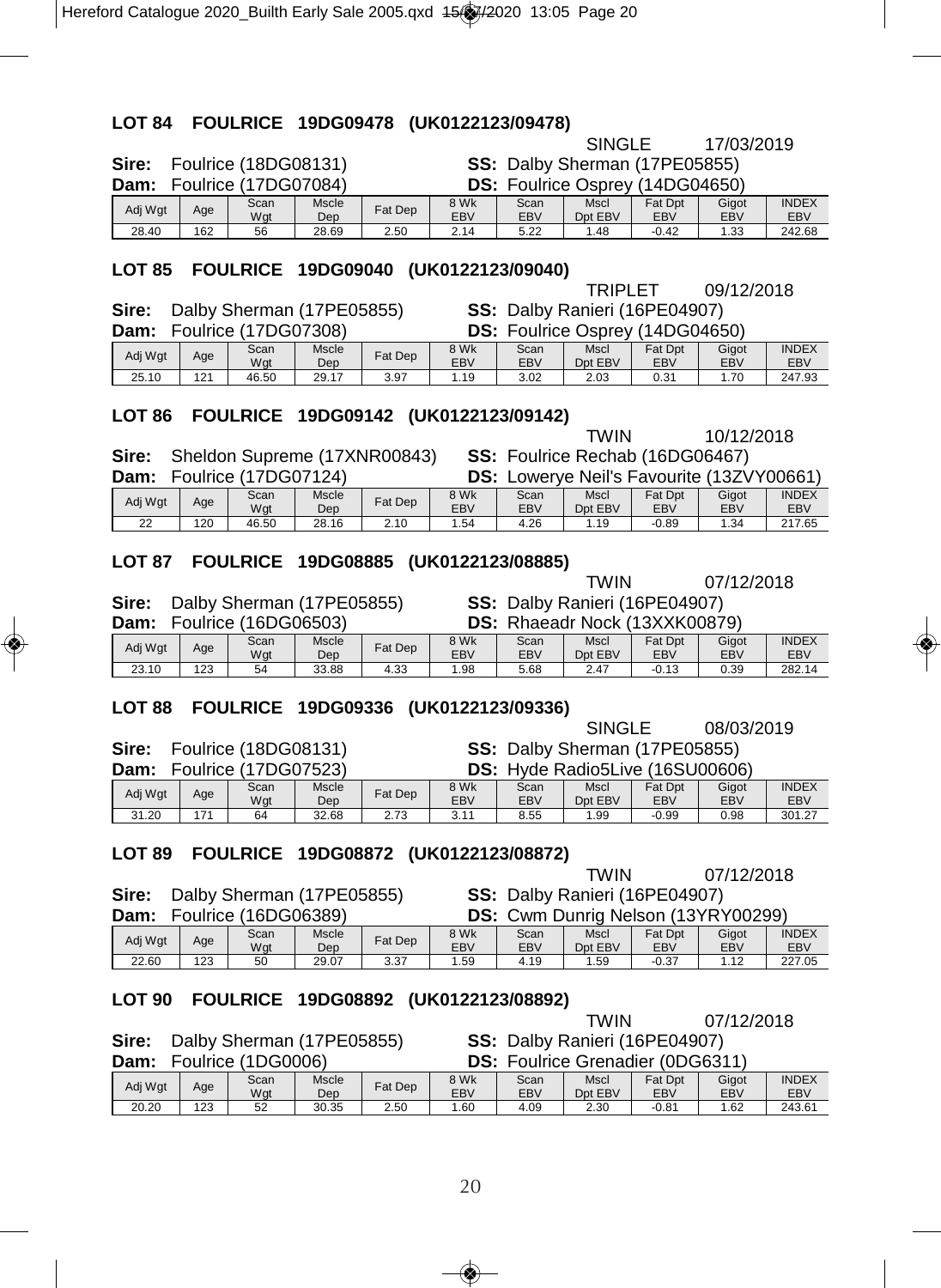#### **LOT 91 FOULRICE 19DG09290 (UK0122123/09290)**

**Sire:** Dalby Sherman (17PE05855) **SS:** Dalby Ranieri (16PE04907) **Dam:** Foulrice (0DG3230) **DS:** Westonvale Jubilee (9XBB9016)

| Adj Wgt | Age | Scan<br>Wat | Mscle<br>Dep    | at Dep      | 3 Wk<br>EBV | Scan<br><b>EBV</b> | Mscl<br>Dpt EBV | Fat Dpt<br><b>EBV</b>                             | Gigot<br><b>EBV</b> | <b>INDEX</b><br><b>EBV</b> |
|---------|-----|-------------|-----------------|-------------|-------------|--------------------|-----------------|---------------------------------------------------|---------------------|----------------------------|
| 26.10   | 174 | 54.50       | 22.21<br>ا في ف | .00<br>د.∠. | 0.75        | ר מ<br>2.32        | າ ດາ<br>2.0     | $\overline{\phantom{a}}$<br>$\cdot$ v. $\prime$ . | 1.62                | 242.62                     |

#### **LOT 92 FOULRICE 19DG09096 (UK0122123/09096)**

**Sire:** Foulrice Osprey (14DG04650) **SS:** Dalby Mount Aloe (12PE01524) **Dam:** Foulrice (14DG04568) **DS:** Foulrice Majestic (12DG02005)

TWIN 09/12/2018

| Adi Wat | Age | Scan<br>Wat | <b>Mscle</b><br>Dep | $F$ at Dep | 3 Wk<br>EBV                       | Scan<br><b>EBV</b> | Mscl<br>EBV<br><b>Dpt</b> | Fat Dpt<br><b>EBV</b> | Gigot<br><b>EBV</b> | <b>INDEX</b><br><b>EBV</b> |
|---------|-----|-------------|---------------------|------------|-----------------------------------|--------------------|---------------------------|-----------------------|---------------------|----------------------------|
| 21.70   | 121 | 44          | 26.03               | 3.90       | $\overline{\phantom{a}}$<br>ັບ. ເ | .42                | $-0.20$                   | $\overline{A}$<br>.   | 1.47                | 165.02                     |

#### **LOT 93 FOULRICE 19DG08894 (UK0122123/08894)**

**Sire:** Sheldon Supreme (17XNR00843) **SS:** Foulrice Rechab (16DG06467) **Dam:** Foulrice (15DG05644) **DS:** Dalby Mount Aloe (12PE01524)

TWIN 07/12/2018

| Adj Wgt | Age | Scan<br>Wat | Mscle<br>Dep | Dep<br>Fat | 3 Wk<br>EBV | Scan<br>EBV | Mscl<br>EBV<br>Dpt | Dpt<br>Fat<br><b>EBV</b> | Gigot<br>EBV | <b>INDEX</b><br>EBV |
|---------|-----|-------------|--------------|------------|-------------|-------------|--------------------|--------------------------|--------------|---------------------|
| 26.40   | 123 | 50          | 29.69        | 3.53       | .05         | 2.80        | 81.،               | 0.46                     | . ت          | 217.25              |

#### **LOT 94 FOULRICE 19DG09475 (UK0122123/09475)**

**Sire:** Sheldon Supreme (17XNR00843) **SS:** Foulrice Rechab (16DG06467) **Dam:** Foulrice (15DG05683) **DS:** Foulrice Overlord (14DG04979)

TWIN 16/03/2019

| Adi Wat | Age | Scan<br>Wat                    | Mscle<br>Dep | $F$ at Dep | 3 Wk<br>EBV | Scan<br><b>EBV</b> | Mscl<br>Dpt EBV | Dpt<br>Fat.<br><b>EBV</b>     | Gigot<br><b>EBV</b> | <b>INDEX</b><br>EBV |
|---------|-----|--------------------------------|--------------|------------|-------------|--------------------|-----------------|-------------------------------|---------------------|---------------------|
| 21.40   | 163 | $\overline{\phantom{0}}$<br>45 | 25           | 2.30       | ე.08        | 0.40               | . 16            | $\overline{A}$<br><b>U.IL</b> | $ -$<br>l .55       | 172.86              |

#### **LOT 95 FOULRICE 19DG09111 (UK0122123/09111)**

**Sire:** Sheldon Supreme (17XNR00843) **SS:** Foulrice Rechab (16DG06467) **Dam:** Foulrice (16DG06710) **DS:** Cwm Dunrig Nelson (13YRY00299)

SINGLE 09/12/2018

| Adj Wgt | Age             | Scan<br>Wat | Mscle<br>Dep | Fat Dep | 3 Wk<br>EBV | Scan<br>EBV | <b>Mscl</b><br>Dpt EBV | $F$ at Dpt<br>EBV | Gigot<br><b>EBV</b> | <b>INDEX</b><br>EBV |
|---------|-----------------|-------------|--------------|---------|-------------|-------------|------------------------|-------------------|---------------------|---------------------|
| 26.70   | 12 <sup>4</sup> | 49          | 28.33        | 2.97    | 0.83        | 2.43        | l.65                   | $-0.64$           | 10<br>ا ت           | 199.91              |

#### **LOT 96 FOULRICE 19DG09450 (UK0122123/09450)**

**Dam:** Foulrice (18DG08173) **DS:** Dalby Sherman (17PE05855)

SINGLE 15/03/2019 **Sire:** Ffrwd Top Dollar (18YET01841) **SS:** Edstaston Sotogrande (17TG00661)

| Adj Wgt | Age | Scan<br>Wat | Mscle<br>Dep | $at$ .<br>Dep | 9 Wk<br>EBV | Scan<br>EBV | Mscl<br>EBV<br><b>D</b> <sub>p</sub> | Fat Dpt<br>EBV | Gigot<br>EB\   | <b>INDEX</b><br><b>EBV</b> |
|---------|-----|-------------|--------------|---------------|-------------|-------------|--------------------------------------|----------------|----------------|----------------------------|
| 30.40   | 164 | --<br>ັ     | 30           | .30           | 2.68        | /.49        | 0.95                                 | 44             | 7 <sup>c</sup> | 248.18                     |

TWIN 05/03/2019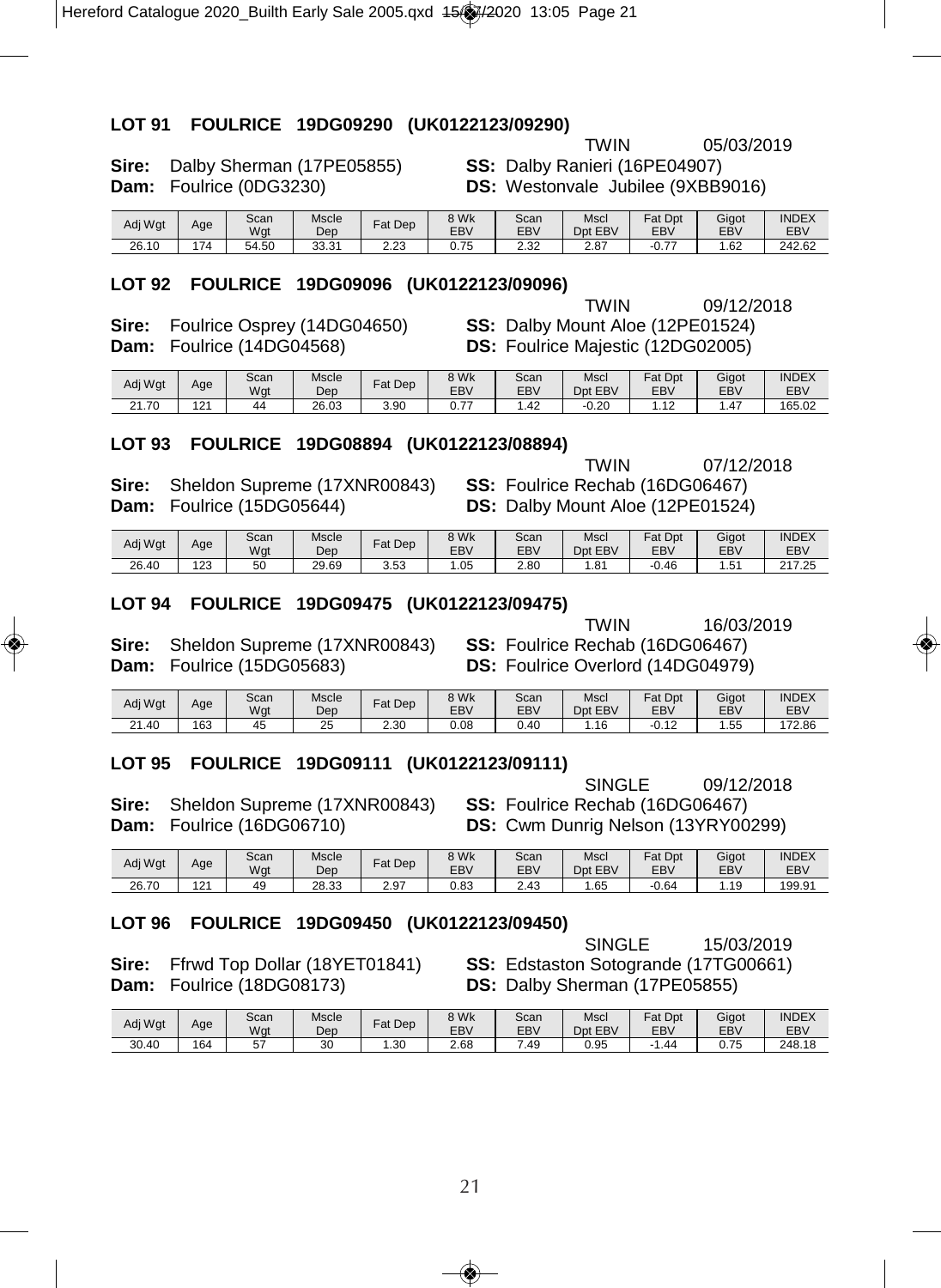**LOT 97 FOULRICE 19DG09109 (UK0122123/09109)** TWIN 09/12/2018 **Sire :** Foulrice Titus (18DG07993) **SS:** Hyde Radio5Live (16SU00606) **Dam :** Foulrice (17DG07461) **DS:** Rhaeadr Nock (13XXK00879)

#### **LOT 98 FOULRICE 19DG09042 (UK0122123/09042)**

**Sire:** Dalby Sherman (17PE05855) **Dam:** Foulrice (17DG07710) **DS:** Foulrice Osprey (14DG04650)

TRIPLET 09/12/2018<br>
SS: Dalby Ranjeri (16PF04907)

| Adi Wat | Age          | Scan<br>Wat | Mscle<br>Dep         | Fat<br>Dep      | 3 Wk<br><b>EBV</b> | Scan<br><b>EBV</b> | Mscl<br>Dpt<br>EBV | <b>Fat Dpt</b><br>EBV | Gigot<br>EB\ | <b>INDEX</b><br><b>EBV</b> |
|---------|--------------|-------------|----------------------|-----------------|--------------------|--------------------|--------------------|-----------------------|--------------|----------------------------|
| 22.20   | 12'<br>ب ے ، | 50          | .95<br>$\sim$<br>. I | 22<br>4<br>+.აა | 70<br>ل ، ، ا      | 4.4                | .38                | 0.10                  | .81          | 256.54                     |

#### **LOT 99 FOULRICE 19DG08939 (UK0122123/08939)**

**Sire:** Dalby Sherman (17PE05855) **Dam:** Foulrice (12DG02122) **DS:** Ash Charollais Filibuster (0YFD5002)

QUAD 08/12/2018<br>**SS:** Dalby Ranieri (16PE04907)

| Adj Wgt | Age | Scan<br>Wgt | Mscle<br>Dep | $F$ at Dep | 8 Wk<br><b>EBV</b> | Scan<br><b>EBV</b> | <b>Mscl</b><br>Dpt EBV | Fat Dpt<br><b>EBV</b> | Gigot<br>EBV | <b>INDEX</b><br><b>EBV</b> |
|---------|-----|-------------|--------------|------------|--------------------|--------------------|------------------------|-----------------------|--------------|----------------------------|
| 22.90   | 122 | 50.50       | 34.60        | 2.70       | 0.62               | . 79               | 70<br>ے ، ۔ ۔          | $-0.54$               | 0.91         | 213.12                     |

#### **MR & MRS G JONES (SPRINGFIELD) LOT 100 SPRINGFIELD 19ZGB01748 (UK0725691/01748)** TWIN 18/04/2019 **Sire:** Springfield Prospect (15ZGB01078) **SS:** Abbascombe Mega-Mix (12WAK00322) **Dam:** Springfield (15ZGB01029) **DS:** Loosebeare Jet Set (0XWD9002) **LOT 101 SPRINGFIELD 19ZGB01886 (UK0725691/01886)**  TWIN 28/04/2019 **Sire:** Boyo Tyson (18XHE00407) **SS:** Mortimer Power Ranger (15HH03438) **Dam:** Springfield (15ZGB01066) **DS:** Logie Durno Outstanding (14ZNN09807) **LOT 102 SPRINGFIELD 19ZGB01750 (UK0725691/01750)**  SINGLE 19/04/2019 **Sire:** Springfield Prince (15ZGB00963) **SS:** Logie Durno Olympian (14ZNN09818) **Dam:** Springfield (15ZGB00971) **DS:** Abbascombe Mega-Mix (12WAK00322) **LOT 103 SPRINGFIELD 19ZGB01766 (UK0725691/01766)**  SINGLE 19/04/2019 **Sire:** Edstaston Sotogrande (17TG00661) **SS:** Skelton Whin Oddysey (14NN00778) **Dam:** Springfield (16ZGB01196) **DS:** Logie Durno Outstanding (14ZNN09807) **LOT 104 SPRINGFIELD 19ZGB01771 (UK0725691/01771)**  SINGLE 19/04/2019 **Sire:** Boyo Tyson (18XHE00407) **SS:** Mortimer Power Ranger (15HH03438) **Dam:** Springfield (16ZGB01245) **DS:** Gwyndy Llewellyn (11XPR00988)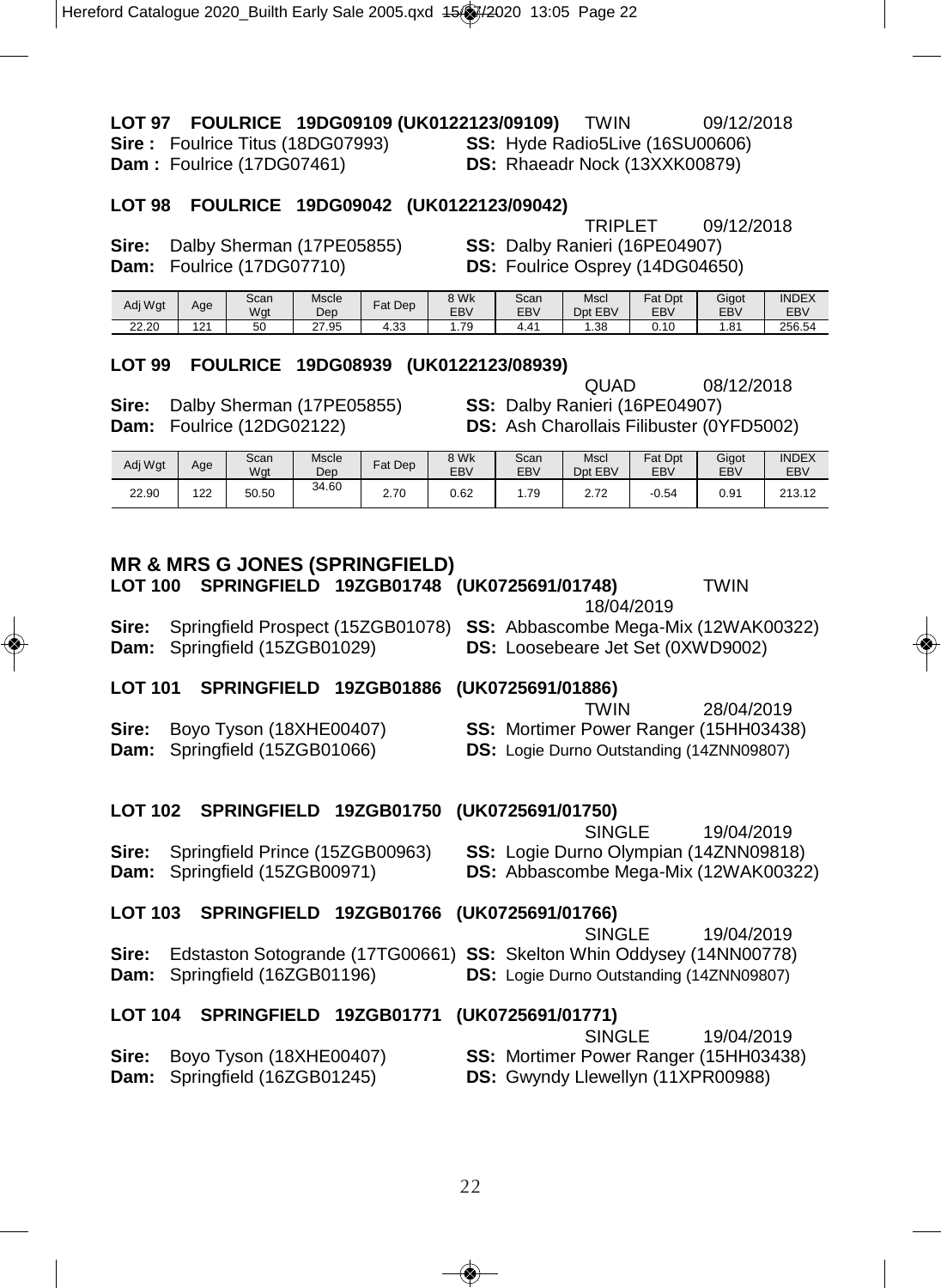|                | LOT 105 |                                                                                             | SPRINGFIELD 19ZGB01803 | (UK0725691/01803)                                                                                                                  |                |
|----------------|---------|---------------------------------------------------------------------------------------------|------------------------|------------------------------------------------------------------------------------------------------------------------------------|----------------|
| Sire:<br>Dam:  |         | Springfield (17ZGB01425)                                                                    |                        | <b>SINGLE</b><br>Edstaston Sotogrande (17TG00661) SS: Skelton Whin Oddysey (14NN00778)<br>DS: Logie Durno Outstanding (14ZNN09807) | 21/04/2019     |
| <b>LOT 106</b> |         | SPRINGFIELD 19ZGB01809 (UK0725691/01809)                                                    |                        |                                                                                                                                    |                |
| Sire:<br>Dam:  |         | Springfield (16ZGB01215)                                                                    |                        | TWIN<br>Edstaston Sotogrande (17TG00661) SS: Skelton Whin Oddysey (14NN00778)<br><b>DS:</b> Logie Durno Outstanding (14ZNN09807)   | 21/04/2019     |
| <b>LOT 107</b> |         | SPRINGFIELD 19ZGB01836 (UK0725691/01836)                                                    |                        | <b>TWIN</b>                                                                                                                        | 22/04/2019     |
| Sire:<br>Dam:  |         | Loanhead Riever (16WNC15453)<br>Springfield (15ZGB01129)                                    |                        | SS: Rhaeadr Orlando (14XXK01077)<br>DS: Logie Durno Outstanding (14ZNN09807)                                                       |                |
| <b>LOT 108</b> |         | SPRINGFIELD 19ZGB01842                                                                      |                        | (UK0725691/01842)<br><b>SINGLE</b>                                                                                                 | 23/04/2019     |
| Sire:<br>Dam:  |         | Boyo Tyson (18XHE00407)<br>Springfield (16ZGB01273)                                         |                        | SS: Mortimer Power Ranger (15HH03438)<br>DS: Abbascombe Mega-Mix (12WAK00322)                                                      |                |
| LOT 109        |         | SPRINGFIELD 19ZGB01875                                                                      |                        | (UK0725691/01875)                                                                                                                  |                |
| Sire:<br>Dam:  |         | Boyo Tyson (18XHE00407)<br>Springfield (17ZGB01516)                                         |                        | <b>TWIN</b><br><b>SS: Mortimer Power Ranger (15HH03438)</b><br>DS: Springfield Prospect (15ZGB01078)                               | 26/04/2019     |
|                |         | <b>MESSRS J &amp; A PRICE (OAKCHURCH)</b><br>LOT 110 OAKCHURCH 19WKW00698 (UK0313623/00698) |                        |                                                                                                                                    |                |
|                |         |                                                                                             |                        |                                                                                                                                    |                |
| Sire:<br>Dam:  |         | Oakchurch Tyson (18WKW00489)<br>Banwy (14XXS00431)                                          |                        | TWIN<br>SS: Aberkinsey (1YBJ0116)<br>DS: Foulrice Nelson (13DG03281)                                                               | 07/12/2018     |
| <b>LOT 111</b> |         | OAKCHURCH 19WKW00746                                                                        |                        | (UK0313623/00746)                                                                                                                  |                |
| Sire:<br>Dam:  |         | Maerdy Musketeer (12WLS00160)<br>Oakchurch (14WKW00070)                                     |                        | SINGLE<br>SS: (0H136122)<br>DS: Banwy Ninja (13XXS00350)                                                                           | 05/02/2019     |
| LOT 112        |         | OAKCHURCH 19WKW00676                                                                        |                        | (UK0313623/00676)                                                                                                                  |                |
| Sire:<br>Dam:  |         | Oakchurch Tyson (18WKW00489)<br>Oakchurch (17WKW00450)                                      |                        | <b>SINGLE</b><br><b>SS:</b> Aberkinsey (1YBJ0116)<br>DS: Banwy Ripper (16XXS01116)                                                 | 07/12/2018     |
| LOT 113        |         | OAKCHURCH 19WKW00651                                                                        |                        | (UK0313623/00651)                                                                                                                  | <b>TRIPLET</b> |
| Sire:<br>Dam:  |         | Oakchurch Tyson (18WKW00489)<br>Oakchurch (13WKW00041)                                      |                        | 06/12/2018<br>SS: Aberkinsey (1YBJ0116)<br>DS: Oakchurch Majestic (12WKW00023)                                                     |                |
| LOT 114        |         | OAKCHURCH 19WKW00663                                                                        |                        | (UK0313623/00663)<br><b>TRIPLET</b>                                                                                                | 06/12/2018     |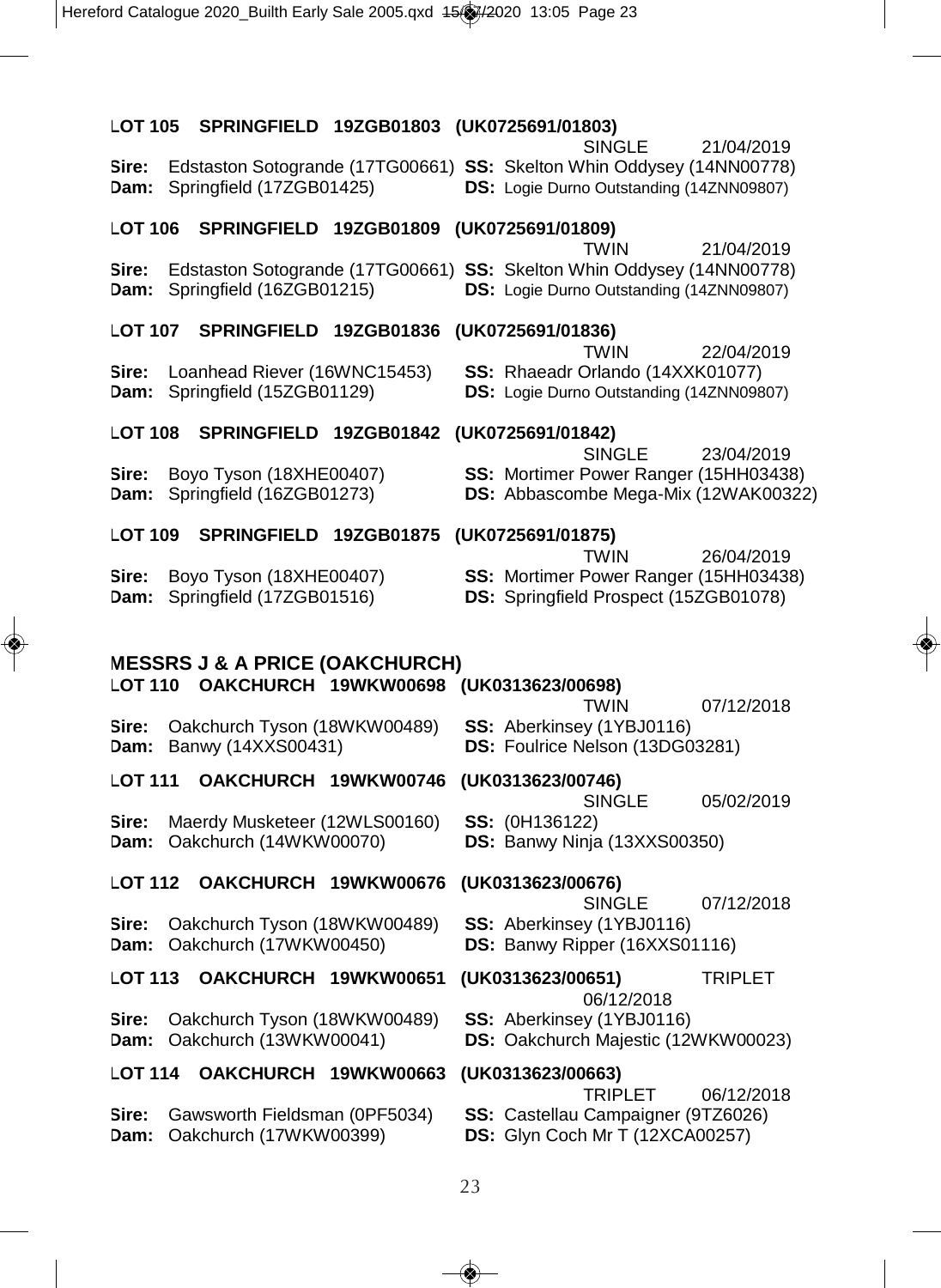|                | LOT 115 OAKCHURCH 19WKW00654                                      | (UK0313623/00654)                                                                                          |
|----------------|-------------------------------------------------------------------|------------------------------------------------------------------------------------------------------------|
| Sire:          | Oakchurch Tyson (18WKW00489)<br>Dam: Oakchurch (17WKW00370)       | TRIPLET<br>06/12/2018<br>SS: Aberkinsey (1YBJ0116)<br>DS: Banwy Oh What A Boy (14XXS00397)                 |
|                | LOT 116 OAKCHURCH 19WKW00694                                      | (UK0313623/00694)                                                                                          |
| Sire:<br>Dam:  | Oakchurch Tyson (18WKW00489)<br>Oakchurch (16WKW00176)            | <b>TWIN</b><br>07/12/2018<br>SS: Aberkinsey (1YBJ0116)<br>DS: Banwy Oh What A Boy (14XXS00397)             |
|                |                                                                   | LOT 117 OAKCHURCH 19WKW00702 (UK0313623/00702)<br>TWIN<br>08/12/2018                                       |
|                | Sire: Oakchurch Tyson (18WKW00489)<br>Dam: Oakchurch (17WKW00317) | SS: Aberkinsey (1YBJ0116)<br>DS: Banwy Oh What A Boy (14XXS00397)                                          |
|                | LOT 118 OAKCHURCH 19WKW00634                                      | (UK0313623/00634)<br><b>TRIPLET</b><br>05/12/2018                                                          |
| Sire:          | Oakchurch Tyson (18WKW00489)<br>Dam: Oakchurch (17WKW00449)       | SS: Aberkinsey (1YBJ0116)<br>DS: Banwy Ripper (16XXS01116)                                                 |
| LOT 119        | OAKCHURCH 19WKW00639                                              | (UK0313623/00639)                                                                                          |
| Sire:          | Oakchurch Tyson (18WKW00489)<br>Dam: Highway (14ZDG00213)         | <b>TRIPLET</b><br>05/12/2018<br>SS: Aberkinsey (1YBJ0116)<br>DS: Oakchurch Lukasz (11WKW00003)             |
| <b>LOT 120</b> | OAKCHURCH 19WKW00622                                              | (UK0313623/00622)<br>TWIN<br>04/12/2018                                                                    |
| Sire:          | Oakchurch Tyson (18WKW00489)<br>Dam: Highway (14ZDG00194)         | SS: Aberkinsey (1YBJ0116)<br>DS: Oakchurch Lukasz (11WKW00003)                                             |
| <b>LOT 121</b> | OAKCHURCH 19WKW00689                                              | (UK0313623/00689)                                                                                          |
| Sire:<br>Dam:  | Oakchurch Tyson (18WKW00489)<br>Oakchurch (16WKW00236)            | TWIN<br>07/12/2018<br>SS: Aberkinsey (1YBJ0116)<br>DS: Banwy Oh What A Boy (14XXS00397)                    |
| <b>LOT 122</b> | OAKCHURCH 19WKW00727                                              | (UK0313623/00727)                                                                                          |
| Sire:<br>Dam:  | Gawsworth Fieldsman (0PF5034)<br>Oakchurch (16WKW00153)           | <b>TRIPLET</b><br>09/12/2018<br>SS: Castellau Campaigner (9TZ6026)<br>DS: Banwy Oh What A Boy (14XXS00397) |
| <b>LOT 123</b> | OAKCHURCH 19WKW00625                                              | (UK0313623/00625)                                                                                          |
| Sire:<br>Dam:  | Rainbow Road to Utopia (16XPU02468)<br>Oakchurch (18WKW00559)     | <b>SINGLE</b><br>04/12/2018<br>SS: Wedderburn Peleus (15WNY02086)<br>DS: Glyn Coch Mr T (12XCA00257)       |
| LOT 124        | OAKCHURCH 19WKW00730                                              | (UK0313623/00730)<br><b>TWIN</b><br>05/12/2018                                                             |
| Sire:<br>Dam:  | Rainbow Road to Utopia (16XPU02468)<br>Oakchurch (18WKW00545)     | SS: Wedderburn Peleus (15WNY02086)<br>DS: Banwy Ripper (16XXS01116)                                        |
| LOT 125        | OAKCHURCH 19WKW00621                                              | (UK0313623/00621)                                                                                          |
| Sire:<br>Dam:  | Rainbow Road to Utopia (16XPU02468)<br>Oakchurch (18WKW00538)     | TWIN<br>04/12/2018<br>SS: Wedderburn Peleus (15WNY02086)<br>DS: Banwy Ripper (16XXS01116)                  |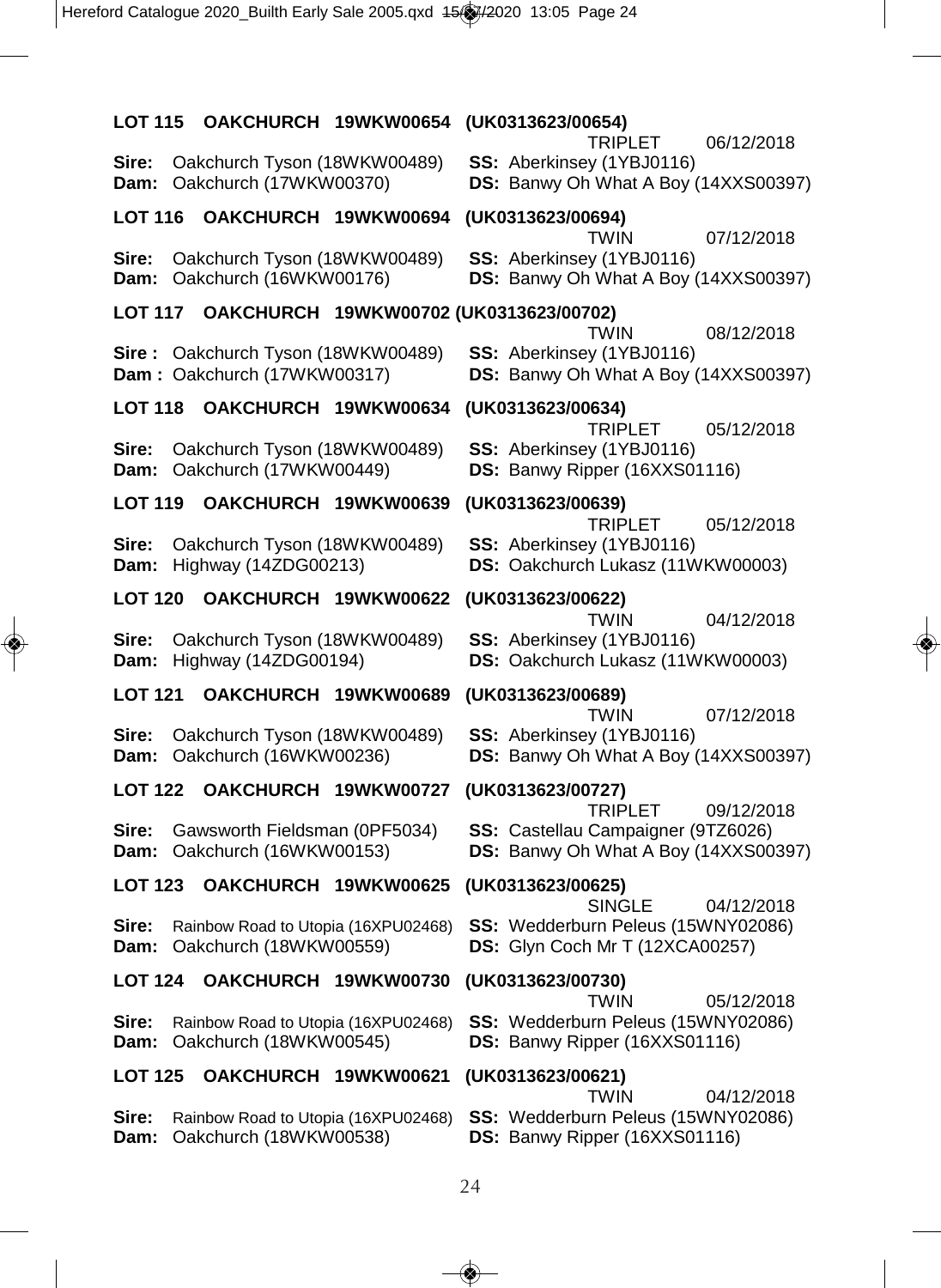#### **MR GETHIN & MRS ELERI GIBBIN (LLANGAN) Winners of the Wales Region Flock Competition 2019. LOT 126 LLANGAN 19WZY00365 (UK0752242/00365)**

TWIN 02/12/2018

**Sire:** Wernfawr Stormer (17XEV01199) **SS:** Wernfawr Nijinsky (13XEV00525) **Dam:** Llangan (17WZY00160) **DS:** Shamrock Northern Star (13XRL00159) One of many sired by Springfield Prince who has tremendous gigots- sold at Builth I 2017 as 3 year old for 920gns

#### **LOT 127 LLANGAN 19WZY00381 (UK0752242/00381)**

SINGLE-ET 03/12/2018 **Sire:** Wernfawr Stormer (17XEV01199) **SS:** Wernfawr Nijinsky (13XEV00525) **Dam:** Glyn Coch (14XCA00569) **DS:** Logie Durno Magnum (12ZNN04424) Full brother to Llangan Unique 19WZY00354- top price Charollais at Builth I 2019 at 1350gns.

#### **LOT 128 LLANGAN 19WZY00367 (UK0752242/00367)**

SINGLE 04/12/2018 **Sire:** Springfield Prince (15ZGB00963) **SS:** Logie Durno Olympian (14ZNN09818) **Dam:** Llangan (17WZY00174) **DS:** Glyn Coch Night To Remember (13XCA00357) One of many sired by Springfield Prince who has tremendous gigots- sold at Builth I 2017 as 3 year old for 920gns

#### **LOT 129 LLANGAN 19WZY00380 (UK0752242/00380)**

TWIN 04/12/2018 **Sire:** Springfield Prince (15ZGB00963) **SS:** Logie Durno Olympian (14ZNN09818) **Dam:** Wernfawr (16XEV01014) **DS:** Wernfawr Nijinsky (13XEV00525)

#### **LOT 130 LLANGAN 19WZY00379 (UK0752242/00379)**

TWIN 04/12/2018 **Sire:** Springfield Prince (15ZGB00963) **SS:** Logie Durno Olympian (14ZNN09818) **Dam:** Wernfawr (16XEV01014) **DS:** Wernfawr Nijinsky (13XEV00525)

#### **LOT 131 LLANGAN 19WZY00396 (UK0752242/00396)**

TWIN 25/01/2019 **Sire:** Castellau Talent (18TZ02130) **SS:** Wernfawr Spartacus (17XEV01125) **Dam:** Glyn Coch (15XCA00664) **DS:** Wrenvale Mad 4 Ewe (12XGY00118)

#### **LOT 132 LLANGAN 19WZY00360 (UK0752242/00360)**

**Sire:** Wernfawr Nijinsky (13XEV00525) **SS:** Foulrice Jake (0DG9577) **Dam:** Castellau (15TZ01033) **DS:** Loanhead Osprey (14WNC10016) **LOT 133 LLANGAN 19WZY00364 (UK0752242/00364)**  TRIPLET 02/12/2018 **Sire:** Wernfawr Stormer (17XEV01199) **SS:** Wernfawr Nijinsky (13XEV00525) **Dam:** Llangan (16WZY00104) **DS:** Banwy Power Ranger (15XXS00513)

#### **LOT 134 LLANGAN 19WZY00369 (UK0752242/00369)**

TRIPLET 02/12/2018 **Sire:** Wernfawr Stormer (17XEV01199) **SS:** Wernfawr Nijinsky (13XEV00525) **Dam:** Llangan (16WZY00104) **DS:** Banwy Power Ranger (15XXS00513)

TWIN 02/12/2018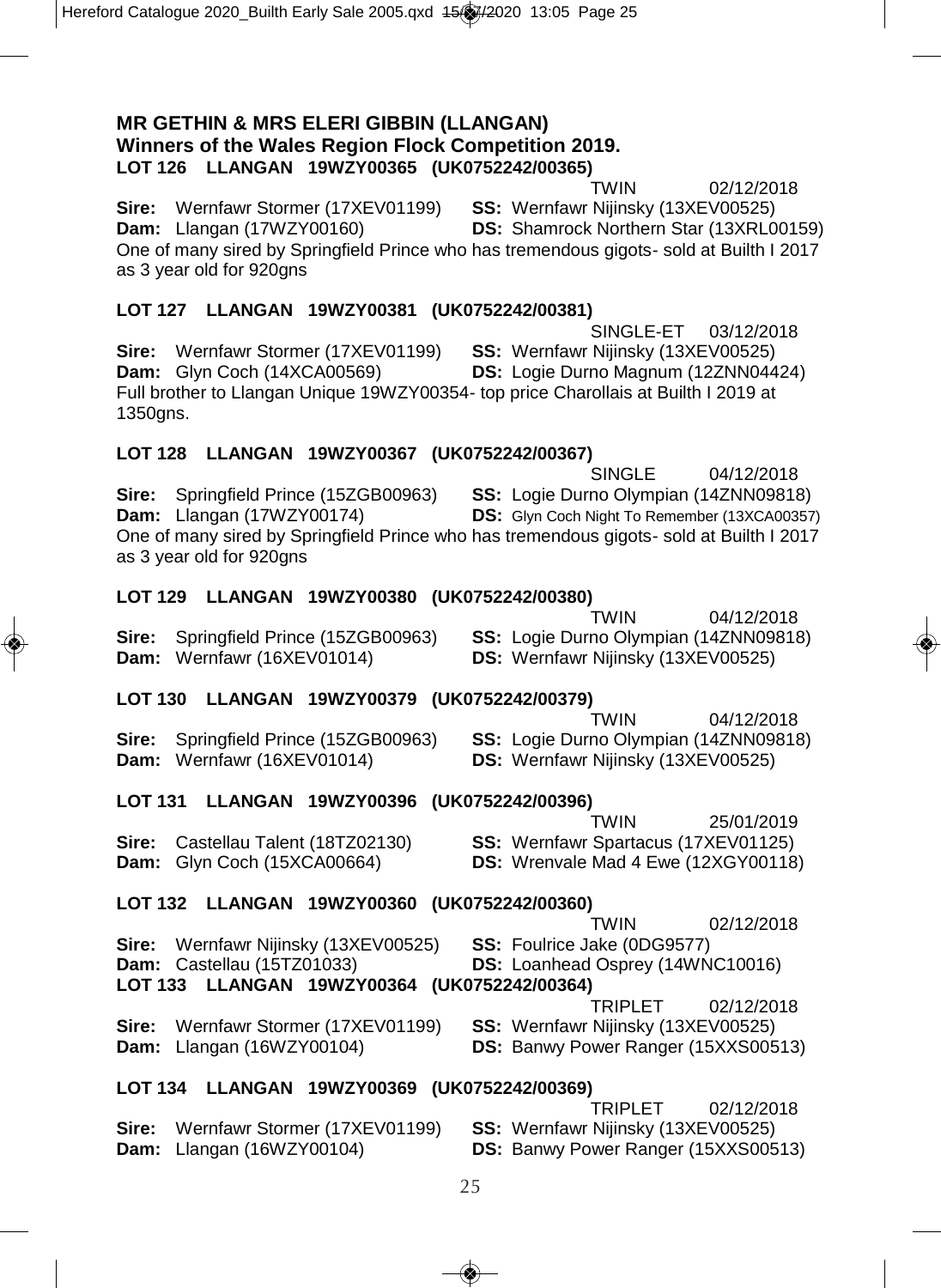### 26

#### **MR C W MARWOOD & SON (FOULRICE) LOT 135 FOULRICE 20DG09985 (UK0122123/09985) ARR/ARR** QUAD 09/12/2019

**Sire:** Foulrice Prelude (15DG05734) **SS:** Rhaeadr Nock (13XXK00879) **Dam:** Foulrice (15DG05498) **DS:** Lowerye Neil's Favourite (13ZVY00661)

| Adi Wat | Age | Scan<br>Wat | Mscle<br>Dep | Fat<br>Dep | 3 Wk<br><b>EBV</b> | Scan<br>EBV | Mscl<br>EBV<br>Dpt | Fat Dpt<br>EBV | Gigot<br><b>EBV</b> | <b>INDEX</b><br>EBV |
|---------|-----|-------------|--------------|------------|--------------------|-------------|--------------------|----------------|---------------------|---------------------|
| 25      | 130 | 56          |              |            | 2.54               | 6.90        | 0.26               | $-0.63$        | 0.95<br>--          | 230.16              |

#### **LOT 136 FOULRICE 20DG09934 (UK0122123/09934)**

**Sire:** Dalby Sherman (17PE05855) **SS:** Dalby Ranieri (16PE04907)

**Dam:** Foulrice (17DG07151) **DS:** Bronwydd Ready To Rumble (16WAJ00437)

| Adi Wat | Age | Scan<br>Wgt | Mscle<br>Dep | $at$<br>Dep | 8 Wk<br>EBV | Scan<br>EBV | Mscl<br>EBV<br>Dpt | Fat Dpt<br>EBV | Gigot<br>EBV | <b>INDEX</b><br>EBV |
|---------|-----|-------------|--------------|-------------|-------------|-------------|--------------------|----------------|--------------|---------------------|
| 25.20   | 131 | 56.50       |              |             | 2.08        | 5.52        | .59،               | 0.42           | . .          | 262.17              |

#### **LOT 137 FOULRICE 20DG09866 (UK0122123/09866) ARR/ARR** TRIPLET 07/12/2019

**Sire:** Sheldon Supreme (17XNR00843) **SS:** Foulrice Rechab (16DG06467)

**DS:** Dalby Sherman (17PE05855)

| Adi Wat | Age | Scan<br>Wat | Mscle<br>Dep | Fat<br>Dep | 8 Wk<br>EBV | Scan<br>EBV | Mscl<br>Dpt EBV | Fat Dpt<br>EBV | Gigot<br>EBV | <b>INDEX</b><br>EBV |
|---------|-----|-------------|--------------|------------|-------------|-------------|-----------------|----------------|--------------|---------------------|
| 25.40   | 132 | E0<br>ు∠    |              |            | 2.06        | 5.52        | 2.68            | 0.84           | .88،         | 301.05              |

#### **LOT 138 FOULRICE 20DG10265 (UK0122123/10265)**

**ARR/ARR** SINGLE 13/12/2019 **Sire:** Cavick Up and Away (19WVW00677) **SS:** Hollylodge Supreme (17XWZ00370) **Dam:** Foulrice (18DG08212) **DS:** Foulrice Osprey (14DG04650)

| Adi Wat | Age | Scan<br>Wat | Mscle<br>Dep | Fat<br>Dep | 3 Wk<br><b>EBV</b> | Scan<br><b>EBV</b> | Mscl<br>EBV<br>Dpt | Fat<br>Dpt<br><b>EBV</b> | Gigot<br>EBV | <b>INDEX</b><br><b>EBV</b> |
|---------|-----|-------------|--------------|------------|--------------------|--------------------|--------------------|--------------------------|--------------|----------------------------|
| 24.70   | 126 | 52<br>ບວ    |              |            | 3.01               | 7.99               | .                  | 0.15                     | 0.58         | 282.64                     |

#### **LOT 139 FOULRICE 20DG09729 (UK0122123/09729) ARR/ARR** QUAD 04/12/2019

**Sire:** Foulrice Osprey (14DG04650) **SS:** Dalby Mount Aloe (12PE01524) **Dam:** Foulrice (16DG06435) **DS:** Lowerye Neil's Favourite (13ZVY00661)

| Adj Wgt | Age | Scan<br>Wat | Mscle<br>Dep | $F$ at Dep | 3 Wk<br><b>EBV</b> | Scan<br>EBV | Mscl<br>EBV<br>Dpt | Fat<br>Dpt<br>EBV | Gigot<br><b>EBV</b> | <b>INDEX</b><br>EBV |
|---------|-----|-------------|--------------|------------|--------------------|-------------|--------------------|-------------------|---------------------|---------------------|
| 25      | 135 | 55.50       |              |            | 70<br>2.10         | 6.56        | 1.75               | 0.10              | 1.62                | 297.63              |

| Age | Scan<br>Wgt | Mscle<br>Dep | Fat Dep | 8 Wk<br>EBV | Scan<br><b>EBV</b> | Mscl<br>Dpt EBV | Fat Dpt<br>EB <sub>V</sub> | Gi<br>Ε<br>∸ |
|-----|-------------|--------------|---------|-------------|--------------------|-----------------|----------------------------|--------------|
| 132 | 52          |              |         | 2.06        | 5.52               | 2.68            | $-0.84$                    |              |

**ARR/ARR** TWIN 08/12/2019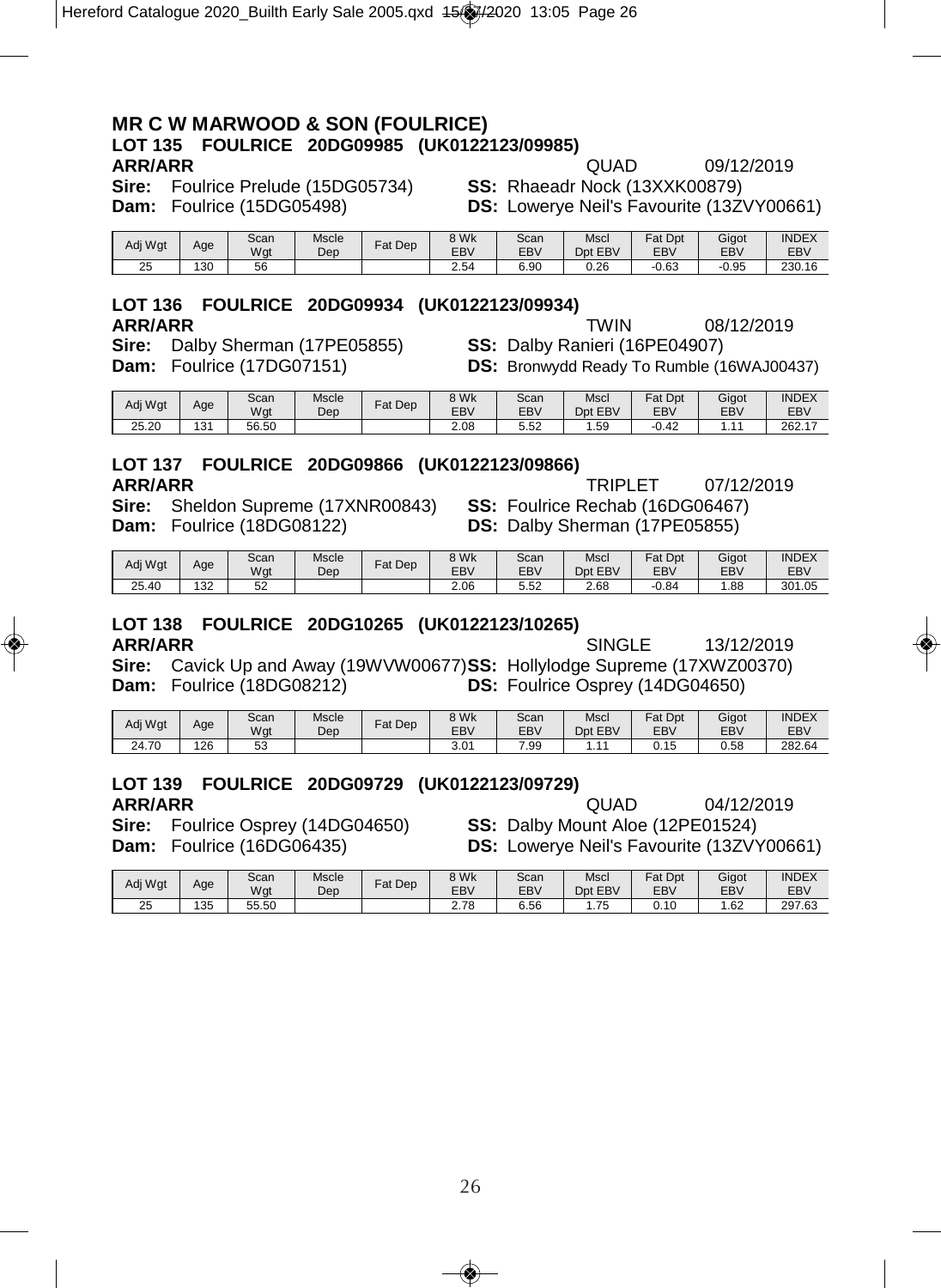#### **PAUL & OLIVER JAMES (DITTON)**

*Loanhead Unleashed was bought Worcester Premier Sale for 3,000gns for his length and heavy fleshing, and an index figure in the top 10%. His sire (Cannahars Super Star) sired Talisman and his dam was the mother of the Champion Shearling at Worcester and dam of Titan who sold for 2,600gns to the Knockin flock. Dalby Umanga was purchased for his power and tight skin. He is son of Edstaston Tulloch, and the dam is Dalby Legs Eleven and goes back to the famous Dalby Champagne on the female side who has produced powerful white faced lambs. Terminal Sire Index Top 1%.* 

#### **LOT 140 DITTON 20WLV00456 (UK0313667/00456)**

|                                              |  | <b>TWIN</b> | 05/12/2019                                  |
|----------------------------------------------|--|-------------|---------------------------------------------|
| <b>Sire:</b> Loanhead Unleashed (19WNC27421) |  |             | <b>SS:</b> Cannahars Super Star (17KF01001) |
| <b>Dam:</b> Ditton (18WLV00272)              |  |             | <b>DS:</b> Arbryn Supreme Deal (17WRF00454) |

#### **LOT 141 DITTON 20WLV00441 (UK0313667/00441)**

|                                       | <b>IRIFLEI</b><br>03/12/2019             |
|---------------------------------------|------------------------------------------|
| <b>Sire:</b> Dalby Umanga (19PE07890) | <b>SS:</b> Edstaston Tulloch (18TG00737) |
| <b>Dam:</b> Wedderburn (17WNY02838)   | <b>DS:</b> Wernfawr Magnum (12XEV00325)  |

TRIPLET 03/12/2019

TWIN 01/12/2019

SINGLE 20/12/2019

 $T$ WIN  $0.5/12/201$ 

TRIPLET 03/12/2019

SINGLE 03/12/2019

#### **LOT 142 DITTON 20WLV00460 (UK0313667/00460)**

|                                              | SINGLE.                                     | 06/12/2019 |
|----------------------------------------------|---------------------------------------------|------------|
| <b>Sire:</b> Loanhead Unleashed (19WNC27421) | <b>SS: Cannahars Super Star (17KF01001)</b> |            |
| <b>Dam:</b> Ditton (18WLV00275)              | <b>DS:</b> Arbryn Supreme Deal (17WRF00454) |            |

#### **LOT 143 DITTON 20WLV00433 (UK0313667/00433)**

|                                              | .<br><b>UILLIZIU J</b>                      |
|----------------------------------------------|---------------------------------------------|
| <b>Sire:</b> Loanhead Unleashed (19WNC27421) | <b>SS: Cannahars Super Star (17KF01001)</b> |
| <b>Dam:</b> Ditton (17WLV00227)              | <b>DS:</b> Rhaeadr Olympic (14XXK01061)     |

#### **LOT 144 DITTON 20WLV00482 (UK0313667/00482)**

|                                              | LUI ILILU IU                                |
|----------------------------------------------|---------------------------------------------|
| <b>Sire:</b> Loanhead Unleashed (19WNC27421) | <b>SS:</b> Cannahars Super Star (17KF01001) |
| <b>Dam:</b> Wedderburn (17WNY02808)          | <b>DS:</b> Rhaeadr Popeye (15XXK01122)      |

#### **LOT 145 DITTON 20WLV00455 (UK0313667/00455)**

|                                              | 1 V V I I V                                 | <b>UUILLIZIO</b> |
|----------------------------------------------|---------------------------------------------|------------------|
| <b>Sire:</b> Loanhead Unleashed (19WNC27421) | <b>SS: Cannahars Super Star (17KF01001)</b> |                  |
| <b>Dam:</b> Ditton (18WLV00272)              | <b>DS:</b> Arbryn Supreme Deal (17WRF00454) |                  |

#### **LOT 146 DITTON 20WLV00470 (UK0313667/00470)**

|                                       | <b>SINGLE</b>                              | 05/12/2019 |
|---------------------------------------|--------------------------------------------|------------|
| <b>Sire:</b> Dalby Umanga (19PE07890) | <b>SS:</b> Edstaston Tulloch (18TG00737)   |            |
| <b>Dam:</b> Ditton (18WLV00283)       | <b>DS:</b> Gawsworth Rum Punch (16PF01705) |            |

#### **LOT 147 DITTON 20WLV00452 (UK0313667/00452)**

|                                              | <b>UUILLEUI</b> U                           |
|----------------------------------------------|---------------------------------------------|
| <b>Sire:</b> Loanhead Unleashed (19WNC27421) | <b>SS: Cannahars Super Star (17KF01001)</b> |
| <b>Dam:</b> Ditton (18WLV00279)              | <b>DS:</b> Arbryn Supreme Deal (17WRF00454) |

#### **LOT 148 DITTON 20WLV00444 (UK0313667/00444)**

| <b>Sire:</b> Dalby Umanga (19PE07890) | <b>SS:</b> Edstaston Tulloch (18TG00737)    |
|---------------------------------------|---------------------------------------------|
| <b>Dam:</b> Ditton (18WLV00264)       | <b>DS:</b> Arbryn Supreme Deal (17WRF00454) |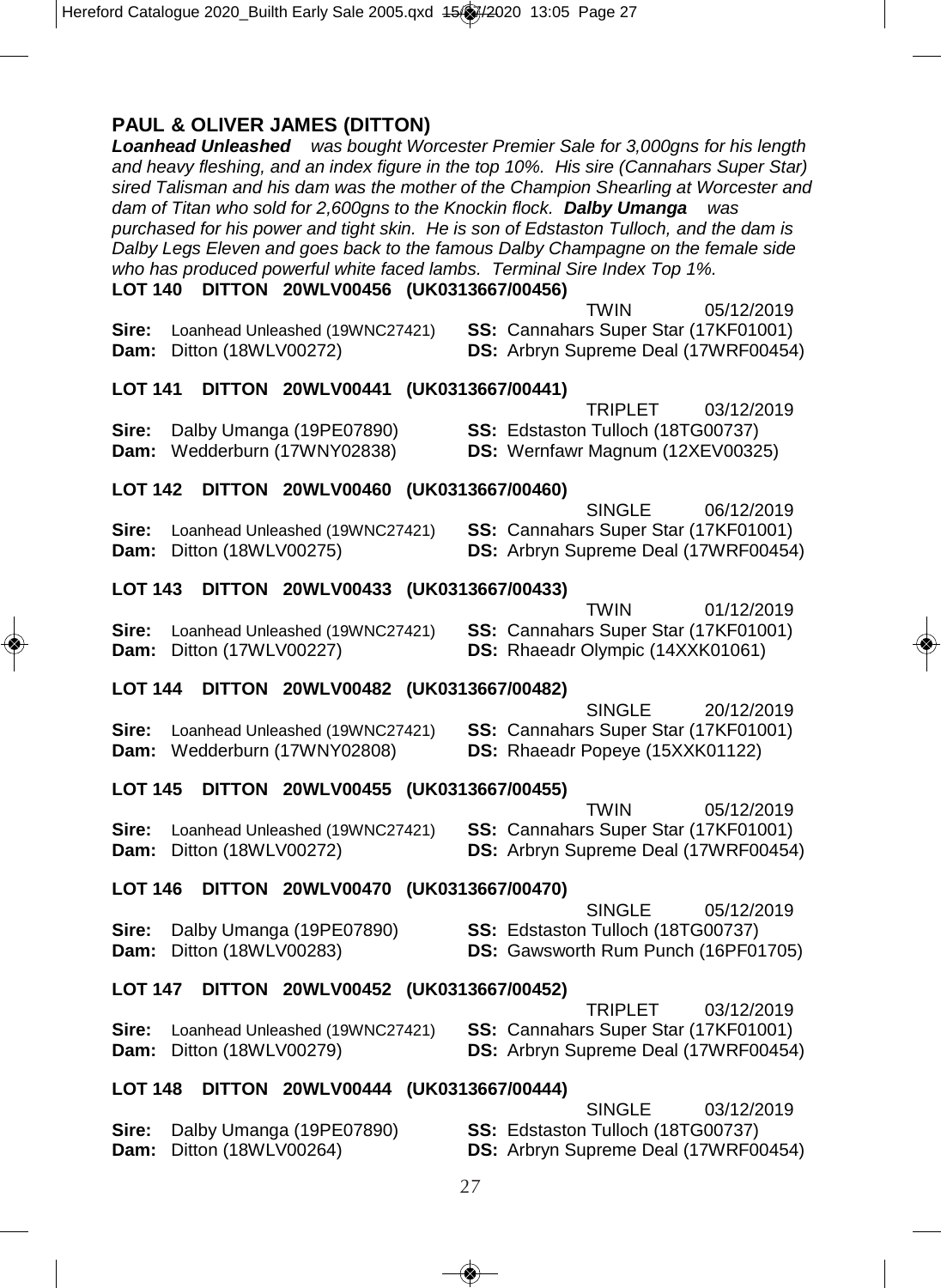#### **MR & MRS M RUSHBROOKE (BRETTLES) LOT 149 BRETTLES 20WF03396 (UK0302256/03396)**

TWIN 04/12/2019

**Sire:** Dalby Rumpole (16PE04909) **SS:** Micklehills Odyssey (14ZWA03356)

**Dam:** Brettles (16WF01954) **DS:** Inverae Oisian (14XNL00343)

Top 25% for Terminal Sire Index, top 25% for Growth Rate EBV and top 25% for muscle depth EBV

| Adj Wat | Age | Scan<br>Wat | Mscle<br>Dep | Fat Dep | 3 Wk<br><b>EBV</b> | Scan<br><b>EBV</b> | Mscl<br>Dpt EBV | Fat<br>Dpt<br><b>EBV</b> | Gigot<br><b>EBV</b> | <b>INDEX</b><br><b>EBV</b> |
|---------|-----|-------------|--------------|---------|--------------------|--------------------|-----------------|--------------------------|---------------------|----------------------------|
| 27.20   | 180 | 78          | 33.02        | 6.30    | つら<br>د.د.         | 6.08               | 1.49            | .22<br>u.zo              | $\sim$<br>-0.44     | 248.34                     |

#### **LOT 150 BRETTLES 20WF03419 (UK0302256/03419)**

TRIPLET 05/12/2019 **Sire:** Rainbow Road to Utopia (16XPU02468) **SS:** Wedderburn Peleus (15WNY02086) **Dam:** Brettles (16WF01863) **DS:** Foulrice Pacemaker (15DG05116) Top 25% for Terminal Sire Index and top 10% for Growth Rate EBV. Sire is Rainbow Road to Utopia who has produced lambs for us with great growth rates and gigots, selling to 7,000 gns

| Adj Wat | Age | Scan<br>Wat | Mscle<br>Dep | Fat Dep | 9 Wk<br><b>EBV</b> | Scan<br>EBV | Mscl<br>Dot<br>EBV | Fat Dpt<br>EBV | Gigot<br>EB <sub>V</sub> | <b>INDEX</b><br><b>EBV</b> |
|---------|-----|-------------|--------------|---------|--------------------|-------------|--------------------|----------------|--------------------------|----------------------------|
| 25.60   | 179 | --          | 30.61        |         | 2.62               | 4           | $-0.47$            |                | . .54                    | 234.73                     |

#### **LOT 151 BRETTLES 20WF03448 (UK0302256/03448)**

TWIN 06/12/2019

**Sire:** Dalby Triple Threat (18PE06851) **SS:** Dalby Ranieri (16PE04907)

**Dam:** Brettles (14WF01220) **DS:** Crogham Logic (11AB00057)

Top 25% for Growth Rate EBV. Sire is Dalby Triple Threat is a full brother to Dalby Tuilagi and a very correct long ram with good muscularity.

| Adj Wgt | Age | Scan<br>Wat | Mscle<br>Dep | Fat<br>Dep | 9 Wk<br>EBV | Scan<br>EBV | Mscl<br>Dpt EBV | Fat Dpt<br>EBV | Gigot<br><b>EBV</b> | <b>INDEX</b><br>EBV |
|---------|-----|-------------|--------------|------------|-------------|-------------|-----------------|----------------|---------------------|---------------------|
| 32.50   | 178 | 83          | 26.59        | 8.60       | 2.18        | 5.92        | 24<br>ا ت       | 0.58           | 70<br>v. 72         | 201.82              |

#### **D J CURRAN (WERNFAWR)**

#### **LOT 152 WERNFAWR 20XEV01634 (UK0720768/01634)**

**ARR/ARR** SINGLE-ET 04/12/2019 **Sire:** Bronwydd Tomahawk (18WAJ00593) **SS:** Wernfawr Spartacus (17XEV01125) **Dam:** Wernfawr (16XEV00996) **DS:** Glyn Coch Night To Remember (13XCA00357)

#### **LOT 153 WERNFAWR VEGAS 20XEV01619 (Full Pedigree) (UK0720768/01619) ARR/ARR** SINGLE-ET 03/12/2019

**Dam:** Wernfawr (18XEV01331) **DS:** Brettles Sherman (17WF02245)

**Sire:** Wernfawr Stormer (17XEV01199) **SS:** Wernfawr Nijinsky (13XEV00525)

#### **LOT 154 WERNFAWR 20XEV01588 (UK0720768/01588) ARR/ARR** SINGLE-ET 01/12/2019

**Sire:** Wernfawr Stormer (17XEV01199) **SS:** Wernfawr Nijinsky (13XEV00525) **Dam:** Wernfawr (15XEV00799) **DS:** Wrenvale Mad 4 Ewe (12XGY00118)

- 
-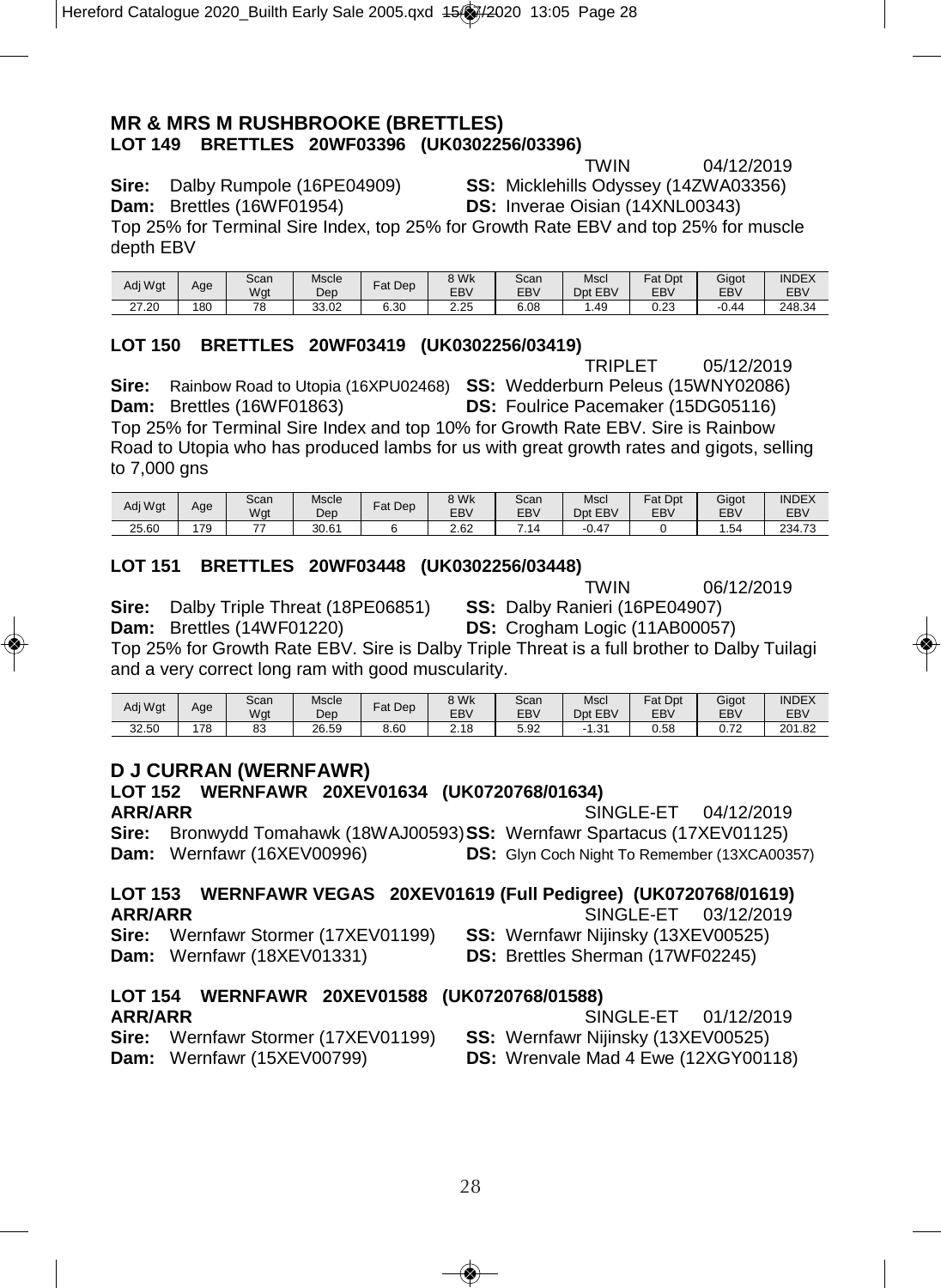#### **MR G F BURROUGH (SHELDON)**

#### **LOT 155 SHELDON 20XNR01104 (Notified) (UK0363280/01104) ARR/ARR**

TWIN 21/12/2019

**Sire :** Loosebeare Tornado (18XWD09300) **SS:** Loosebeare Perfect (15XWD05388) **Dam :** Sheldon (18XNR00950) **DS:** Foulrice Shimon (17DG07358)

| Adj Wgt     | Age | Scan<br>Wat    | Mscle<br>Dep | Fat.<br>Dep | 3 Wk<br><b>EBV</b> | Scan<br>EBV | <b>Mscl</b><br>Dpt EBV | Fat Dpt<br>EBV | Gigot<br><b>EBV</b> | <b>INDEX</b><br>EB\ |
|-------------|-----|----------------|--------------|-------------|--------------------|-------------|------------------------|----------------|---------------------|---------------------|
| 25<br>35.40 | 135 | 7 <sub>1</sub> |              |             | 2.64               | 6.62        | .10                    | 0.15           | 0.68                | 242.42              |

#### **LOT 156 SHELDON VICTOR 20XNR01066 (Pedigree Registered) (UK0363280/01066) ARR/ARR** TWIN 04/12/2019

**Sire :** Loosebeare Tornado (18XWD09300) **SS:** Loosebeare Perfect (15XWD05388) **Dam :** Sheldon (17XNR00807) **DS:** Foulrice Roderick (16DG05959)

| Adj Wgt         | Age | Scan<br>Wgt | Mscle<br>Dep | Fat Dep | 3 Wk<br>EBV | Scan<br><b>EBV</b> | Mscl<br>EBV<br>Dpt | Fat Dpt<br>EB\ | Gigot<br>EBV | <b>INDEX</b><br><b>EBV</b> |
|-----------------|-----|-------------|--------------|---------|-------------|--------------------|--------------------|----------------|--------------|----------------------------|
| $\sim$<br>27.20 | 152 | 70          |              |         | . 85        | 4.80               | 0.88               | 0.03           | 0.53         | 204.57                     |

#### **LOT 157 SHELDON VERY REGAL 20XNR01081 (Pedigree Registered) (UK0363280/01081) ARR/ARR** TWIN 06/12/2019

**Sire :** Foulrice Shimon (17DG07358) **SS:** Foulrice Osprey (14DG04650) **Dam :** Sheldon (14XNR00372) **DS:** Eastbach Laser (11WEA00445)

TWIN 11/12/2019

TWIN-ET 10/12/2019

| Adi Wat | Age | Scan<br>Wgt | Mscle<br>Dep | $F$ at Dep | 8 Wk<br>EBV               | Scan<br><b>EBV</b> | Mscl<br>Dpt EBV | $\overline{\phantom{0}}$<br>Dpt<br>άι<br>EBV | Gigot<br>EBV | <b>INDEX</b><br>EBV |
|---------|-----|-------------|--------------|------------|---------------------------|--------------------|-----------------|----------------------------------------------|--------------|---------------------|
| 24.30   | 150 | 67          |              |            | $\rightarrow$<br>$\cdots$ | 4.03               | . .65           | 0.04                                         | 1.23         | 230.70              |

#### **MR P A THOMAS (ARBRYN)**

*Arbryn Tonto 1st prize Shearling Royal Welsh 2019. Arbryn Turbo a son of the 6,000gns Knockin Shop with progeny showing exceptional gigots.* 

#### **LOT 158 ARBRYN 20WRF00721 (UK0746155/00721)**

| <b>ARR/ARR</b> |                                        | TRIPLET                                        | 11/12/2019 |
|----------------|----------------------------------------|------------------------------------------------|------------|
|                | <b>Sire:</b> Arbryn Tonto (18WRF00573) | <b>SS: Tullyear Supremo (17QY02421)</b>        |            |
|                | <b>Dam:</b> Arbryn (17WRF00477)        | <b>DS:</b> Shamrock Northern Star (13XRL00159) |            |

#### **LOT 159 ARBRYN 20WRF00713 (UK0746155/00713)**

|                                              | .<br>11/12/2013                         |
|----------------------------------------------|-----------------------------------------|
| <b>Sire:</b> Artnagullion Turbo (18ZGQ03562) | <b>SS:</b> Knockin Shop (17XXJ00377)    |
| <b>Dam:</b> Arbryn (18WRF00574)              | <b>DS:</b> Tullyear Supremo (17QY02421) |

#### **LOT 160 ARBRYN 20WRF00737 (UK0746155/00737)**

TRIPLET 09/12/2019 **Sire:** Artnagullion Turbo (18ZGQ03562) **SS:** Knockin Shop (17XXJ00377) **Dam:** Arbryn (16WRF00401) **DS:** Shamrock Northern Star (13XRL00159)

#### **LOT 161 ARBRYN 20WRF00696 (UK0746155/00696)**

|                                              | $1.99 \, \text{H}$ $3.7 \, \text{H}$ $1.97 \, \text{H}$ $2.6 \, \text{H}$ $3.7 \, \text{H}$ |
|----------------------------------------------|---------------------------------------------------------------------------------------------|
| <b>Sire:</b> Artnagullion Turbo (18ZGQ03562) | <b>SS:</b> Knockin Shop (17XXJ00377)                                                        |
| <b>Dam:</b> Arbryn (15WRF00328)              | <b>DS:</b> Shamrock Northern Star (13XRL00159)                                              |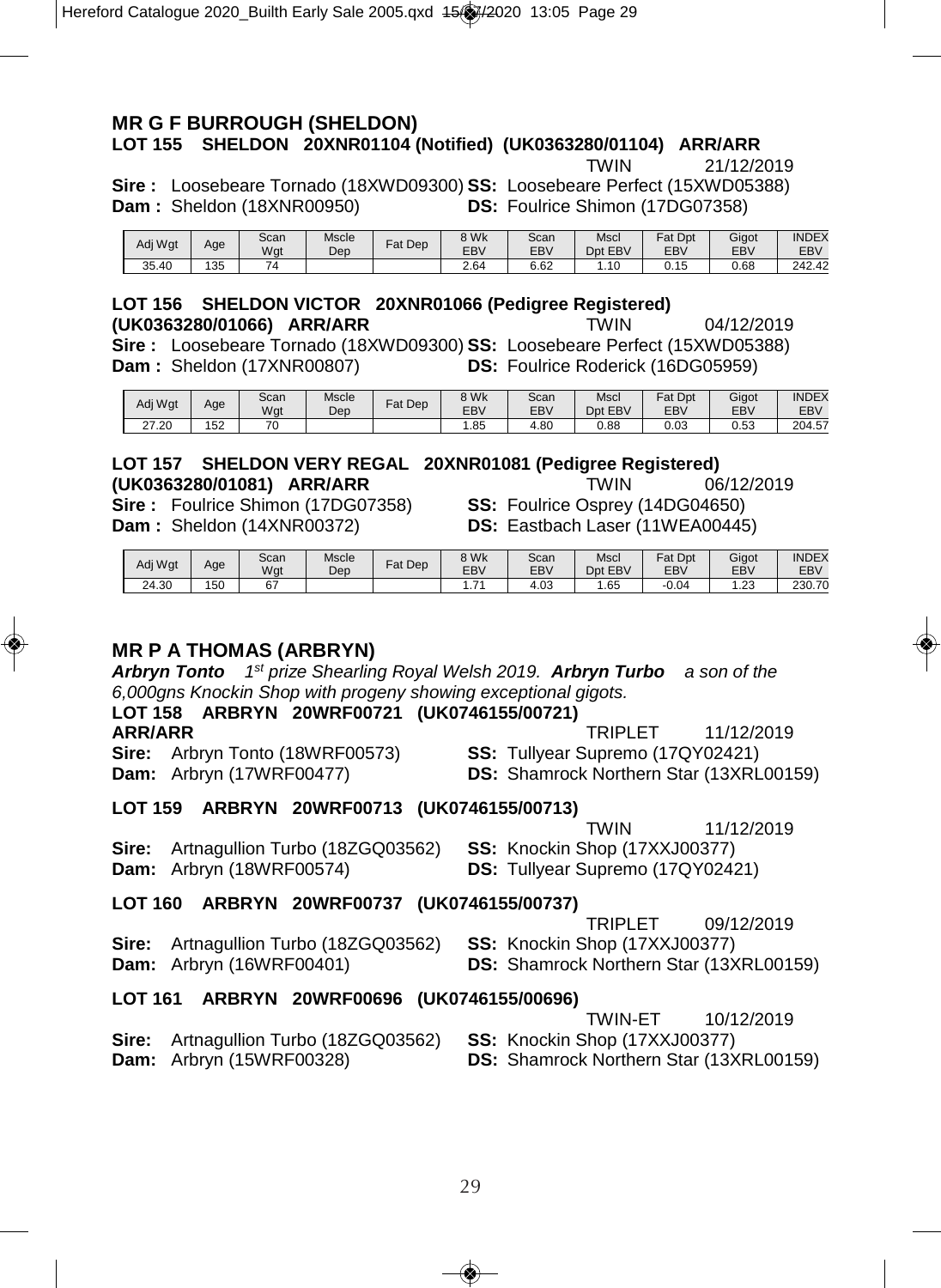## 30

### **MR EMYR HUGHES (BRONWYDD)**

### **LOT 162 BRONWYDD 20WAJ00743 (UK0745433/00743)**

TWIN 05/12/2019

**Sire:** Ffrwd U Belter (19YET01870) **SS:** Edstaston Sotogrande (17TG00661)

**Dam:** Bronwydd (16WAJ00466) **DS:** Aberkinsey Peppermint (15YBJ00845)

Smart lamb, whose twin is one of our best ewe lambs this year.

#### **LOT 163 BRONWYDD 20WAJ00721 (UK0745433/00721) ARR/ARR** TWIN-ET 04/12/2019

**Sire:** Ffrwd U Belter (19YET01870) **SS:** Edstaston Sotogrande (17TG00661)

**Dam:** Bronwydd (14WAJ00325) **DS:** Edstaston Lambarda (11TG00024)

#### **LOT 164 BRONWYDD 20WAJ00749 (UK0745433/00749)**

**Sire:** Ffrwd U Belter (19YET01870) **SS:** Edstaston Sotogrande (17TG00661)

TWIN 06/12/2019

**Dam:** Bronwydd (14WAJ00282) **DS:** Edstaston Lambarda (11TG00024)

### **LOT 165 BRONWYDD 20WAJ00753 (UK0745433/00753)**

- **ARR/ARR** TWIN 06/12/2019 **Sire:** Ffrwd U Belter (19YET01870) **SS:** Edstaston Sotogrande (17TG00661)
- **Dam:** Bronwydd (16WAJ00441) **DS:** Aberkinsey Peppermint (15YBJ00845)

#### **MR P THOMAS & M M G JONES-THOMAS (GYRFAR) LOT 166 GYRFAR 20VAJ01155 (UK0703742/01155)**

SINGLE 04/12/2019 **Sire:** Edstaston Sotogrande (17TG00661) **SS:** Skelton Whin Oddysey (14NN00778) **Dam:** Gyrfar (18VAJ00778) **DS:** Loanhead Midas Touch (12WNC04376)

#### **LOT 167 GYRFAR 20VAJ01146 (UK0703742/01146)**

TWIN 01/12/2019 **Sire:** Edstaston Sotogrande (17TG00661) **SS:** Skelton Whin Oddysey (14NN00778) **Dam:** Gyrfar (16VAJ00404) **DS:** Highway Neptune (13ZDG00163)

#### **LOT 168 GYRFAR 20VAJ01148 (UK0703742/01148)**

TWIN 02/12/2019 **Sire:** Edstaston Sotogrande (17TG00661) **SS:** Skelton Whin Oddysey (14NN00778) **Dam:** Gyrfar (18VAJ00779) **DS:** Loanhead Midas Touch (12WNC04376)

#### **LOT 169 GYRFAR 20VAJ01161 (UK0703742/01161)**

5 01/12/2019 **Sire:** Edstaston Sotogrande (17TG00661) **SS:** Skelton Whin Oddysey (14NN00778) **Dam:** Castellau (14TZ00848) **DS:** Castellau Nockout (13TZ00712)

#### **MR A L BROWN & MRS G C BECKLEY (ABBASCOMBE) LOT 170 ABBASCOMBE 20WAK01149 (UK0345020/WAK01149) ARR/ARR** SINGLE 01/12/2019 **Sire:** Logie Durno Trojan (18ZNN22859) **SS:** Cannahars Super Star (17KF01001) **Dam:** Abbascombe (18WAK00988) **DS:** Ditton Prelude (15WLV00106)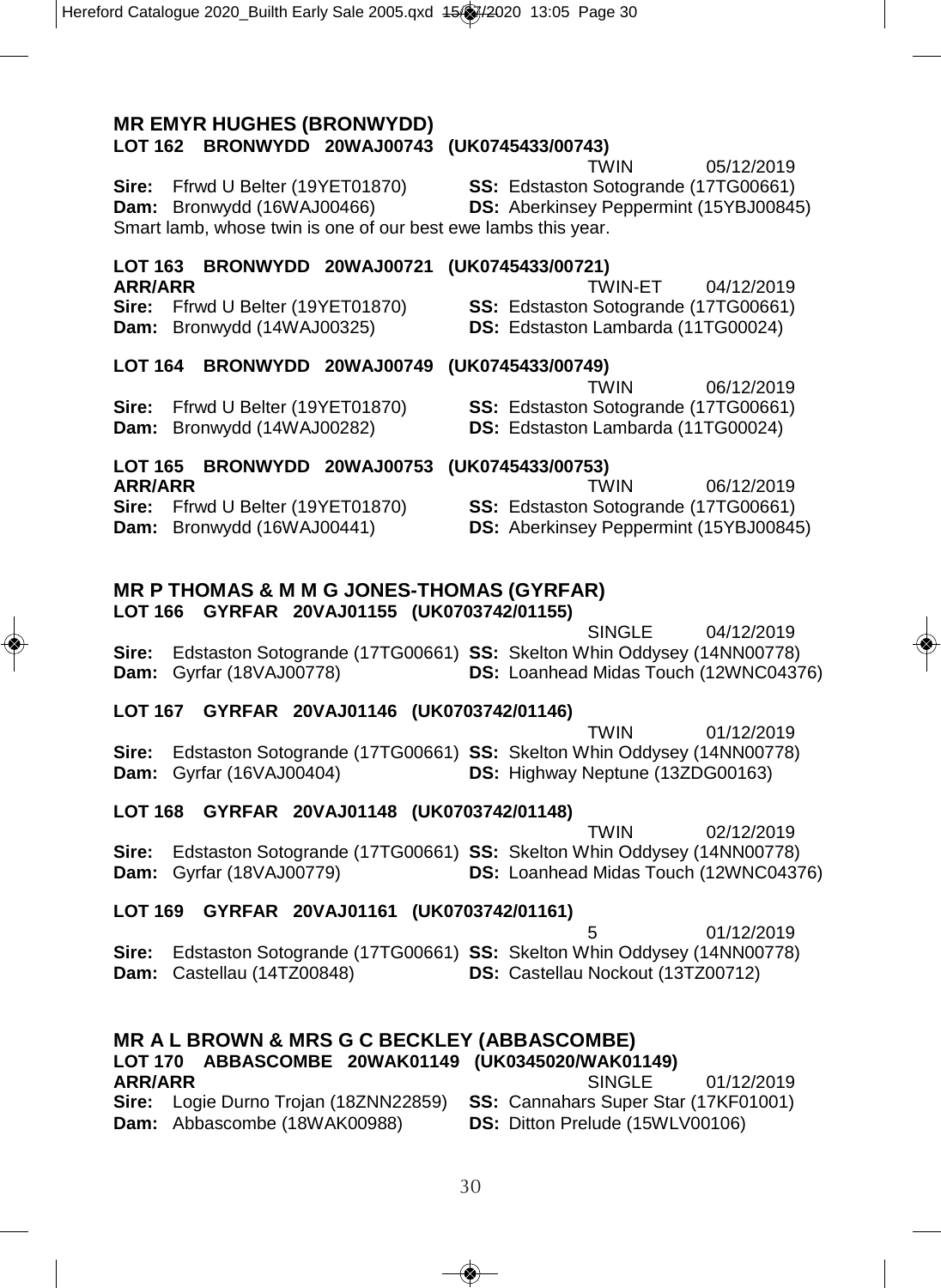#### **LOT 171 ABBASCOMBE 20WAK01159 (UK0345020/WAK01159) ARR/ARR** TWIN 20/12/2019

**Sire:** Hollylodge Storm (17XWZ00414) **SS:** Rhaeadr Prospect (15XXK01129)

#### **MRS J CURTIS (ELMWICK)**

#### **LOT 172 ELMWICK 20DQ02350 (UK0307616/02350) ARR/ARR** TRIPLET 04/12/2019

### **Sire:** Wychelms Under The Radar (19WZD01190) **SS:** Knockin Shockin' (17XXJ00376) **Dam:** Elmwick (17DQ01614) **DS:** Elmwick Pembroke (15DQ01125)

A strong tight wooled lamb

| Adj Wgt | Age      | Scan<br>Wat  | Mscle<br>Dep | $at$ Dep | 3 Wk<br>EBV | Scan<br>EBV | Mscl<br>Dpt EBV | <b>Fat Dpt</b><br>EBV | Gigot<br>EB\ | <b>INDEX</b><br>EBV |
|---------|----------|--------------|--------------|----------|-------------|-------------|-----------------|-----------------------|--------------|---------------------|
| 32.40   | 140<br>ن | $\sim$<br>οU |              |          | つぶら<br>ں ن  | 6.80        | <u>.</u>        | $\sim$<br>ט.∠.ט       | 70<br>v. / u | 278.90              |

#### **LOT 173 ELMWICK 20DQ02320 (UK0307616/02320) ARR/ARR** TWIN 02/12/2019

**Sire:** Bronwydd Toyota (18WAJ00595) **SS:** Wernfawr Spartacus (17XEV01125)

**Dam:** Elmwick (12DQ00478) **DS:** Glyncoch JPR (0XCA9060) A very correct lamb with a good strong head. Same dam as Elmwick Paige Interbreed

champion ewe lamb at the Royal Welsh 2015

| Adj Wgt | Age | Scan<br>Wat | Mscle<br>Dep | $at$ Dep | 3 Wk<br>EBV | Scan<br><b>EBV</b> | <b>Mscl</b><br>Dpt EBV | Fat Dpt<br><b>EBV</b> | Gigot<br><b>EBV</b> | <b>INDEX</b><br>EBV |
|---------|-----|-------------|--------------|----------|-------------|--------------------|------------------------|-----------------------|---------------------|---------------------|
| 33.20   | 115 | 62          |              |          | າາາ<br>ے.ء  | 6.28               | 0.05                   | 0.20                  | $-0.37$             | 209.17              |

#### **LOT 174 ELMWICK 20DQ02403 (UK0307616/02403)**

**ARR/ARR** TRIPLET 06/12/2019 **Sire:** Ffrwd (18YET01832) **SS:** Edstaston Sotogrande (17TG00661) **Dam:** Elmwick (16DQ01346) **DS:** Elmwick Pembroke (15DQ01125)

| Adj Wgt | Age | Scan<br>Wat      | Mscle<br>Dep | Fat<br>Dep | 8 Wk<br>EB\        | Scan<br>EBV | Mscl<br>Dpt<br>EBV | Fat Dpt<br>EBV | Gigot<br>EB\ | <b>INDEX</b><br>EBV |
|---------|-----|------------------|--------------|------------|--------------------|-------------|--------------------|----------------|--------------|---------------------|
| 23.90   |     | $ -$<br>55<br>ບປ |              |            | $\sqrt{2}$<br>U.IJ | 0.87        | 0.49               | $-0.20$        | 0.05         | 117.83              |

#### **MR BEN JAMES (CINDERS)**

**LOT 175 CINDERS 20WRZ00974 (UK0314800/00974)** 

**Sire:** Oakchurch Uppermost (19WKW00677) **SS:**Oakchurch Tyson (18WKW00489) **Dam:** Cinders (18WRZ00537) **DS:** Cinders Panache (15WRZ00089)

TWIN 08/12/2019

#### **LOT 176 CINDERS 20WRZ00975 (UK0314800/00975)**

SINGLE-ET 03/12/2019 **Sire:** Oakchurch Uppermost (19WKW00677) **SS:**Oakchurch Tyson (18WKW00489) **Dam:** Cinders (16WRZ00157) **DS:** Cinders Panache (15WRZ00089)

#### **LOT 177 CINDERS 20WRZ00977 (UK0314800/00977)**

TWIN-ET 04/12/2019 **Sire:** Oakchurch Uppermost (19WKW00677) **SS:**Oakchurch Tyson (18WKW00489) **Dam:** Logie Durno (12ZNN04478) **DS:** Rockvilla Golden Promise (0VV6049)

**Dam:** Abbascombe (16WAK00759) **DS:** Downs Nomad (13XSH01067)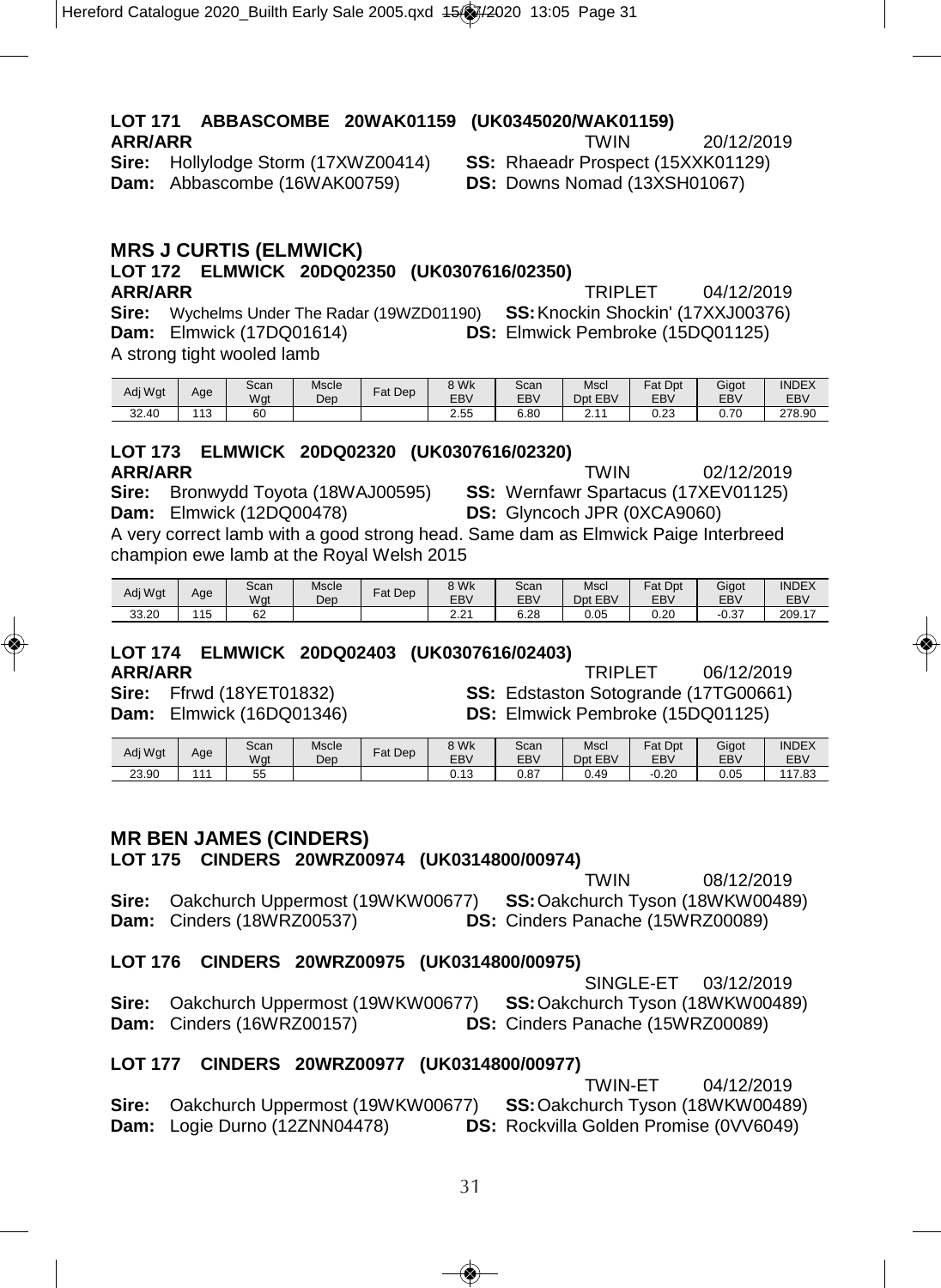#### **MR T L PRICHARD (CASTELLAU) LOT 178 CASTELLAU 20TZ03060 (UK0726270/03060) ARR/ARR** TWIN 10/12/2019

**Sire:** Boyo Uncle Ted (19XHE00494) **SS:** Boyo Theinval (18XHE00400)

**Dam:** Castellau (18TZ02117) **DS:** Wernfawr Spartacus (17XEV01125)

Dam first prize Vale of Glamorgan 2019 and her sister 8<sup>th</sup> at Royal Welsh. Sire purchased for 1,300gns.

### **LOT 179 CASTELLAU 20TZ03062 (UK0726270/03062)**

**ARR/ARR** SINGLE-ET 10/12/2019<br>**Sire:** Foulrice Rachamin (16DG06107) **SS:** Dalby Mount Aloe (12PE01524) **Sire:** Foulrice Rachamin (16DG06107) **Dam:** Castellau (12TZ00419) **DS:** Logie Durno Kracked-it (1ZNN0207) Dam has produced Smart Ass sold for 2,000gns, Rockafella sire of Interbreed Ewe Lamb Champion Royal Welsh and Powerhouse Champion ram Welsh Flock Competition sire sold for 4,800gns.

### **LOT 180 CASTELLAU 20TZ03031 (UK0726270/03035)**

**ARR/ARR** SINGLE-ET 08/12/2019 **Sire:** Knockin Shockin' (17XXJ00376) **SS:** Oakchurch Ruben (16WKW00152) **Dam:** Castellau (14TZ00810) **DS:** Castellau Nockout (13TZ00712) Dam produced Reserve Champion Builth I and 4<sup>th</sup> prize ram lamb Royal Welsh 2019. She is granddam of 20TZ03060 (Lot 178). Sire sold for 25,000gns.

#### **LOT 181 CASTELLAU 20TZ03052 (UK0726270/03052)**

TWIN-ET 09/12/2019

 $SO(40)$ 

**Sire:** Knockin Shockin' (17XXJ00376) **SS:** Oakchurch Ruben (16WKW00152) **Dam:** Castellau (16TZ01322) **DS:** Castellau Powerhouse (15TZ01115) Dam produced lamb sold for 2,200gns 2019. Sire sold for 25,000gns full brother retained.

#### **LOT 182 CASTELLAU 20TZ03048 (UK0726270/03048)**

| Dam: Castellau (18TZ02142)          |  | <b>DS:</b> Wernfawr Spartacus (17XEV01125) |  |                      |  |
|-------------------------------------|--|--------------------------------------------|--|----------------------|--|
| Sire: Knockin Shockin' (17XXJ00376) |  | <b>SS: Oakchurch Ruben (16WKW00152)</b>    |  | SINGLE-ET US/IZIZUIS |  |

#### **LOT 183 CASTELLAU 20TZ03072 (UK0726270/03072)**

**Sire:** Knockin Shockin' (17XXJ00376) **SS:** Oakchurch Ruben (16WKW00152) **Dam:** Castellau (14TZ00810) **DS:** Castellau Nockout (13TZ00712) Full brother to 20TZ03031 (Lot 180). Dam is grand dam to 20TZ03060, 20TZ03052 and 20TZ03048.

#### **MR TOM NEWTH (PRESTLEIGH) LOT 184 PRESTLEIGH 20WSG00981 (UK0354357/00981)**

**Sire:** Boyo Untouchable (19XHE00534) **SS:** Ffrwd Top Notch (18YET01819)

TWIN 01/12/2019

**Dam:** Prestleigh (17WSG00190) **DS:** Prestleigh Prominent (15WSG00079)

SINGLE-ET 10/12/2019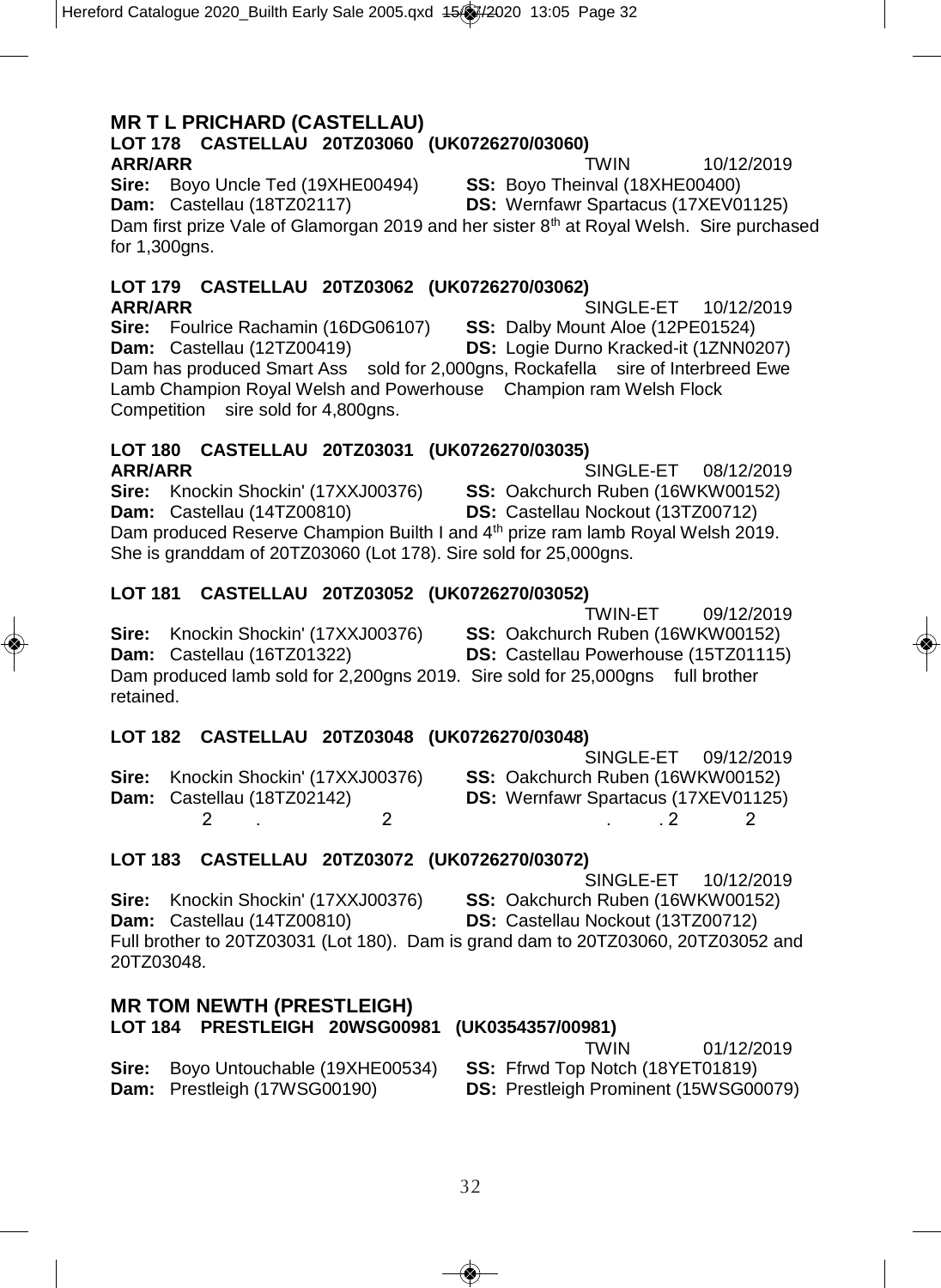#### **LOT 185 PRESTLEIGH 20WSG00984 (UK0354357/00984)**  TWIN 01/12/2019

**Sire:** Boyo Toy Story (18XHE00427) **SS:** Aberkinsey Nitrogen (13YBJ00437) **Dam:** Prestleigh (15WSG00081) **DS:** Prestleigh (13WSG00009)

#### **LOT 186 PRESTLEIGH 20WSG01024 (UK0354357/01024)**

**Sire:** Boyo Untouchable (19XHE00534) **SS:** Ffrwd Top Notch (18YET01819) **Dam:** Boyo (17XHE00266) **DS:** Bronwydd Professor (15WAJ00390)

#### **LOT 187 PRESTLEIGH 20WSG00996 (UK0354357/00996)**

**LOT 188 PRESTLEIGH 20WSG01037 (UK0354357/01037)** 

**Sire:** Boyo Untouchable (19XHE00534) **SS:** Ffrwd Top Notch (18YET01819)

TWIN 02/12/2019

- 
- 

TWIN 01/12/2019

**Sire :** Boyo Toy Story (18XHE00427) **SS:** Aberkinsey Nitrogen (13YBJ00437)

**Dam :** Prestleigh (15WSG00352) **DS:** Lane End Morgan (12WAD00224)

SINGLE 04/12/2019

**Dam:** Prestleigh (16WSG00014) **DS:** Glyn Coch Night To Remember (13XCA00357)

### **MR G J & MRS J E WILLIAMS (PADEST)**

#### **LOT 189 PADEST 20XRH02565 (UK0724486/02565)**

TWIN 04/12/2019 **Sire:** Oakchurch Spartan (17WKW00354) **SS:** Banwy Oh What A Boy (14XXS00397) **Dam:** Padest (14XRH01415) **DS:** Logie Durno King (1ZNN0065) Oakchurch Spartan purchased Worcester Premier sale 2017 for 3,000gns.

#### **LOT 190 PADEST 20XRH02553 (UK0724486/02553)**

TRIPLET 02/12/2019 **Sire:** Oakchurch Spartan (17WKW00354) **SS:** Banwy Oh What A Boy (14XXS00397) **Dam:** Padest (16XRH01942) **DS:** Parkgate One & Only (14ZCA01074)

#### **LOT 191 PADEST 20XRH02546 (UK0724486/02546)**

TWIN 01/12/2019 **Sire:** Oakchurch Spartan (17WKW00354) **SS:** Banwy Oh What A Boy (14XXS00397) **Dam:** Padest (16XRH01933) **DS:** Parkgate One & Only (14ZCA01074)

#### **LOT 192 PADEST 20XRH02550 (UK0724486/02550)**

TWIN 02/12/2019 **Sire:** Oakchurch Spartan (17WKW00354) **SS:** Banwy Oh What A Boy (14XXS00397) **Dam:** Padest (18XRH02310) **DS:** Padest Solid Gold (17XRH02144)

#### **LOT 193 PADEST 20XRH02604 (UK0724486/02604)**

SINGLE 06/12/2019 **Sire:** Oakchurch Spartan (17WKW00354) **SS:** Banwy Oh What A Boy (14XXS00397) **Dam:** Gwyndy (15XPR03240) **DS:** Gwyndy Llewellyn (11XPR00988)

#### **LOT 194 PADEST 20XRH02563 (UK0724486/02563)**

SINGLE 03/12/2019 **Sire:** Oakchurch Spartan (17WKW00354) **SS:** Banwy Oh What A Boy (14XXS00397) **Dam:** Padest (17XRH02178) **DS:** Loanhead Rob Roy (16WNC15408)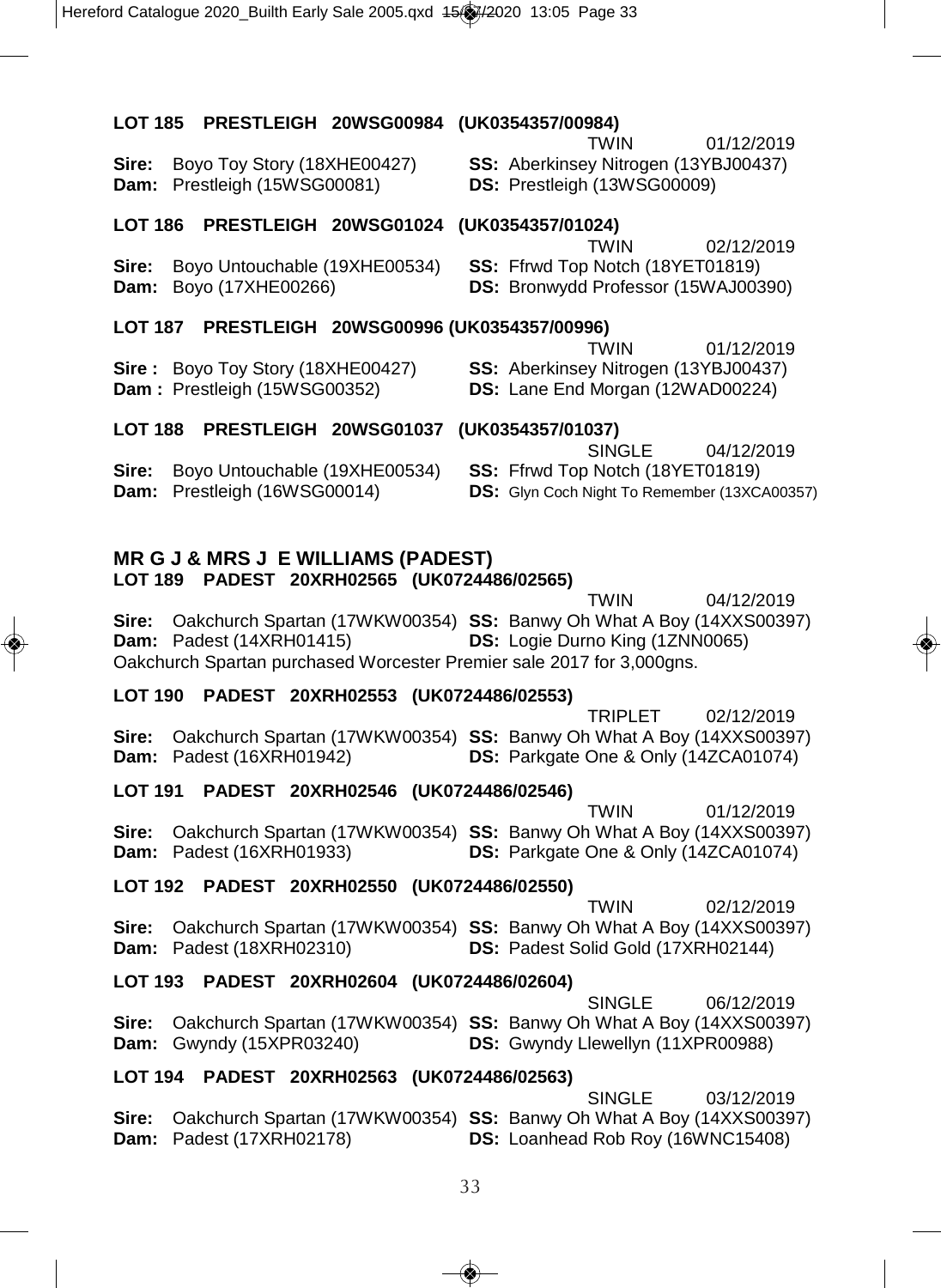| 34.60                                    | 163 | 83                   |                                                                                      |         | 2.99                                         | 7.27        | 0.16            | $-0.48$                                                                | 0.45                                                           | 254.11                     |
|------------------------------------------|-----|----------------------|--------------------------------------------------------------------------------------|---------|----------------------------------------------|-------------|-----------------|------------------------------------------------------------------------|----------------------------------------------------------------|----------------------------|
| <b>LOT 199</b>                           |     |                      |                                                                                      |         | JANOS 20VEH00327 (UK0701281/00327)           |             |                 |                                                                        |                                                                |                            |
|                                          |     |                      |                                                                                      |         |                                              |             |                 | SINGLE-ET                                                              | 06/12/2019                                                     |                            |
| Sire:                                    |     |                      | Crogham Regal (16AB01065)                                                            |         |                                              |             |                 |                                                                        | <b>SS: Wedderburn Peleus (15WNY02086)</b>                      |                            |
| Dam:                                     |     | Dalby (17PE05851)    |                                                                                      |         |                                              |             |                 |                                                                        | <b>DS:</b> Wedderburn Rumpy Pumpy (16WNY02437)                 |                            |
| Adj Wgt                                  | Age | Scan<br>Wgt          | Mscle<br>Dep                                                                         | Fat Dep | 8 Wk<br>EBV                                  | Scan<br>EBV | Mscl<br>Dpt EBV | Fat Dpt<br>EBV                                                         | Gigot<br><b>EBV</b>                                            | <b>INDEX</b><br><b>EBV</b> |
| 31                                       | 168 | 73                   |                                                                                      |         | 2.13                                         | 4.89        | 0.16            | $-0.48$                                                                | 0.45                                                           | 211.91                     |
| <b>LOT 200</b><br><b>ARR/ARR</b><br>Dam: |     | Galtres (16ZKT01708) | <b>MRS DEBORAH WHITCHER (GALTRES)</b><br><b>Sire:</b> Galtres Rockforce (16ZKT01853) |         | GALTRES 20ZKT03293 (UK0129994/03293)         |             | TWIN            | <b>SS:</b> Wotton Onyx (14ZVT00486)<br>DS: Moss Side Nero (13ZRN00225) | 05/12/2019                                                     |                            |
|                                          |     |                      |                                                                                      |         | LOT 201 GALTRES 20ZKT03270 (UK0129994/03270) |             | <b>TWIN</b>     |                                                                        |                                                                |                            |
| Sire:<br>Dam:                            |     | Galtres (14ZKT01171) | Banc Pioneer (15XXB01124)                                                            |         |                                              |             |                 | DS: Mountsted Jethro (0XHL9100)                                        | 04/12/2019<br><b>SS:</b> Aberkinsey Nuclear Power (13YBJ00517) |                            |
|                                          |     |                      |                                                                                      |         | LOT 202 GALTRES 20ZKT03247 (UK0129994/03247) |             |                 |                                                                        |                                                                |                            |
| <b>ARR/ARR</b>                           |     |                      |                                                                                      |         |                                              |             | SINGLE          |                                                                        | 03/12/2019                                                     |                            |
| Sire:<br>Dam:                            |     | Galtres (18ZKT02592) | Hundalee Sandor (17XMP04086)                                                         |         |                                              |             |                 | <b>DS:</b> Banc Pioneer (15XXB01124)                                   | <b>SS:</b> Logie Durno Perfection (15ZNN12369)                 |                            |
|                                          |     |                      |                                                                                      |         | LOT 203 GALTRES 20ZKT03311 (UK0129994/03311) |             |                 |                                                                        |                                                                |                            |
| <b>ARR/ARQ</b>                           |     |                      |                                                                                      |         |                                              |             | SINGLE          |                                                                        | 03/12/2019                                                     |                            |
| Sire:                                    |     |                      | Hundalee Sandor (17XMP04086)                                                         |         |                                              |             |                 |                                                                        | <b>SS:</b> Logie Durno Perfection (15ZNN12369)                 |                            |
|                                          |     |                      |                                                                                      |         |                                              |             |                 |                                                                        |                                                                |                            |
|                                          |     |                      |                                                                                      |         |                                              |             |                 |                                                                        |                                                                |                            |
|                                          |     |                      |                                                                                      |         | 34                                           |             |                 |                                                                        |                                                                |                            |

**Sire:** Crogham Regal (16AB01)

|      | SINGLE-ET<br>11/12/2019                        |
|------|------------------------------------------------|
| 065) | <b>SS:</b> Wedderburn Peleus (15WNY02086)      |
|      | <b>DS:</b> Wedderburn Rumpy Pumpy (16WNY02437) |

|         |     |                               | <b>Sire.</b> Clogriani Regal (T0AD0T009) |         |             |             | <b>33.</b> Wedderburn Feleus (1999) 192000     |                       |              |                            |
|---------|-----|-------------------------------|------------------------------------------|---------|-------------|-------------|------------------------------------------------|-----------------------|--------------|----------------------------|
|         |     | <b>Dam:</b> Dalby (17PE05851) |                                          |         |             |             | <b>DS:</b> Wedderburn Rumpy Pumpy (16WNY02437) |                       |              |                            |
| Adj Wat | Age | Scan<br>Wat                   | Mscle<br>Dep                             | Fat Dep | 8 Wk<br>EBV | Scan<br>EBV | <b>Mscl</b><br>Dot EBV                         | Fat Dpt<br><b>EBV</b> | Giaot<br>EBV | <b>INDEX</b><br><b>EBV</b> |
| .       | .   |                               |                                          |         | .           |             |                                                | .                     |              |                            |

TWIN 02/12/2019 **Sire:** Oakchurch Spartan (17WKW00354) **SS:** Banwy Oh What A Boy (14XXS00397) **Dam:** Padest (16XRH01929) **DS:** Parkgate One & Only (14ZCA01074)

#### **LOT 196 PADEST 20XRH02548 (UK0724486/02548)**

TWIN 02/12/2019 **Sire:** Oakchurch Spartan (17WKW00354) **SS:** Banwy Oh What A Boy (14XXS00397) **Dam:** Padest (16XRH01987) **DS:** Parkgate One & Only (14ZCA01074)

#### **LOT 197 PADEST 20XRH02576 (UK0724486/02576)**

**Sire:** Loanhead Saxon (17WNC18334) **Dam:** Padest (16XRH01932) **DS:** Logie Durno King (1ZNN0065)

### **MR BRYAN EVANS (JANOS)**

#### **LOT 198 JANOS 20VEH00333 (UK0701281/00333)**

## TWIN 05/12/2019<br>**SS:** Wernfawr Red Bull (16XEV00947)

#### **LOT 195 PADEST 20XRH02551 (UK0724486/02551)**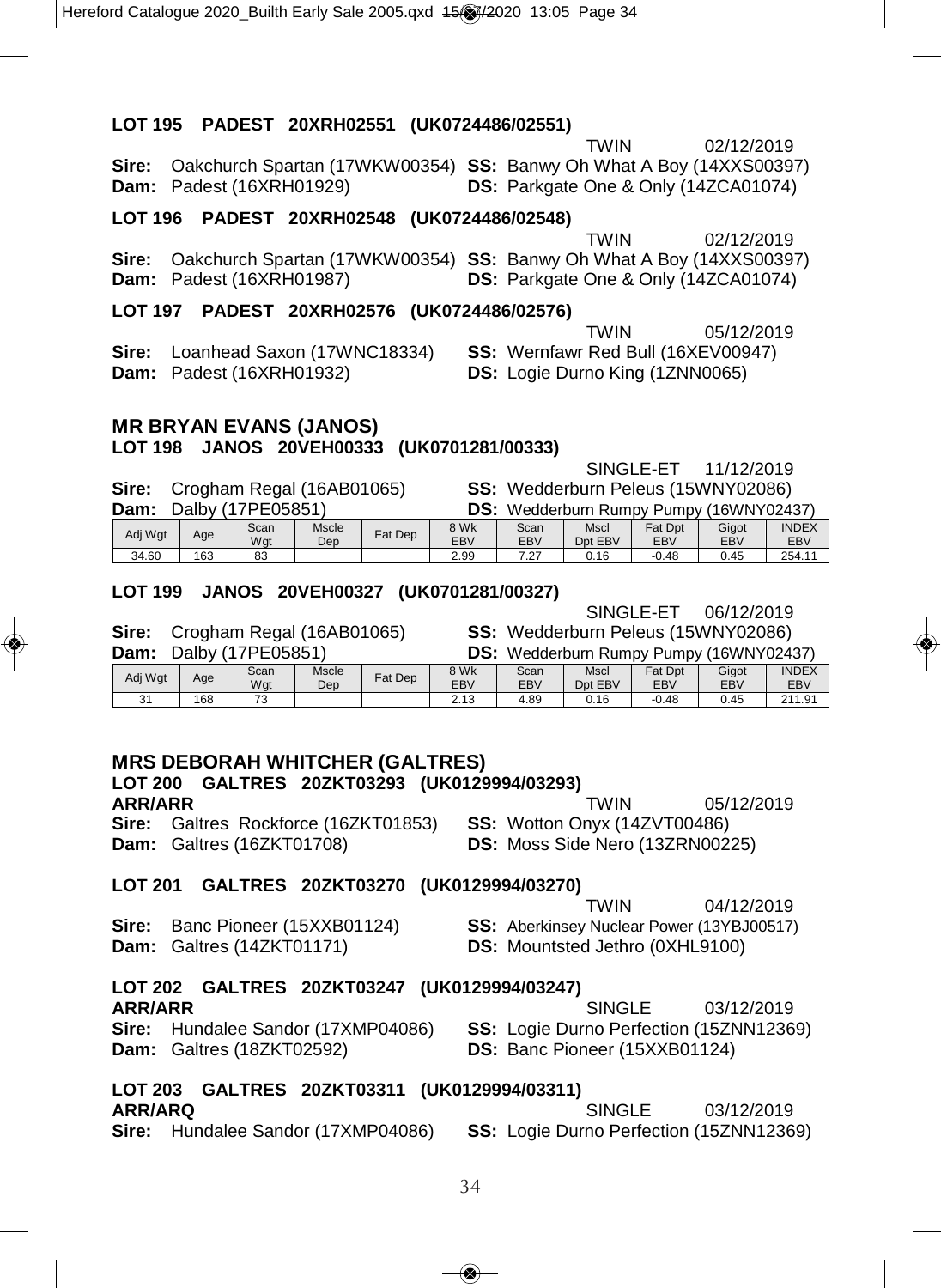**Dam:** Galtres (18ZKT02590) **DS:** Moss Side Nero (13ZRN00225) **LOT 204 GALTRES 20ZKT03240 (UK0129994/03240)** 

TWIN 02/12/2019

**Sire:** Hundalee Sandor (17XMP04086) **SS:** Logie Durno Perfection (15ZNN12369) **Dam:** Galtres (18ZKT02459) **DS:** Banc Pioneer (15XXB01124)

#### **LOT 205 GALTRES 20ZKT03357 (UK0129994/03357)**

SINGLE 22/12/2019

**Sire:** Galtres Rockforce (16ZKT01853) **SS:** Wotton Onyx (14ZVT00486) **Dam:** Galtres (15ZKT01383) **DS:** Mountsted Jethro (0XHL9100)

#### **LOT 206 GALTRES 20ZKT03321 (UK0129994/03321)**

TRIPLET 06/12/2019

- **Sire:** Galtres Storm (17ZKT02071) **SS:** Foulrice Osprey (14DG04650)
- **Dam:** Galtres (16ZKT01800) **DS:** Wern Maverick (12XZT00039)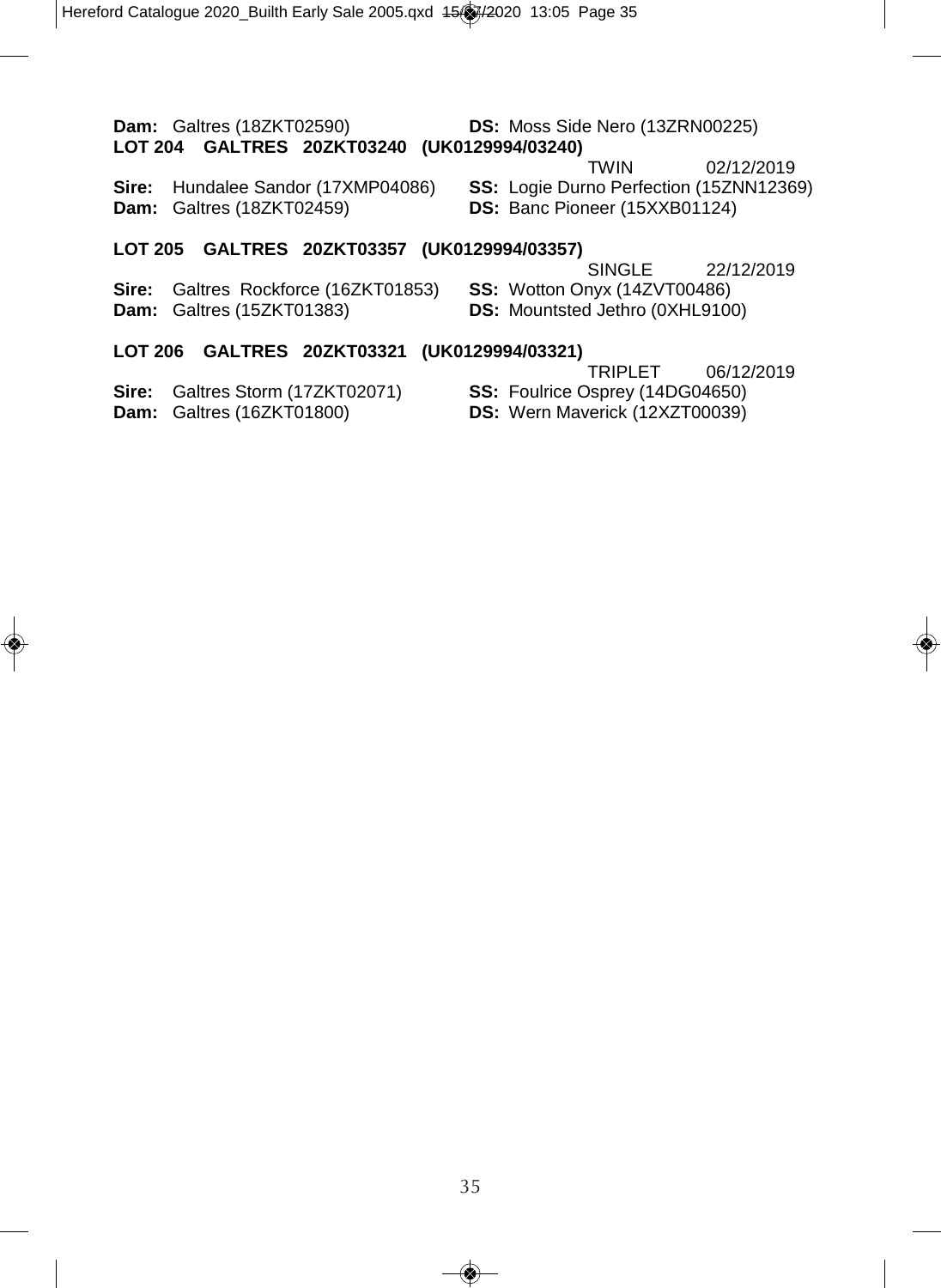|                                                       | office use: A/C:                                                                                                                                                                                                                           |  |
|-------------------------------------------------------|--------------------------------------------------------------------------------------------------------------------------------------------------------------------------------------------------------------------------------------------|--|
| CUSTOMER                                              | DATE<br><b>REGISTRATION FORM</b>                                                                                                                                                                                                           |  |
| <b>ADDRESS</b><br>NAME                                |                                                                                                                                                                                                                                            |  |
|                                                       |                                                                                                                                                                                                                                            |  |
| TELEPHONE NUMBER<br>POSTCODE                          | <b>MOBILE NUMBER</b>                                                                                                                                                                                                                       |  |
| EMAIL ADDRESS<br>C.P.H. NO.                           | $\leq$<br><b>HERD MARK</b>                                                                                                                                                                                                                 |  |
| FARM ASS. SCHEME<br>PIG HERD MARK<br><b>BANK NAME</b> | EXPIRY<br>gi                                                                                                                                                                                                                               |  |
| ACCOUNT NO.<br>SORT CODE                              |                                                                                                                                                                                                                                            |  |
|                                                       | IF YOU WOULD LIKE HEREFORD MARKET AUCTIONEERS LTD TO SEND YOU ENTRIES, REPORTS AND OCCASIONAL NEWS BY EMAIL PLEASE VISIT THE WEBSITE<br>I CONSENT TO HEREFORD MARKET AUCTIONEERS LTD STORING AND USING MY DATA FOR LEGITIMATE BUSINESS USE |  |
| SIGNATURE                                             |                                                                                                                                                                                                                                            |  |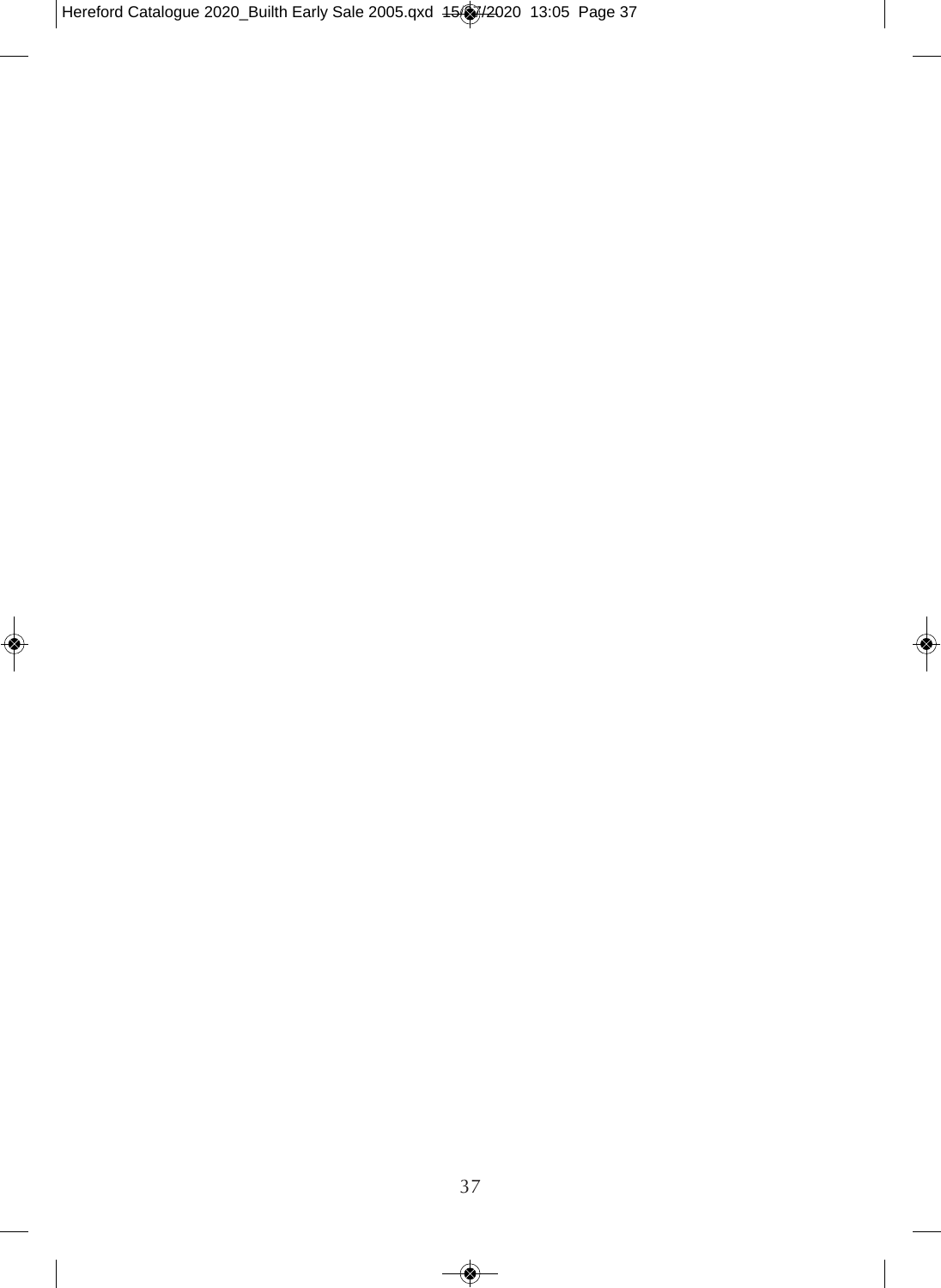### NOTES